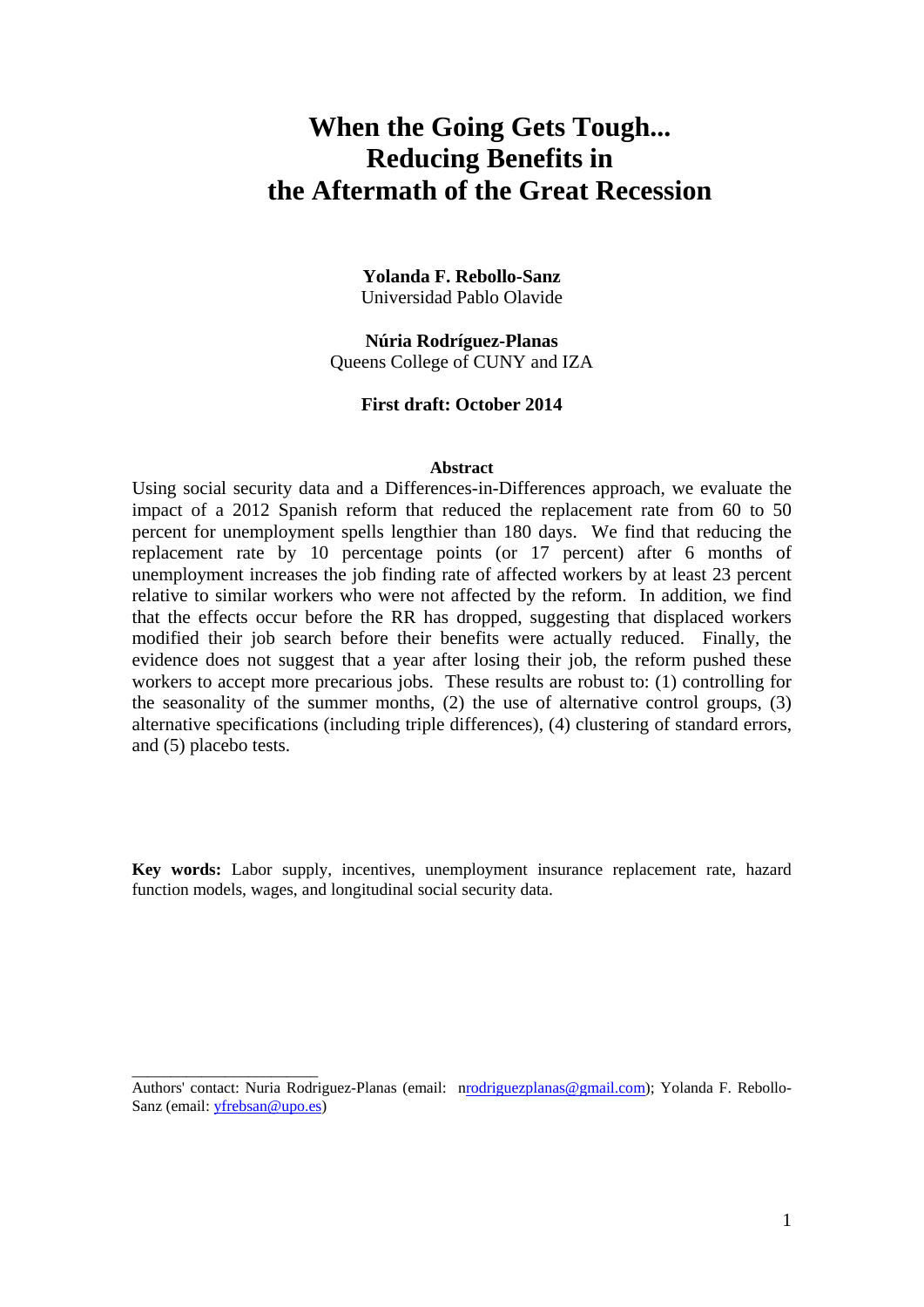#### **1. Introduction**

1

Traditionally, when labor market conditions are expected to deteriorate, governments expand unemployment insurance (UI) benefits to ease displaced workers' economic pain and maintain their consumption (Moffit 2014). However, in the aftermath of the Great Recession, the fears of the European sovereign-debt crisis led the European Commission to recommend a *decrease* in the generosity of the unemployment insurance (UI) benefits as one of a series of austerity measures aiming at slashing spending and raising taxes (European Commission 2012). Since then, France, Hungary, Ireland, Portugal, Slovenia, Netherlands, and Spain, just to name a few countries, have reduced their UI benefits generosity. Nonetheless, very little is known on what are the causal effects of a *reduction* in the level of UI benefits in relation to expected earnings (the replacement rate, RR hereafter) on: (1) the transition to employment (short-run effects), as well as, (2) subsequent job earnings, job stability and promotion (medium-run effects) within a context of economic slowdown. This is the main objective of this paper. $^1$ 

 In comparison to the vast literature on the effects of changing the UI entitlement length, quasi-experimental evidence on the effects of changing the RR is relatively modest and focuses mainly on reforms that took place before the turn of the century.<sup>2,3</sup> To the best of our knowledge, this is the first paper to estimate the causal effect of an unexpected *decrease* in the RR after the Great Recession, a highly policy-timely issue.<sup>4</sup> Perhaps more importantly, as the drop in the RR occurs *not* at the beginning of the unemployment spell but 6 months afterwards, we are able to identify whether it changed displaced workers' search behavior *before* their benefits were actually reduced.

<sup>&</sup>lt;sup>1</sup> To the best of our knowledge, *only* Carling et al, 2001, analyze the impact of a *reduction* in the RR from 80 to 75 percent (representing 6.25 percent decrease) in January 1 1996 in Sweden at a time of fiscal austerity and economic slowdown.

 $2^2$  See Van Ours and Tatsiramos, 2012, for a recent overview on the effects of changing the UI entitlement length on unemployment and employment duration.

<sup>&</sup>lt;sup>3</sup> The only exception is Eugster, 2013, that studies a 2003 Swiss reform targeting low-wage earners. All the other studies analyze reforms occurring in the last century. Lalive et al, 2006, and Meyer and Mock, 2007, analyze 1989 reforms in Austria and New York state, respectively. Carling et al 2001 study a reform in Sweden in 1996. Finally, Roed and Zhang, 2003 and 2005, exploit random-assignment-like variation in RR in Norway in the 1990s and Bover et al, 2003, exploit a 1984 reform and compare receivers and non-receivers in Spain during the late 1980s and early 1990s. 4

<sup>&</sup>lt;sup>4</sup> Several recent papers have analyzed the effects of dramatically *expanding* UI benefits across the US after the Great Recession. Using Current Population Survey data and time, state and individual variation, Farber and Valleta, 2011, and Rothstein, 2011, find small negative effects of expanding UI benefits on the probability that the eligible unemployed would exit unemployment, but no effects on the probability of entering employment. These effects are concentrated among the long-term unemployed.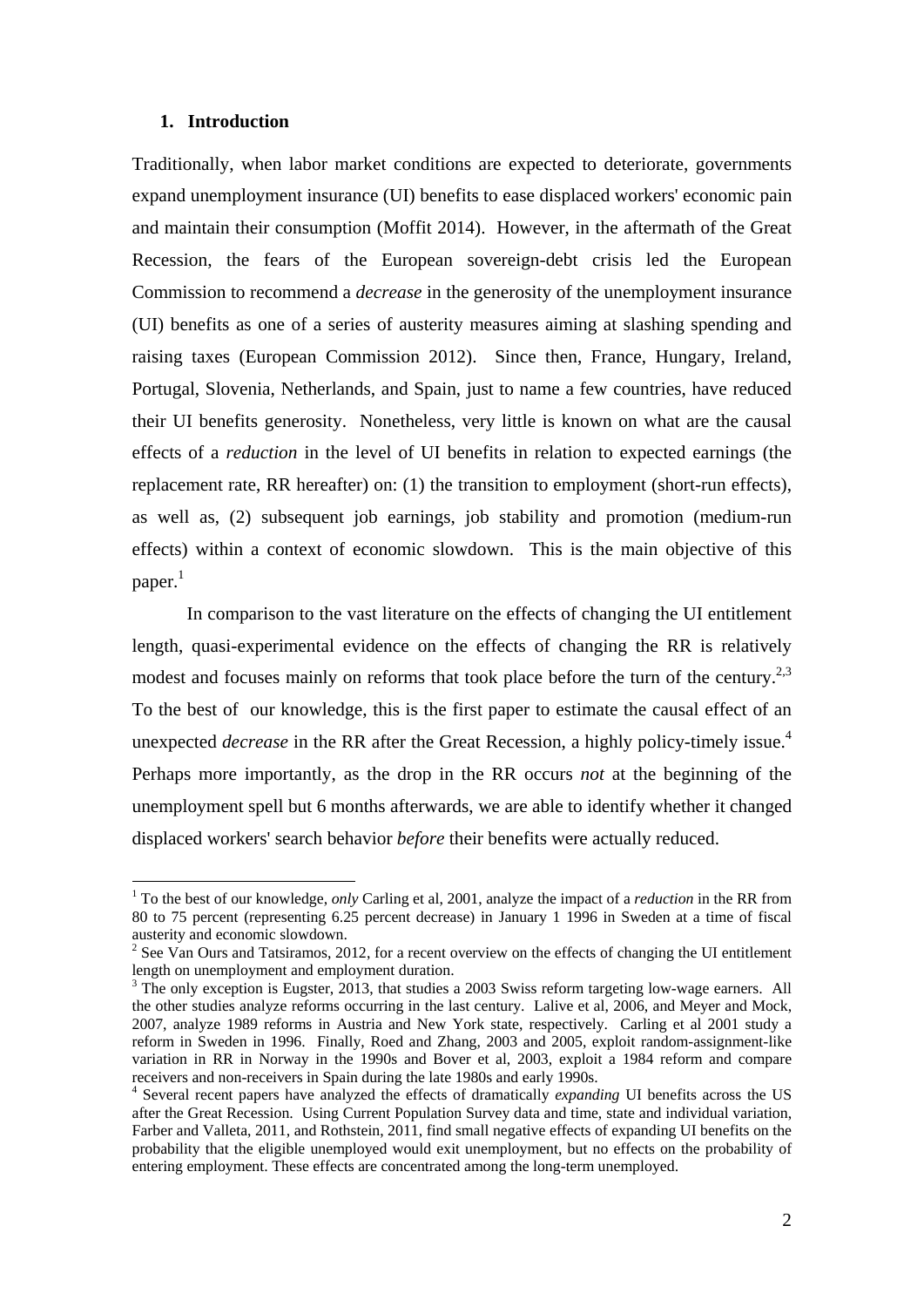We exploit a Spanish policy reform implemented on July 15, 2012 that reduced the RR by 10 percentage points (or 16.66 percent). On July 13, 2012, the Spanish Government announced that all workers whose unemployment spell began on July 15, 2012 would have their RR after 180 days of unemployment spell reduced from 70 percent to 50 percent -- prior to this reform, the reduction went from 70 percent to 60 percent. Our empirical strategy uses Differences-in-Differences approach (DiD hereafter) and Social Security records longitudinal data from the *Continuous Sample of Working Histories* (hereafter CSWH). An important advantage of this dataset over survey data is that non-response bias, recall bias and bunching of the job finding rate at 26 and 52 weeks are not an issue. An additional advantage of this dataset over UI register data is that we continue to observe individuals after exhaustion of UI benefits, which allows to study how the job finding rate and other post-unemployment characteristics evolve after the exhaustion of benefits. In addition to eligibility status and UI receipt, the CSWH provides important socio-economic characteristics, and reports the work history of individuals since they first entered the labor market allowing us to trace workers' employment and unemployment histories over an extended period of time. For our analysis, we compare the inflow to the unemployment registers from January 1, 2012 to July 14, 2012 (before the reform) to the inflow that took place from July 15, 2012 to December 31, 2012 (after the reform) relative to the changes that took place a year earlier, thus obtaining a DiD estimate. We observe these workers' employment histories up until December 31, 2013.<sup>5</sup> Because the reform under study generates variation in the RR, it is independent of individuals' unobserved heterogeneity, and thus allows to get valid inference about the causal effect of unemployment benefits.

We find that reducing the RR by 10 percentage points (or 17 percent) increases the job finding probability of affected workers by at least 23 percent relative to similar workers who were not affected by the reform. This implies an elasticity of unemployment with respect to the UI benefit level of 0.22, which is close to Lalive et al, 2006, (0.15) but small in relation to the literature discussed in Section 2. We also find that the effect takes place *before* the drop in the RR, suggesting an anticipatory job search behavior among the unemployed in Spain. Finally, the evidence does not

<sup>&</sup>lt;sup>5</sup> While we observe individuals up until March 31, 2014 because this is contractual administrative data that is due with a one semester lag, we prefer not using the data after December 31, 2013 as much of the data after this date may be incomplete.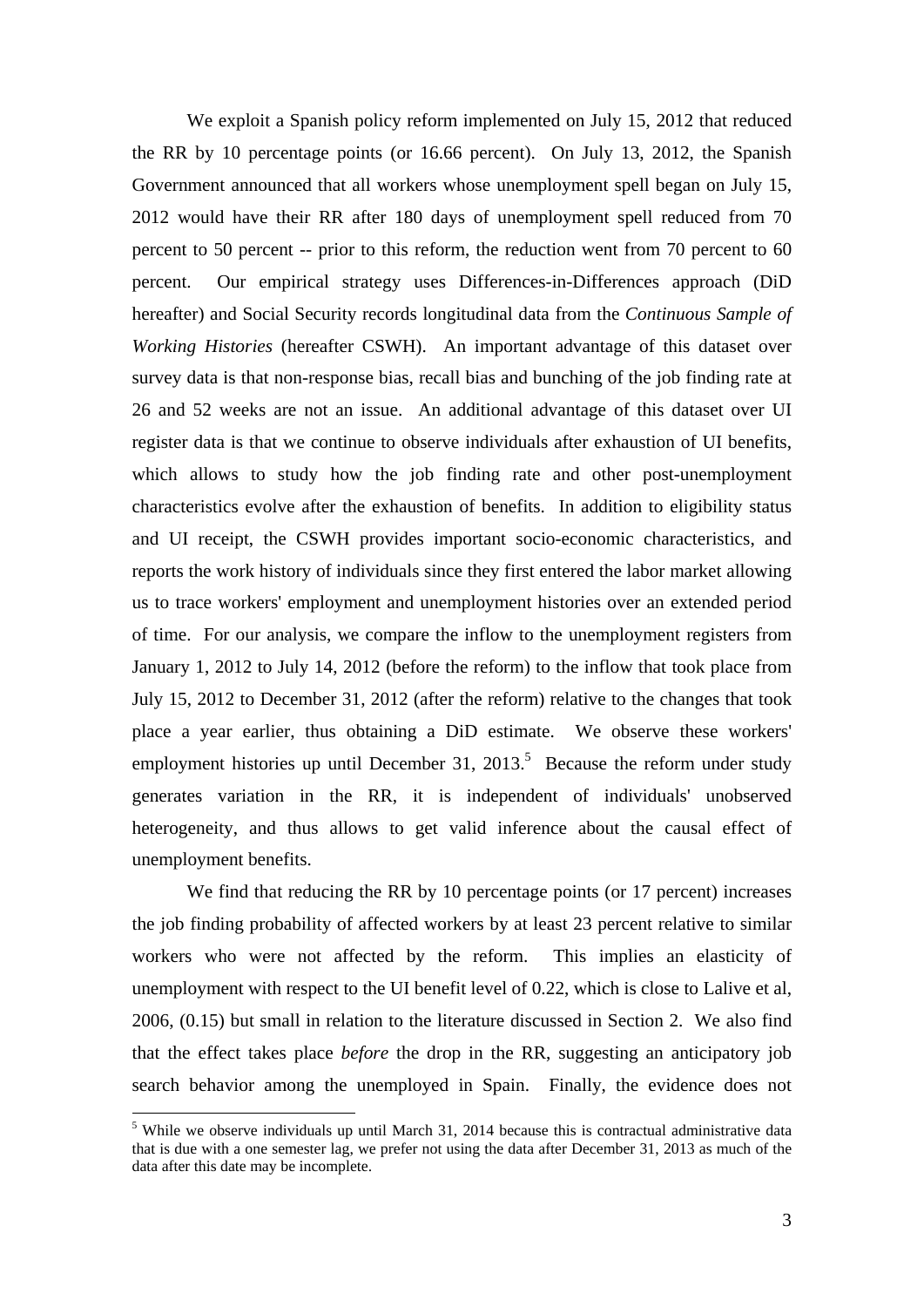suggest that a year after losing their job, the reform led these workers to accept more precarious jobs. Hence, because of the employment effect, the reform increased, on average, their wages by 22 percent. These results are robust to: controlling for the seasonality of the summer months, (2) the use of alternative control groups, (3) alternative specifications (including triple differences), (4) different clustering of the standard errors, and (5) placebo tests.

 The policy change took place in the aftermath of the Great Recession in Spain, a country well known for its high unemployment rate (over 26 percent) and highly segmented labor market (with more than one third of wage and salary workers with fixed-term contracts). The Spanish economy had suffered a major reverse since the Great Recession, with the burst of the real-estate bubble, a failing banking system, a lack of liquidity and loans for firms, and a rigid labor market having driven the economy to a double recession within four years. Because this policy was implemented in the midst of low productivity and soaring government budget deficit, our analysis is less subject to endogenous policy bias than other studies. As explained by Lalive et al, 2006, "*endogenous policy bias arises when more generous unemployment insurance rules are implemented in anticipation of a deteriorating labor market. Such a policy bias has been found important in several recent studies (Card and Levine, 2000; Lalive and Zweimüller, 2004).*" Since the reform under study was implemented at a time in Spain where the future of the Spanish economy was extremely uncertain, one would had expected policy makers to increase, *not* decrease, the RR. If anything, our estimates would represent a lower bound of the true policy effect.

Our study is close to that of Carling et al, 2001, in that authors analyze the effect of a *decrease* in the RR from 80 to 75 percent in Sweden in 1996. However, it differs in at least four ways. First, the size of the benefit cut was almost threefold in Spain relative to Sweden (17 versus 6 percent). Second, the unemployment rate in Sweden was less than half that of Spain (9 versus 23 percent). Third, since in Sweden the reduction of the RR took place on January 1, 1996 regardless of when the unemployment spell had started, identification comes from comparing workers affected by the cut in benefits with those unaffected. This implies that the comparison group are workers with high pre-displacement earnings and who were unaffected because they hit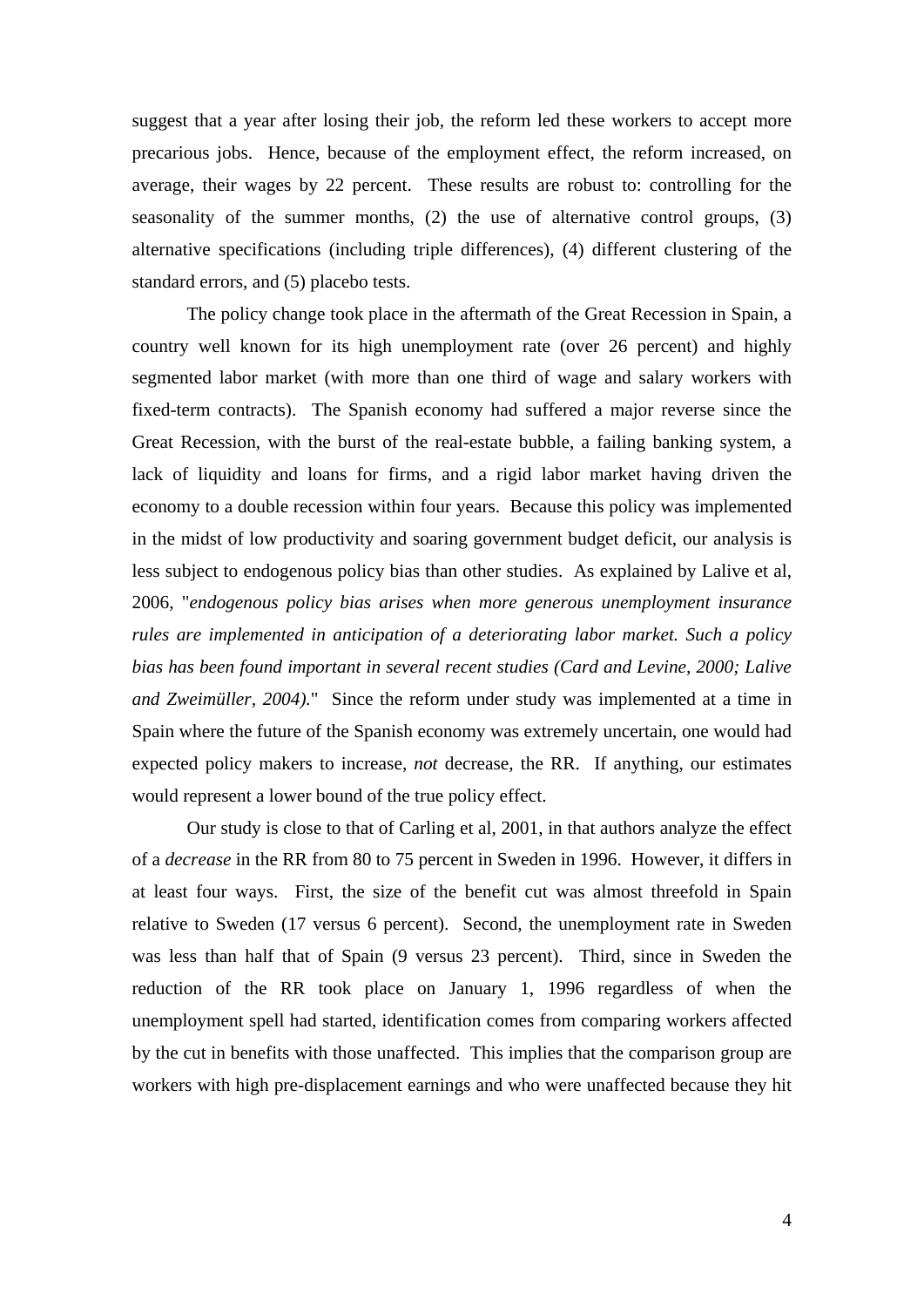the maximum benefit level allowed both before and after the reform.<sup>6</sup> In contrast, we use workers with similar potential UI benefit level as a comparison group.<sup>7</sup> Fourth, we also analyze the effects on other outcomes including post-displacement wages and tenure.

 Finally, the paper also relates to Lalive et al, 2006. These authors study a 1989 reform in Austria that *increased* the RR for a group of unemployed workers, expanded potential UI duration for another group, increased both the RR and the potential duration for a third group, and had no effect on UI benefits for a fourth group. While the size of the RR change is similar in both studies (15 versus 17 percent), they analyze an increase in the RR during a period of strong GDP and employment growth and low unemployment rate (5 percent). Perhaps more importantly, in their study the increase in the RR affected *only* low-income workers, that is, those earning between 5,000 ATS and 10,000 ATS (or the equivalent of 30 to 62 percent of the median monthly income). $8$ In contrast, our reform more broadly affected wage and salary workers in Spain as those displaced from jobs with a monthly salary between  $\infty$ 20 and  $\infty$ 1800 (if the worker had no children) and  $\in$ 1,100 and  $\in$ 2,100 (if he or she had children) were affected.<sup>9</sup> Additionally, since the drop in the RR takes place after 6 months of unemployment, we can test for "anticipatory" effects of the reform on the job search behavior of workers. This test could not be executed in previous papers because the RR drops from the beginning of the spell of unemployment.<sup>10</sup> Finally, as in Carling et al, 2001, Lalive et al, 2006, do not study post-displacement wages and tenure effects of their reform providing no information on the effects of the reform on job quality.<sup>11</sup>

 The paper is organized as follows. Section two reviews the empirical literature. Section three presents a brief description of the Spanish unemployment insurance system and the Law 20/2012. Sections four and five present the empirical strategy and

<u>.</u>

 $6$  The authors present sensitivity analysis that validates their identification strategy.

 $<sup>7</sup>$  In the DiDiD approach we also use individuals not affected by the reform because their potential UI</sup> spell was less than 180 days.<br><sup>8</sup> The median monthly income was about 16,400 ATS in the unemployment inflow from regular jobs in

<sup>1988.</sup> 

<sup>&</sup>lt;sup>9</sup> The mean and median monthly income in Spain in 2012 was  $\bigoplus$ , 893 and  $\bigoplus$ , 587, respectively (Encuesta Estructural Salarial, 2012).

<sup>&</sup>lt;sup>10</sup> Carling et al, 2001, estimate the anticipatory effect of a drop in RR given that the reform was announced in June 1995, but implemented on all unemployment spells begining January 1996.

<sup>&</sup>lt;sup>11</sup> To the best of our knowledge, only Meyer, 1989, and Eugster, 2013, have analyzed the effects of increasing the RR on post-displacement earnings. In addition, Addison. and Blackburn, 2000, look at the effects of receiving UI benefits versus not receiving them (the equivalent to a difference in RR of 44 percent) in the US on post-displacement earnings.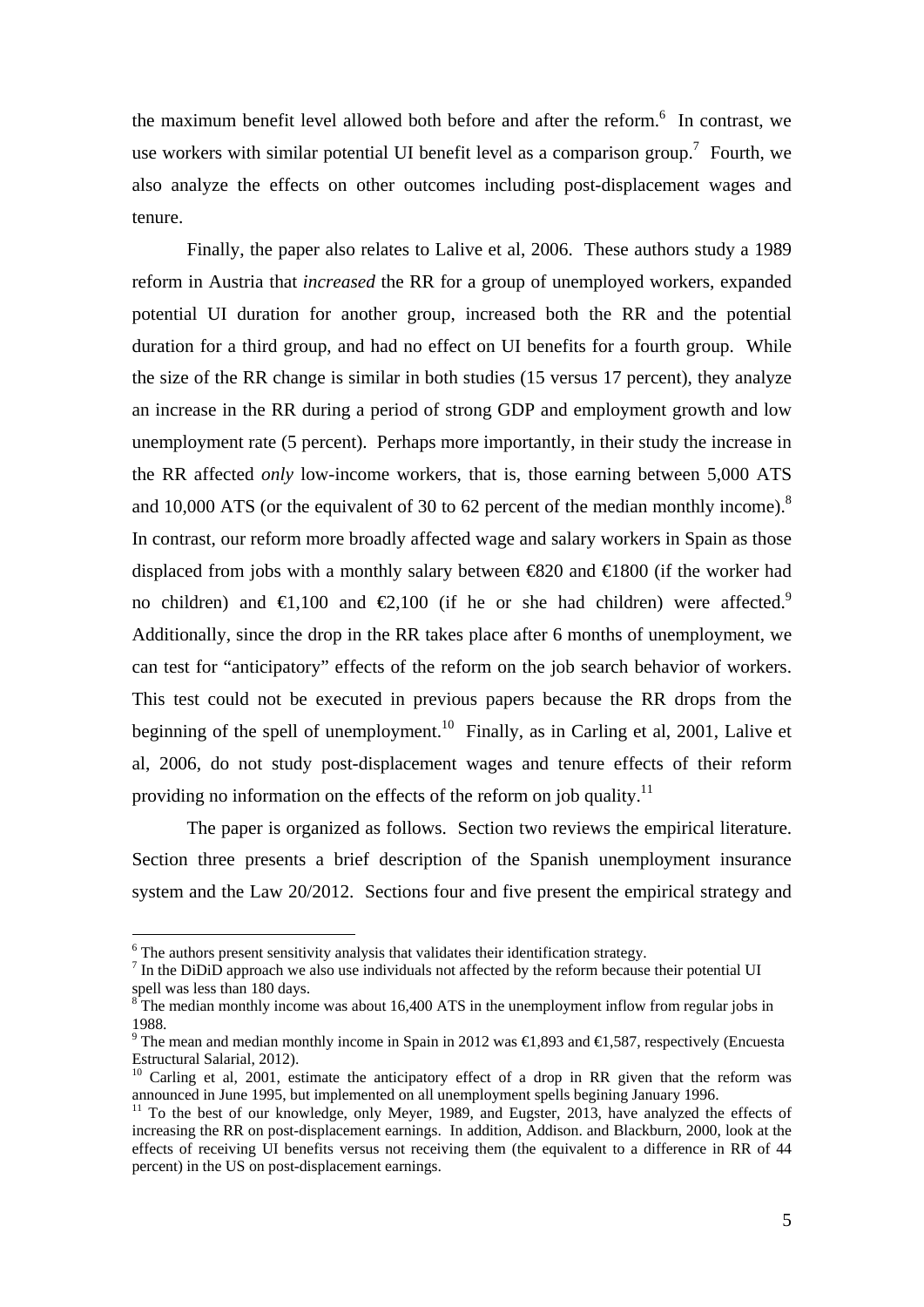the data, respectively. Sections six presents and discuss the results, respectively. Section seven concludes.

#### **2. Empirical Literature Review**

1

The effect of economic incentives on individuals' behavior has been widely studied, in particular within the context of UI benefits and transitions out of unemployment.<sup>12, 13</sup> In this section, we review mainly studies analyzing the effects of changing levels of UI benefits as opposed to potential benefit duration.<sup>14</sup>

 Earlier studies have exploited variation of UI benefits entitlement across time, regions or age groups. In the US and the UK, they have found an elasticity of unemployment with respect to the UI benefit level between 0.1 and 1.0, implying that a 10 percent *increase* in the amount of benefits would lengthen average duration by 1 to 1.5 weeks in the US and by 0.5 to 1 week in the UK (Moffitt, 1985; Narendranathan et al, 1985; Katz and Meyer, 1990; and Meyer, 1990). However, the evidence for Continental Europe is scarcer and finds no significant effects (Hujer and Schneider, 1989; Groot, 1990; van den Berg, 1990a; Steiner, 1990; and Hernæs and Strøm, 1996).

 To address concerns that variation in UI benefits entitlements is correlated to pre-displacement earnings, which are likely to be correlated with unobserved heterogeneity affecting unemployment duration, several authors have exploited a policy reform changing the level of UI benefits and used a DiD approach instead--see Meyer, 1989; Carling et al, 2001; Lalive et al, 2006; Meyer and Mock, 2007; Uusitalo and Verbo; 2010; and Eugster, 2013. In these cases, the estimated effects are far from negligible in Continental Europe. Lalive et al, 2006, find that an *increase* in the RR of 15 percent in Austria in the late 1980s leads to an increase in unemployment duration of 0.96 weeks (or 5 percent). Estimates from Carling et al, 2001, for Sweden in the mid-1990s are even larger. They estimate an elasticity of 1.6, implying that the 6 percent

<sup>&</sup>lt;sup>12</sup> See theoretical analyses by Burdett, 1979; Mortensen, 1977; and Van den Berg, 1990, and early surveys by Atkinson and Micklewright, 1991, Layard et al, 1991, Holmlund, 1998, and Pedersen and Westergard-Nielsen, 1998.

<sup>&</sup>lt;sup>13</sup> A related literature analyzes the effects of punitive UI sanctions on the transition rate from unemployment to employment among welfare recipients (Abbring et al 1998, and van der Berg et al 2000).

<sup>&</sup>lt;sup>14</sup> See Hunt, 1995; Winter-Ebner, 1998, Card and Levine, 2000, Lalive and Zweimüller, 2004, and de Groot and van der Klaauw, 2014, for studies using a similar methodology to analyze the effects of changing potential UI benefits duration.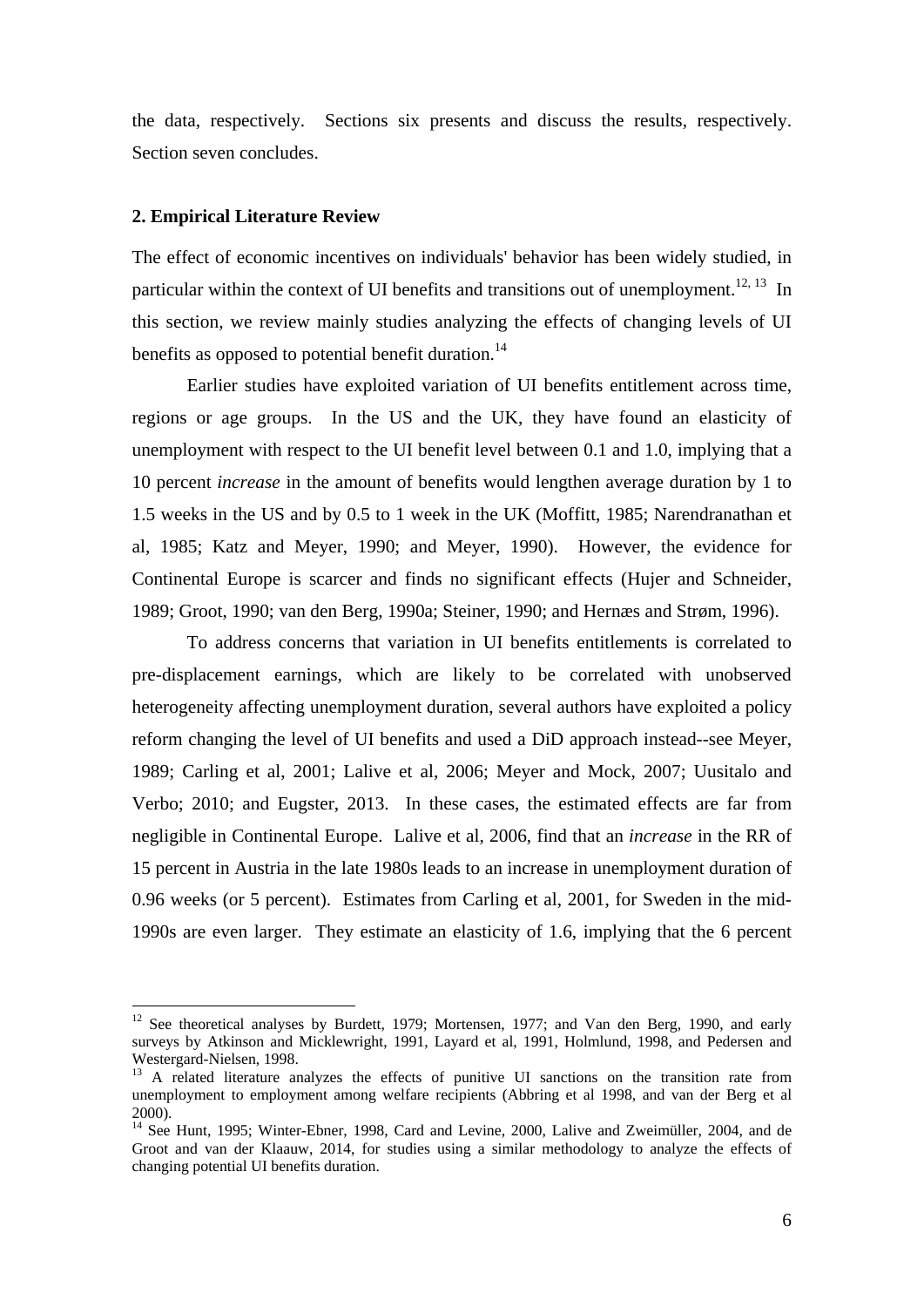decrease in the RR leads to a 10 percent increase in the exit rate to employment.<sup>15</sup> Most recently, Eugster, 2013, estimates that a 10 percentage points increase in the RR for low-wage earners increases unemployment duration for women by 10 percent in Switzerland in 2003. For men, the effect is half the size and not statistically significant.

 For the US, Meyer, 1989, exploits 16 UI benefit increases during 1979 and 1984 across five states, and finds that an average increase in UI benefits of 9 percent led to an increase of UI receipt spell by about one week. In contrast, Meyer and Mock, 2007, find considerably smaller effects than those traditionally found in the US. They exploit an unexpected 36 percent increase in the maximum RR on April 1989 in New York state that affected mainly high- (and to a lower extent medium-) earners. Their estimates imply that a 10 percent increase in the benefits would lower the hazard of ending a UI spell by about 3 percent. Moreover, the authors find evidence that the reform substantially affected the incidence of claims, introducing incidence bias in the duration estimates.16

 Using a random-assignment-like variation in unemployment benefit replacement ratios in Norway in the 1990s, Roed and Zhang, 2003 and 2005, confirm that the Continental European estimates are closer to those in the US and the UK, despite the substantial differences in UI institutions. These authors find that the average elasticity of the unemployment hazard rate with respect to unemployment benefits is around -0.95 for men and -0.35 for women, implying that a 10 percent *reduction* in benefits may cut a 10-month duration by approximately one month for men and 1 to 2 weeks for women.<sup>17</sup> Finally, the empirical research in Spain has focused on the effects of the UI entitlement length on employment and unemployment duration (see Rebollo-Sanz, 2012, and García-Pérez and Rebollo-Sanz, 2104, for recent empirical evidence). The other Spanish relevant work is that of Bover et al, 2002, where the authors exploit a 1984 reform to analyze the effects of UI benefits receipt versus non-receipt on

<sup>&</sup>lt;sup>15</sup> They assume that the elasticity of the expected duration is equivalent to the elasticity of the hazard rate only in the absence of duration dependence in the hazard rate. If we make the same assumption, we find that a decrease in the RR of 17 percent led to a 23 percent increase in the hazard rate, implying an elasticity of -1.35.

 $16$  While in the US the elasticity of weekly benefit amount on UI take-up rate ranges between 0.4 to nearly 1.0 (Anderson and Meyer, 1997), these estimates are considerably lower in Spain, where we calculate a take-up rate close to 90 percent.

<sup>17</sup> The authors exploit an idyosincracy of UI benefit system in Norway, namely that "*UI benefits are calculated on the basis of labor earnings recorded in the previous calendar year, rather than a given period prior to the entry into unemployment. This rule has no behavioral justification, and it implies that a given income received for a given job in a given period prior to the unemployment spell, entails higher benefits when more of it is concentrated within the last calendar year.*".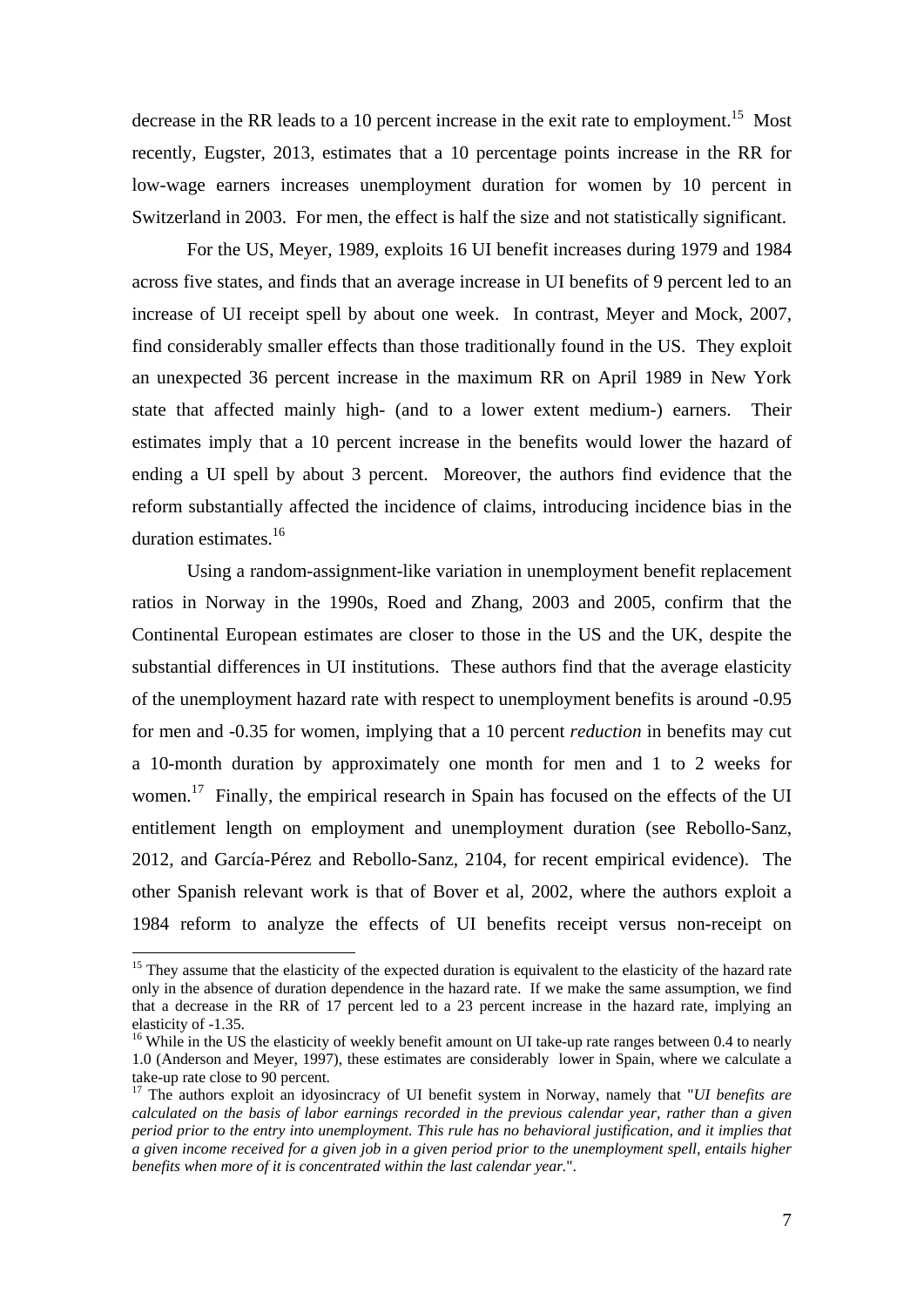unemployment duration between 1987 and 1994.<sup>18</sup> They find that "*at an unemployment duration of three months – when the largest effects occur – the hazard rate for workers without benefits doubles the rate for those with benefits.*"

#### **3. The Spanish Unemployment Insurance Benefit System**

#### *The UI System Before the Policy Change*

1

As in most OECD countries, Spain offers two types of unemployment benefits: *Unemployment* Insurance (UI) and Unemployment Assistance (UA). All employees who involuntarily become unemployed are entitled to UI benefits, provided that they have been employed for at least 12 months over the 72-month period prior to unemployment. Individuals receiving full-time disability benefits, voluntary job quitters, and anyone over the age of 65 are excluded from UI benefits. Benefits end when individuals cease to be unemployed or complete the maximum benefit period.

 Potential UI benefit duration and the amount of UI benefit received depend on the duration and earnings of the previous employment spell, respectively. These benefits last for a period of at least four months extendable in two-monthly periods up to a maximum of two years, depending on the worker's employment record.<sup>19</sup> To be eligible to receive UI for at least 180 days, workers have to have worked at least 18 months. The amount of UI benefit is determined by multiplying the RR by the average basic salary over the 12 months preceding unemployment. The monthly payment is 70 percent of the worker's average basic pay for the first 180 days of benefits and 60 percent from the  $181<sup>st</sup>$  day onwards. UI is also subject to a floor of 75 percent of the statutory minimum wage (SMW) and a ceiling of between 170 and 220 percent of the SMW depending on a worker's family circumstances. Hence, the maximum benefit amount is  $\bigoplus$ ,087 for workers without family,  $\bigoplus$ ,242 for workers with one child and  $\in$  397 for workers with two or more children. The minimum benefit amount is  $\in$ 497

<sup>&</sup>lt;sup>18</sup> The 1984 reform legalized the use of fixed-term contracts in Spain and therefore produced a new type of unemployed worker without any UI benefits (workers displaced from a fixed-term contract), that coexisted with otherwise similar workers enjoying generous benefit entitlements (workers displaced from a permanent contract). The authors argue that this "*benefit–non-benefit division is close to a random assignment*". The analysis is done with the matched files of the Spanish Labor Force Survey.

 $19$  A worker with 12 to 18 months of employment within the last 6 years is entitled to 4 months of UI benefits. If the worker has worked for a period ranging between 19 and 24 months within the last 6 years, he is entitled to 6 months of UI benefits, and so on. This implies that the UI benefit entitlement in Spain is about 30 percent of the months employed during the last 6 years with a maximum of 24 months.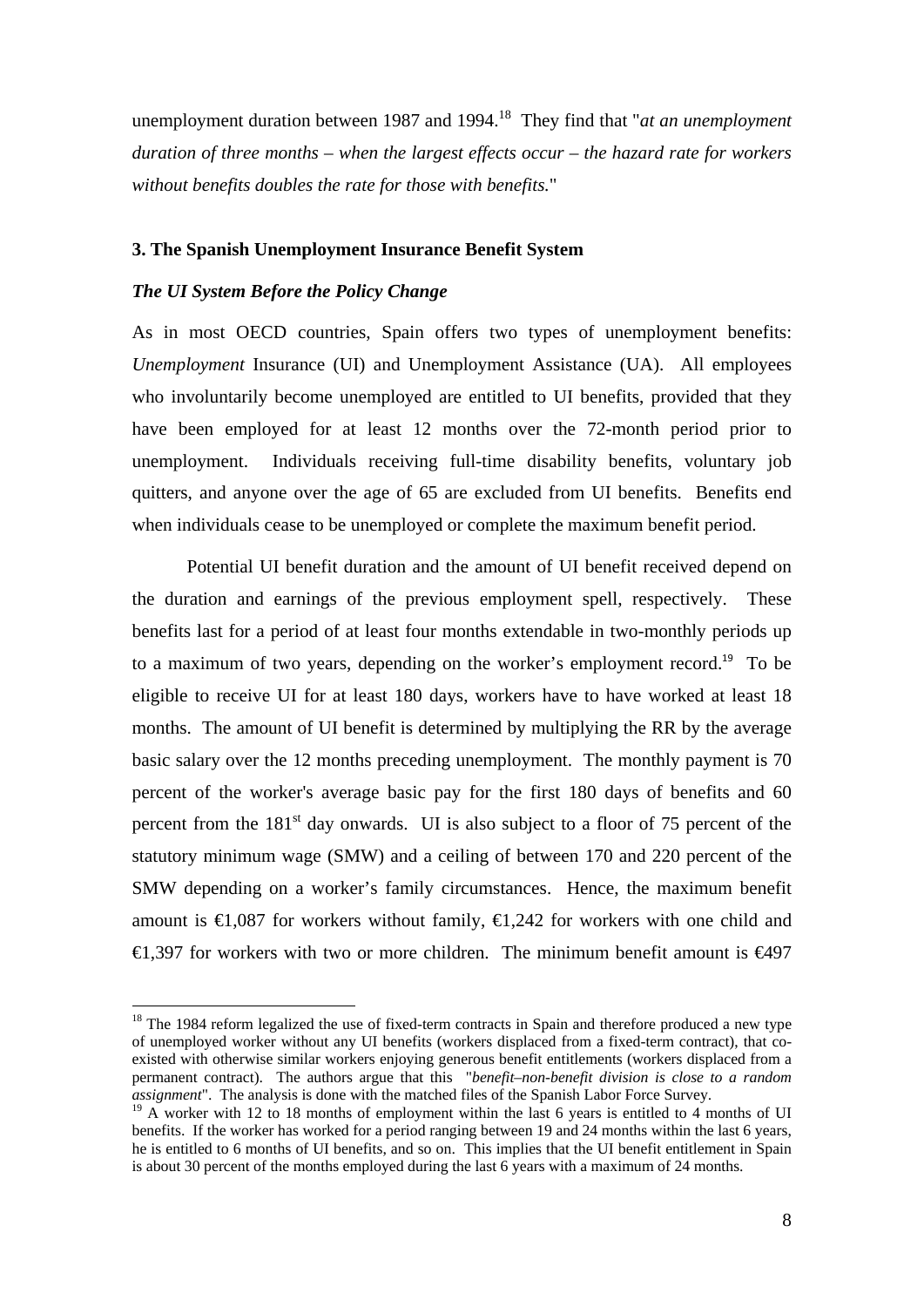for workers without family and  $664$  for workers with family. This implies that the net RR could be much higher or lower than the rate quoted above. Figure 1 shows that within the EU, the Spanish net UI replacement rate ranges in the middle of the distribution, that is, it is not overly generous, nor is it as low as the RR observed in the UK, Poland, Malta, or Ireland.

 Once UI benefits expire, workers are entitled to UA. UA is a non-contributory benefit targeted to those who no-longer qualify for the contributory benefits due to duration of unemployment or lack of contributions. UA payments have no relation with the previous monthly wages. A family income criterion is used whereby per capita family income cannot exceed the SMW. A flat benefit equal to 75 percent of the SMW is paid to all beneficiaries.

#### *The Law 20/2012*

<u>.</u>

On July 11, 2012, the Spanish Prime Minister, Mariano Rajoy, announced that the Spanish government was going to reform the UI system by law. On July 13, 2012, the vise-president, Soroya Saenz de Santamaria, explained the details of the reform, which were implemented on July 15, 2012 by Law 20/2012. This law established that all unemployment spells starting on July 15, 2012 would have the RR reduced from 70 to 50 percent beginning on the  $181<sup>st</sup>$  day of the unemployment spell. Hence, this implied that the RR was reduced from 60 to 50 percent (16.66 percent) after 180 days of receiving UI benefits for all workers whose unemployment spell had began on July 15 2012 or thereafter. A feature of this Spanish reform worth highlighting is that the drop in the reform took place *after* 180 days of UI receipt, enabling us to study differential effects of the reform on the job search behavior of workers before and after they experience the RR drop. This contrasts with most of the other studies that exploit a change in the RR implemented at the *beginning* of the UI spell.<sup>20</sup>

 Figure 2 shows how the reform affected the RR as a function of workers' predisplacement earnings and family composition. First, we observe that the reform did not affect the replacement rate of workers' with pre-displacement wages below  $\bigoplus 20$ and above  $\in$ 1,800 without children (or below  $\in$ 1,100 and above  $\in$ 2,100 with one

 $^{20}$  The only exception is Carling et al, 2001, who study a drop in the RR implemented in January 1996 in Sweden on all UI recipients, regardless of when their unemployment spell had began. Nonetheless, the authors do not exploit the variation in the timing of the reform. Instead, they compare those affected by the drop in the RR to those not affected because of the UI benefit ceiling.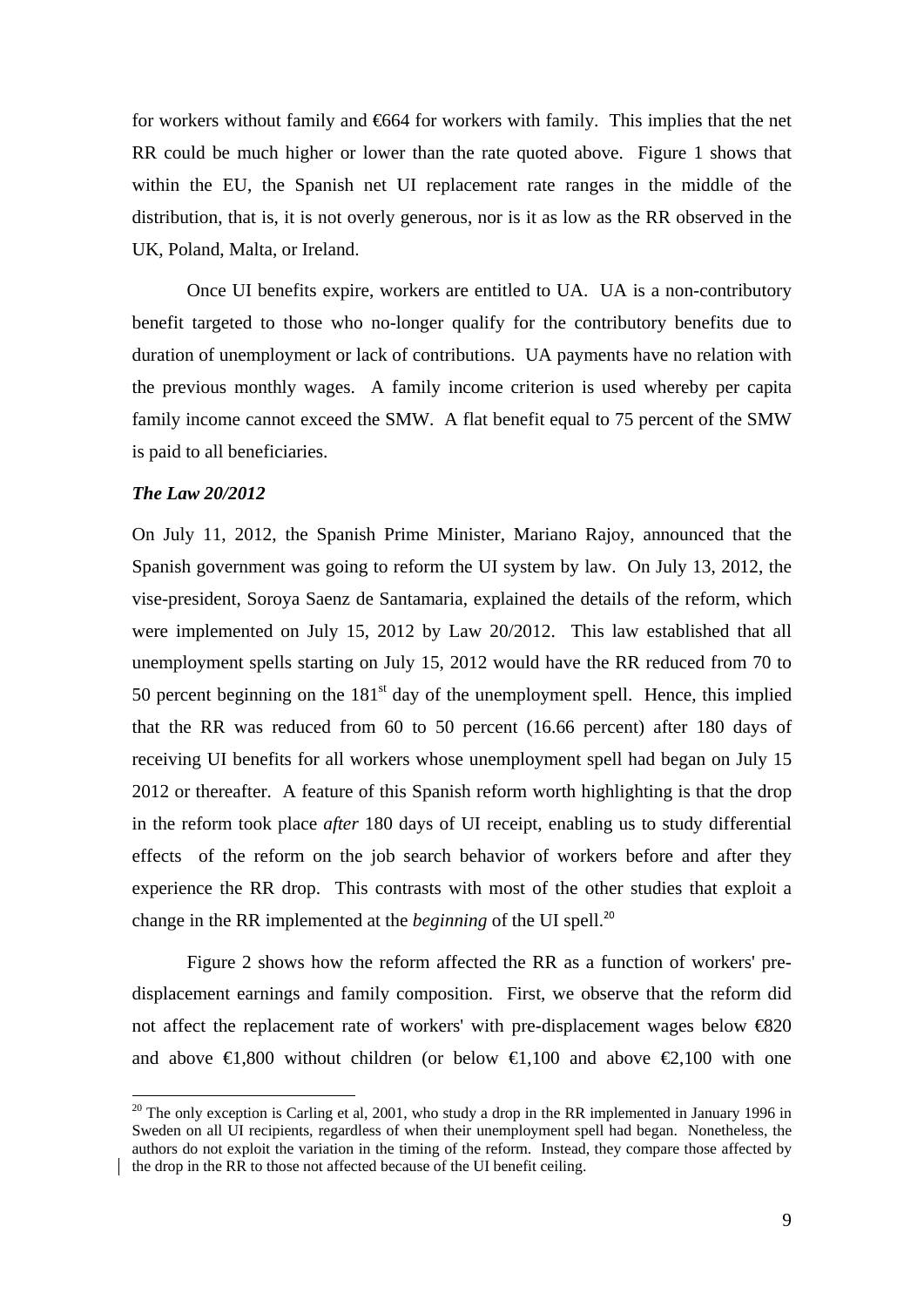children and above  $\epsilon$ , 300 with two or more children). Figure 2 also shows that based on pre-displacement wages, the reform broadly affected wage and salary workers, in contrast to other studies in which the reform targeted low-income workers (Lalive et al, 2006 and Eugster, 2013) or high-income workers (Meyer and Mock, 2007).

 It is important to note that because the reform took place two days after being announced, strategizing layoffs is unlikely. Indeed, Figure 3 shows no sign of an increase in UI inflows *prior* to the reform. In addition, Figure 3 shows a similar trend of UI inflows between 2011 and 2012 *prior* to July 15. After the reform, we observe a small and transitory increase in UI inflows, suggestive that the reform was not driven by the government anticipating an improvement in the economy. In fact, Table 1 shows that during the year of the reform and afterwards, GDP growth continued to decline in Spain and the unemployment rate continued to grow reaching the highest level in Spanish history: 26.9 percent. Therefore, it is unlikely that our results from comparison of the labor-market experiences of workers displaced prior to the policy change (comparison group) to those displaced after the reform (treatment group) is driven by an improvement of the labor market conditions. If anything, because the economy continued to slow down after the reform, our DiD estimates may be a *lower bound* of the causal of the reform. To address this potential concern we will also present a DiDiD estimate of the reform as explained in the Empirical Strategy section.

 Finally, it is also important to highlight that, in Spain, practically totality of those who are eligible to receive UI benefits file for benefits. In our sample, the estimated UI take-up rate is over 90 percent. In addition, as the RR did not change during the first 180 days of UI benefit intake, concerns that the reform may have affected displaced workers' decision to claim their benefits are very unlikely. Nonetheless, we conduct sensitivity analysis in the Results section to evaluate whether compositional bias and heterogeneity of treatment and comparison groups are affecting our results.

#### **4. The Empirical Strategy and Theoretical Predictions**

Our preferred specification is a Differences-in-Differences (DiD) model estimated on a sample of UI recipients whose RR after 180 days of UI receipt ranged between 50 and 60 percent and hence were eligible to be affected by the reform. In this case, the identification comes from comparing UI recipients who entered unemployment before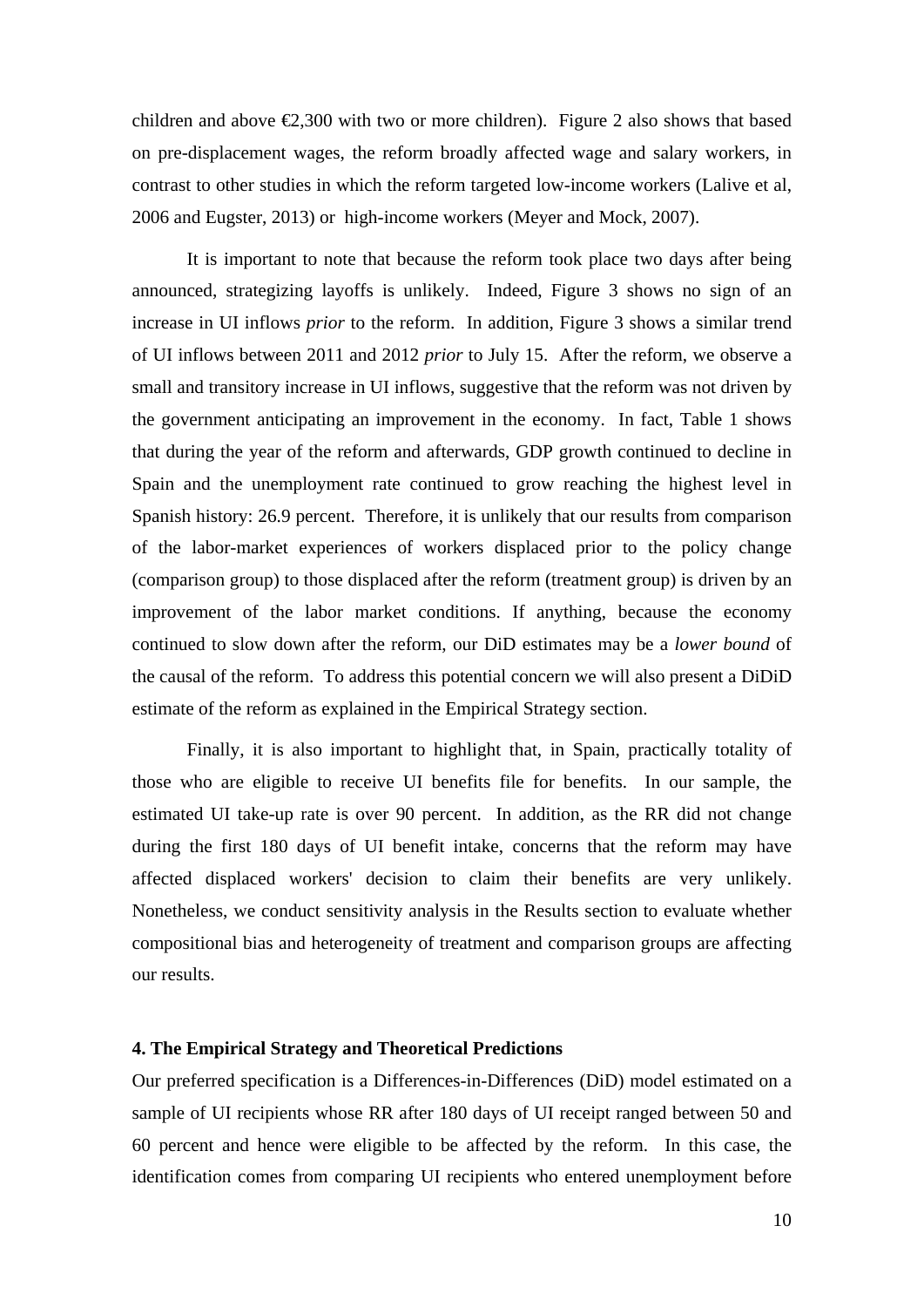and after the reform was implemented on July 15, 2012, to UI recipients who were unemployed during the same calendar period *but* a year *earlier*.

 To estimate how the drop in the RR affects the job finding probability, we apply a proportional hazard model. Given the characteristics of the dataset described in the next section, we use discrete time duration models in which the proportional hazard assumption implies that each hazard  $h(i)$  {j=duration} takes the complementary log-log form (Jenkins, 2005). Thus, the general specification of the hazard rate to be estimated is as follows:

$$
h_i(j/x,d) =
$$
  
\n
$$
1 - exp\left(-exp\left(\frac{x_i(j)\beta + \alpha_1 D_i^{2012} + \alpha_2 D_i^{post_{July14}} + \alpha_3 \left(D_i^{2012} * D_i^{post_{July14}}\right) + G(j)\delta}{+UB_i(j)\gamma + Z_i\eta}\right)\lambda_i(j)\right)
$$
\n(1)

 $D_i^{2012}$  is a dummy that takes value 1 if the worker entered unemployment during the year 2012, and 0 if the worker entered unemployment during the year 2011;  $D_i^{post_{July15}}$ is a dummy that takes value 1 if the worker entered unemployment after July 14, and 0 otherwise. Our coefficient of interest is captured by  $\alpha_3$ , and measures the effect of the policy on the job finding rate of UI recipients affected by the reform.

 In addition, equation (1) controls for four different sets of explanatory variables. First, we control for a set of state and monthly dummies and quarterly GDP growth, *G(j).* Note that by using individuals who became unemployed a year earlier and by controlling for the month the unemployment spell is observed, we are netting out any seasonality that may occur across months. In addition, to control for regional differences and macroeconomic and business cycle effects, we introduce the state dummies and the quarterly GDP growth. Second, we add a set of individual characteristics,  $X(i)$ , expected to be correlated with finding employment, such as age, gender, nationality, total labor market experience, and presence of children in the household. Third, we add information on the individual's UI benefit receipt, UB*(j)*, such as the potential length of UI entitlement and the benefit level the individual is entitled to. Finally, we control for pre-displacement job characteristics, *Z*, namely, blue- versus white-collar job, and industry, firm ownership (public versus private), and firm size. Because the benefit level and benefit entitlement length are highly correlated with pre-displacement wages and tenure, respectively, our preferred specification does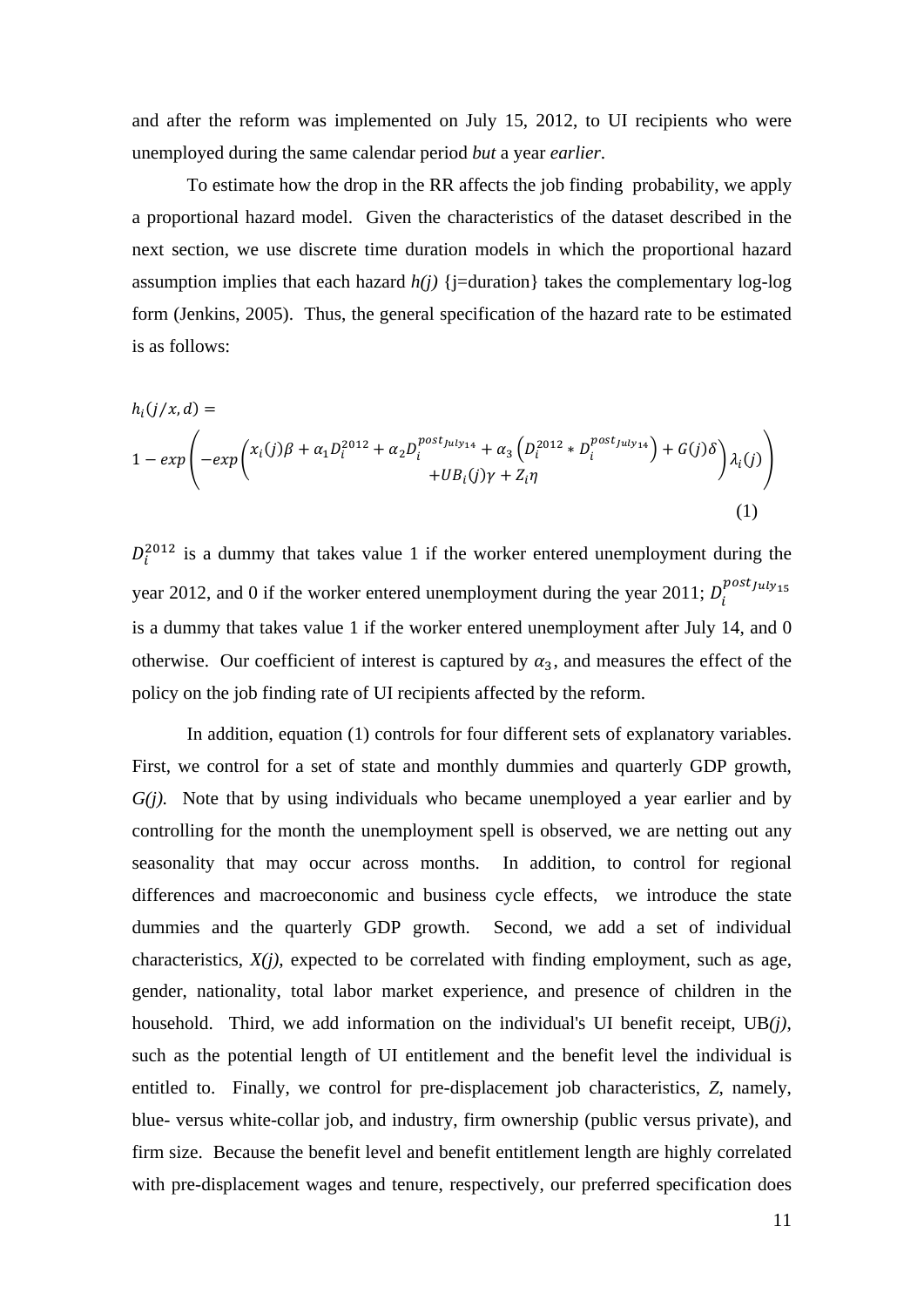not include pre-displacement wages. Nonetheless, in our sensitivity analysis we present estimates including both pre-displacement wages and tenure.

Finally,  $\{\lambda(i)\}\$  stands for the integrated baseline hazard. We specify the duration dependence of the hazard as a piecewise constant function of elapsed duration as shown in equation (2) below. Thus, the hazard rate shifts in every four-week intervals. Because we observe individuals only up until December 31, 2013, we censor the spells at 52 weeks.

$$
\lambda(j) = \exp\left(\sum_{l=0}^{12} \lambda_l I(4l \le j < 4(l+1) + \lambda_{13} I(j > 52))\right) \tag{2}
$$

where the  $\lambda_1$  (l=1,2…13) measure the duration dependence of the hazard rate.

 To estimate this discrete-time duration model, we construct a panel dataset such that the spell length of any given individual determines a vector of binary responses. Let  $y_i$  be a binary indicator variable denoting transitions to potential destination states upon exit, that is,  $y_i=1$  if individual *i* transits to employment and zero otherwise, and let *Yi* be the complete set of outcome indicators available for individual *i*. The contribution to the likelihood function formed by the event pattern of a particular individual can then be formulated as:

$$
L_i(\Omega) = \left[ \prod_{j=1}^J (h_j)^{y_j} \left( 1 - h_j \right)^{1 - y_j} \right]
$$
 (5)

We compute robust standard errors clustered at the individual level. In the robustness section, we report results with alternative clustering of the standard errors to account for any dependence of the errors across time and groups.

#### *Theoretical Model and Anticipation Effects*

The job search model predicts that a decrease in the RR at the beginning of the unemployment spell implies that the worker will search more intensively than before from the start of the unemployment spell, as the costs of being unemployed are higher. However, because the Spanish reform decreased the RR only after 180 days of UI receipt, it does allow us to test whether there will be a different anticipatory effect, namely the one predicted by job search theory that treated workers will search more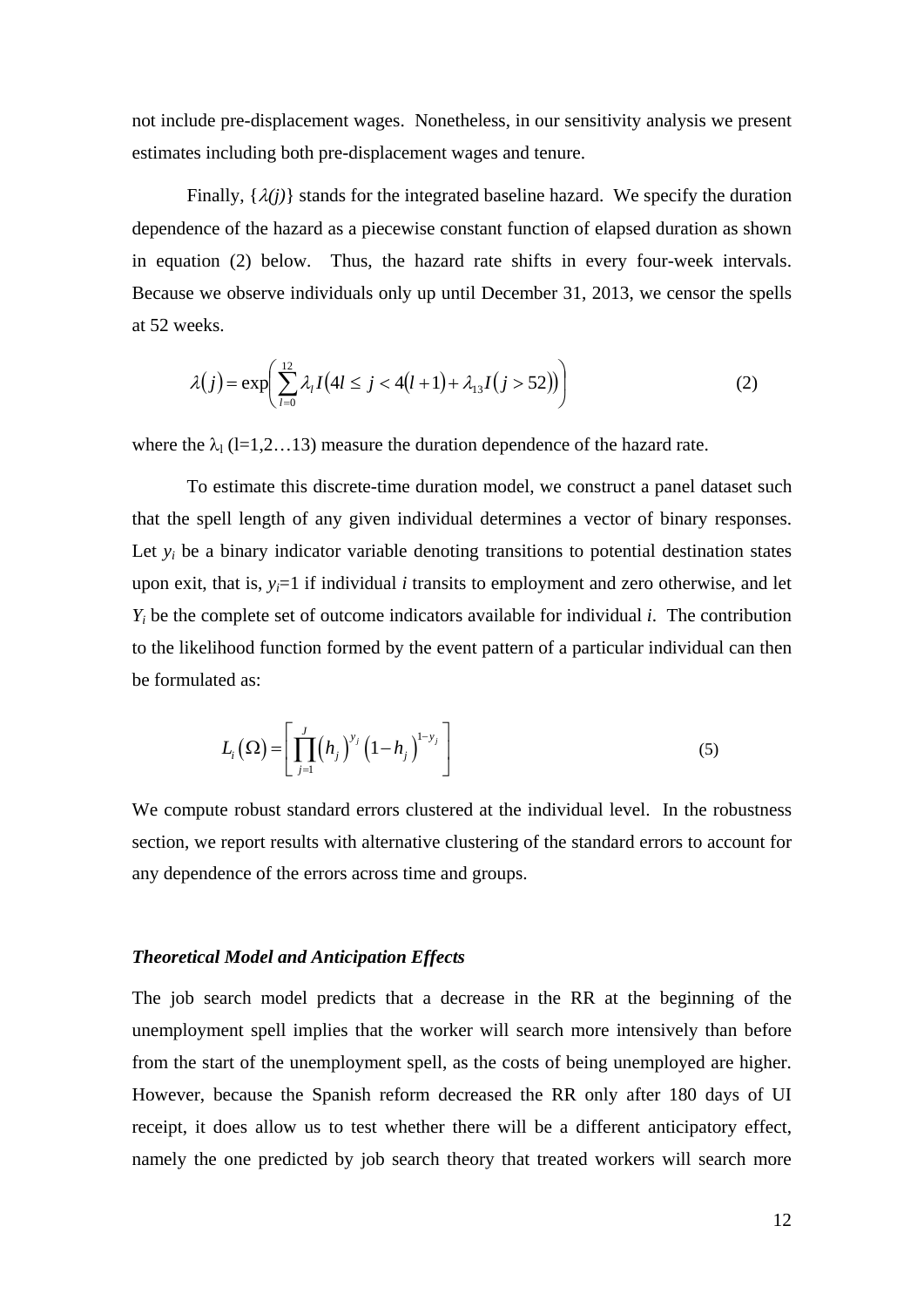intensively and reduce their reservation wage from the beginning of the spell of unemployment in order to exit faster from unemployment and, consequently, avoid the larger drop in income after the  $181<sup>st</sup>$  day of unemployment. We explore whether this anticipation effect occurs by estimating an extended version of the model presented above that interacts the post-July 14 dummy, the year 2012 dummy, and the interaction of these two dummies with a dummy equal to 1 if the individual exits unemployment after 180 days of UI receipt and 0 otherwise. This alternative specification of the model will allow us to identify the presence of anticipation effects.<sup>21</sup>

 Note that this anticipatory effect differs from that of Carling et al, 2001, namely that workers anticipate the changes in the benefit system *before the reform is implemented*, and hence increase their job search intensity before the law change even occurred -- the reform studied by Carling et al, 2001, was announced 6 months before being implemented. Because the Spanish reform was announced only 2 days before being implemented (and hence unexpected) and it reduced the RR only to those entering unemployment July 15, 2012, the anticipatory effect found by Carling et al 2001 is not of concern in our analysis. Similarly, since the Spanish reform had no effect on the severance payment workers received (as it did in Uusitalo and Verho, 2010), strategic timing of dismissals among those who expect to find jobs quickly is not an concern.

It is important not to confuse this "entitlement effect" with the well documented increase in the job finding probability at the time of benefits exhaustion, the "exhaustion effect".<sup>22</sup> This effect refers to the spike of job finding probability at the time benefits run out. It could be that the size of the exhaustion effects differs between workers with different replacement rates. Basically, the exhaustion effect could be higher for workers with higher replacement rates.

<u>.</u>

<sup>&</sup>lt;sup>21</sup> While the job search theory also predicts an "entitlement effect", we would not expect this effect to affect workers in the Spanish reform. Since, in the Spanish reform, the RR drop applied to *all* unemployment spells beginning July 15, 2012, the "entitlement effect" -- which implies lower job search intensity as benefit expiration approaches than before because the value of the new job will now be lower as the new job will entitle the worker to a lower RR when he or she becomes unemployed in the future - does not apply.

 $22$  Both theoretical and empirical studies have shown that the optimal job search of the worker increases especially around the time benefits run out (Katz and Meyer, 1990). Previous empirical evidence has shown that the spikes in the unemployment exit rate at time of benefit exhaustion are large in Spain (Rebollo-Sanz, 2012, and García-Pérez and Rebollo-Sanz, 2014).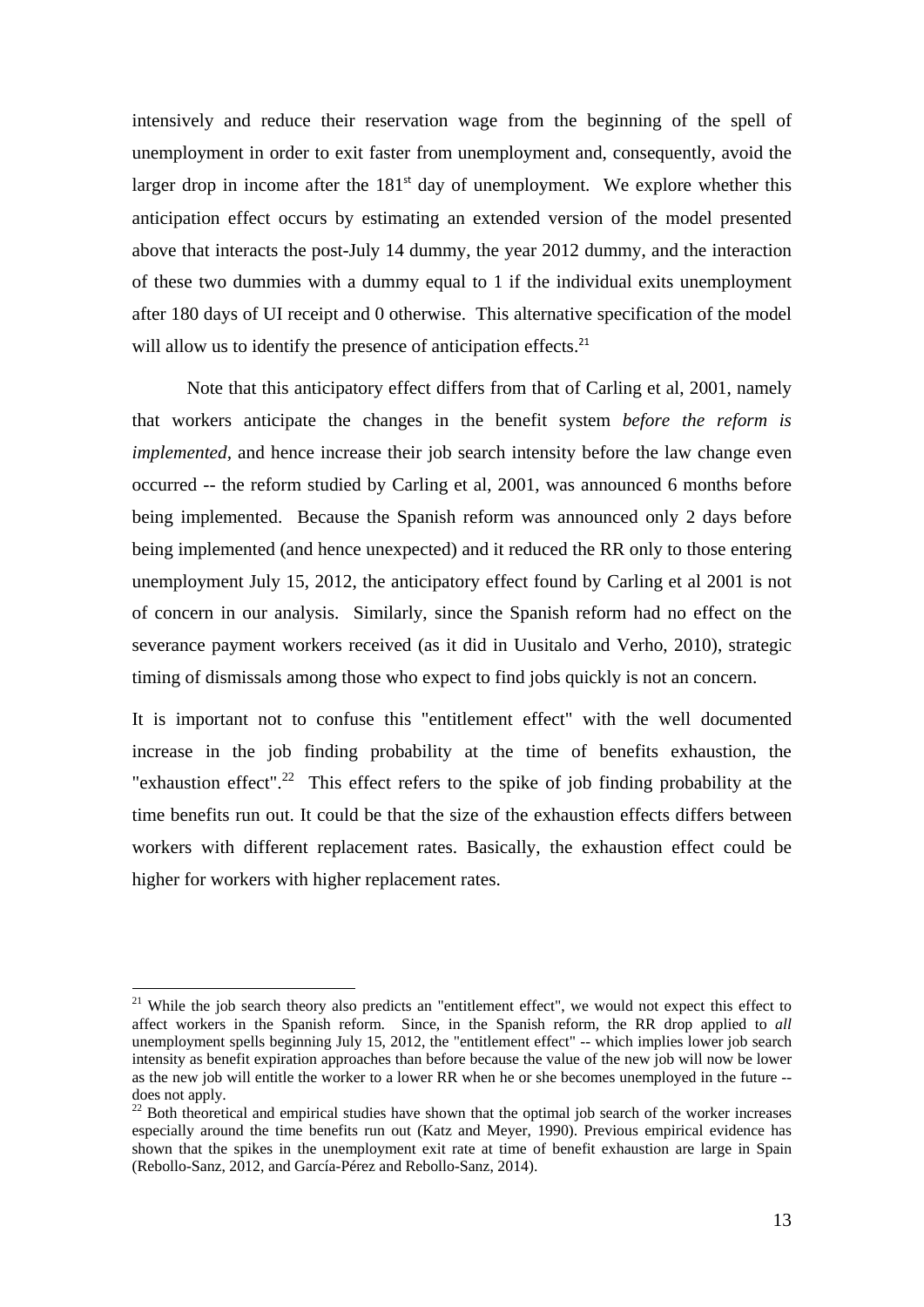#### **5. The Data and Descriptive Statistics**

#### *The 2013 Continuous Sample of Working Histories (CSWH)*

We use administrative longitudinal data from the Spanish Social Security database, the waves 2011 to 2013 of the *Continuous Sample of Working Histories* (hereafter CSWH). The CSWH is compiled annually and every year comprises a 4 percent non-stratified random sample of the population registered with the Social Security Administration. Hence, the initial database includes all individuals who came into contact with the Social Security system -- including both wage and salary workers and recipients of Social Security benefits, namely, unemployment benefits, disability, survivor pension, and maternity leave -- at least once between 2011 and 2013.<sup>23</sup>

 In addition to age, gender, nationality, state of residence (*Comunidad Autónoma*), education, and presence of children in the household, the CSWH provides highly detailed information about the worker's previous job. More specifically, we observe the dates the employment spell started and ended, the monthly earnings history, the contract type (permanent versus fixed-term), the occupation and industry, public versus private sector, and the firm size.<sup>24</sup> We calculate the worker's previous work experience as the number of months worked since the employee's first job, and tenure as the number of months the worker has stayed with the same employer. The CSWH also informs us on the reason for the end of the employment spell (quit versus layoff), and whether the worker receives unemployment benefits and the type (UI versus UA). We compute the duration of each unemployment episode by measuring the time between the end date of the worker's previous contract and the start date of the new one. The CSWH also allows us to compute the UI entitlement length and the net RR. We will use the net RR to define our treatment group.<sup>25</sup> Most importantly, the CSWH allows us to observe individuals after exhaustion of UI benefits, which allows to study how the job finding rate and other post-unemployment characteristics evolve after the

<sup>&</sup>lt;sup>23</sup> Although self-employed workers are also in the CSWH, we exclude them from the analysis, as they are not eligible to receive UI benefits.

 $^{24}$  Earnings are deflated using the Spanish CPI (2011, Base).

<sup>&</sup>lt;sup>25</sup> We compute the UI entitlement length at each point in time applying the Spanish UI system rules to the worker's labor market history. This is one of the main advantages of the database. We proceed similarly when computing the worker's RR, taking into consideration the ceilings and floors explained in Section 3.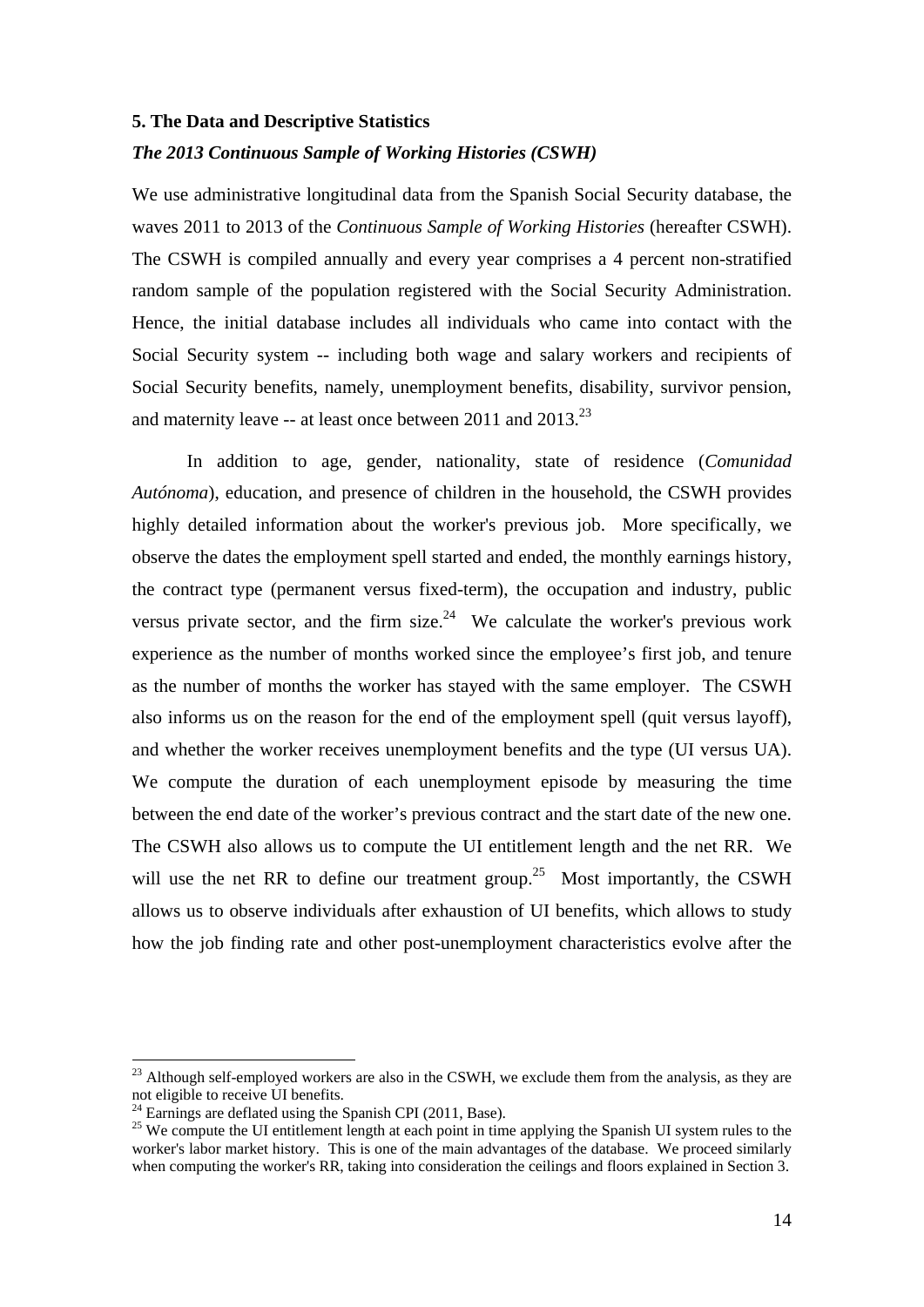exhaustion of UI benefits. This contrasts with UI claims data, in which the unemployment period is truncated at the date benefits expire (Card et al.  $2007$ ).<sup>26</sup>

 From these data we extract a sample that contains all unemployment entrants in the period between 2010-2012. We restrict our sample to 20- to 50-year old wage and salary full-time workers who have experienced an unemployment spell after having worked for at least three years and, thus, are entitled to more than one year of benefits.<sup>27</sup> The restriction on the length of the employment spell implies that workers in our sample are strongly attached to the labor force. This restriction allows us to focus on a group of relatively homogenous displaced workers, and to observe individuals for which potential duration of UI benefits lasts for up to *at least* 6 more months *after* the cut in the RR and *before* the time benefits run out, guarantying that the effects of the reform are *not* measured at the time the UI benefits run out. This sample restriction is important as it prevents our results to be influenced by potential exhaustion effects, that is an increase in the job finding probability at the time of benefits exhaustion.

 To avoid differential job search behavior by pre-displacement contract type, we restrict our analysis to workers who have been displaced from permanent jobs.<sup>28</sup> Note that close to 90 percent of displaced workers with at least three years of tenure in their former job held a permanent contract in our sample.<sup>29</sup> Finally, we drop those UI recipients whose RR would not have changed due to the reform (regardless of whether they became unemployed before or after the reform). This restriction implies dropping workers with pre-displacement wages above  $\in$ 1,800 (if without children) or  $\in$ 2,100 (if with children) as their RR is below 50 percent due to the UI benefits' ceiling, and thus they would have been unaffected by the reform. Similarly, workers with pre-

 $26$  Card et al, 2007, show that the way in which unemployment spells are measured has a significant impact on the magnitude of the spike at exhaustion of benefits. García-Pérez and Rebollo-Sanz, 2014, find similar results for Spain. Hence, censoring the data at the time benefits expire (as is done with UI claims data) would bias the impact of the policy reform we are evaluating.  $27$  We restrict the analysis to full-time workers, because the RR for part-time workers depends on the

number of hours worked and this information is missing in the sample. Even if we had this information, we would not want to include the part-time workers because the reform changed the way their RR was computed, stating that it would now be the proportion of hours previously worked times the regular RR. As explained by Fernández-Kranz and Rodríguez-Planas, 2011, the fraction of part-time workers in Spain has traditionally been low (below one tenth of the labor force).

<sup>&</sup>lt;sup>28</sup> Workers with a permanent contract receive severance pay at displacement, whereas those with a temporary contract do not or, in case of receiving severance pay, these payments are much lower. Clearly, the receipt of severance pay affects workers' liquidity constraints, and hence their job search efforts.

<sup>&</sup>lt;sup>29</sup> Differences between workers under a permanent and a temporary contract in Spain are well beyond the scope of this paper. See Lacuesta et al, 2013, for a thorough explanation on these differences.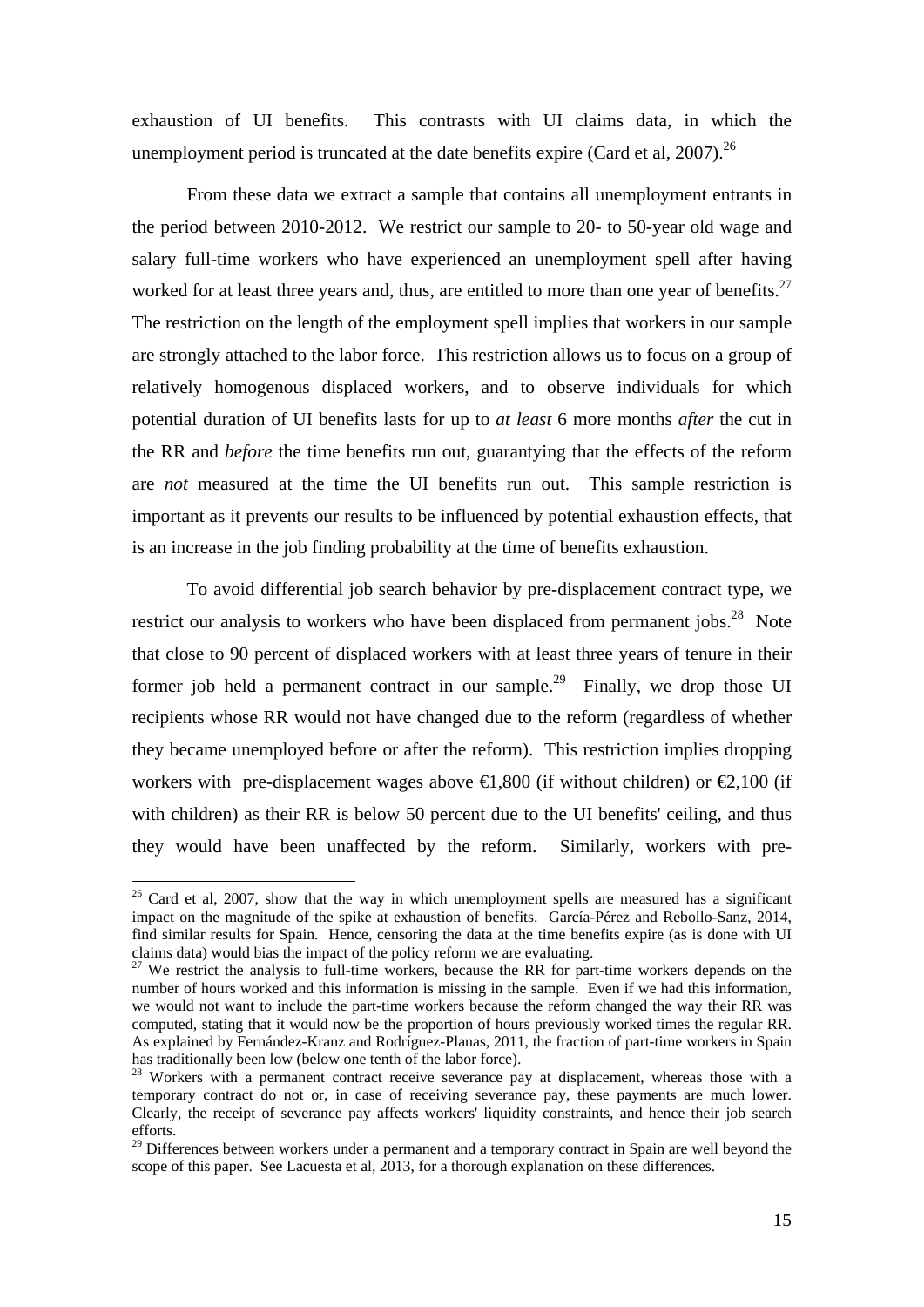displacement wages below  $\bigoplus$  20 (if without children) or  $\bigoplus$ , 100 (if with children) will have a RR of 60 percent or higher due to the UI benefits' floor, and thus would have been unaffected by the reform.

 Individuals in the treatment group are defined as those UI recipients who became unemployed right after reform was implemented, that is, between July 15, 2012 and December 31, 2012. Those in the comparison group are defined as those UI recipients who became unemployed before the implementation of the reform, that is, between January 1, 2012 and July 14, 2012. To control for potential seasonality in the employment job finding rates in Spain across months, especially during the summer months, we compare the change in the employment finding rate for our treatment and comparison groups relative to the change observed among similar groups of UI recipients who became unemployed during the same calendar time *but* one year earlier, that is, during 2011. Because our data follows workers up until December 31, 2013, we focus our analysis on the first year after becoming unemployed. Hence, we censor unemployment spells at 52 weeks in order to isolate the effects of the policy variable within the first 52 weeks of job search. $30$ .

 These restrictions imply that for the year 2012, we end up with 8,726 unemployment spells of which more than 27 percent ended in a new job during the first year of unemployment, and 73 percent were censored. Of the 8,726 unemployment spells, 4,621 belong to workers who entered unemployment *before* the reform. Among these, about 24 percent found a new job within a year of losing their job. In contrast, 31 percent of workers who entered unemployment *after* the reform found a new job within a year of losing their job. For the year 2011, we end up with 7,732 unemployment spells of which more than 26 percent ended in a new job during the first year of unemployment, and 74 percent were censored. Of the 7,732 unemployment spells, 3,807 belong to workers who entered unemployment *before* the July 15, 2011. Among these, about 25 percent found a new job within a year of losing their job. Among workers who entered unemployment *after* July 14, 2011, 26 percent of found a new job within a year of losing their job. This one percentage point difference contrasts with the 7 percentage points difference in 2012, and suggest that the reform increased the share of workers who found jobs by 6 percentage points or 25 percent.

<sup>&</sup>lt;sup>30</sup> The idea of artificially censoring all unemployment spell is important since for the pre-reform data we have a longer observation period.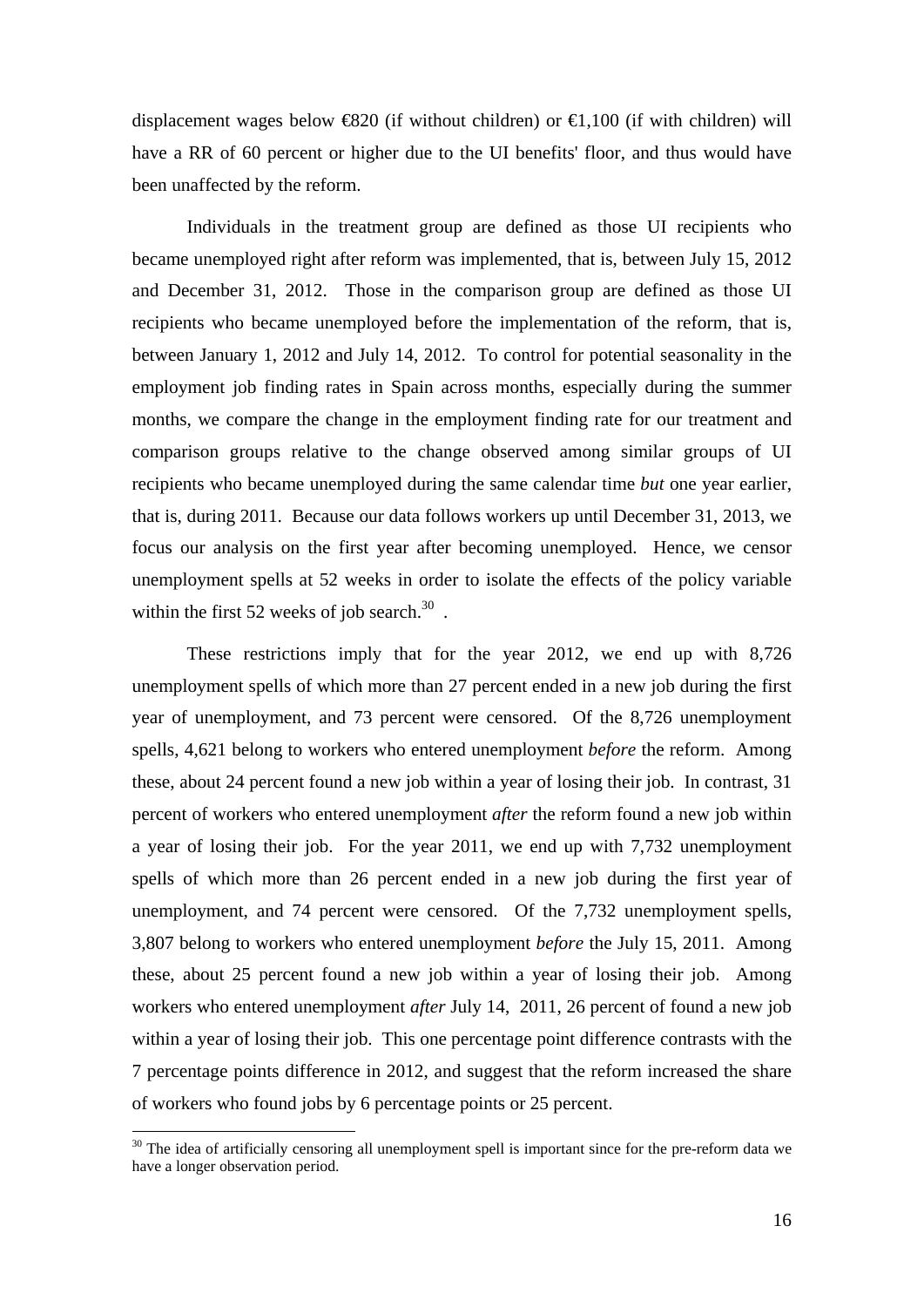#### *Descriptive Statistics*

Table 2 presents descriptive statistics of UI recipients before and after the reform, by whether their unemployment spell began before or after July 15. We observe that about two thirds of our sample are women, a bit over one third have a university degree, and 72 percent live in households with children. On average workers are 40 years old, have close to 10 years of experience, and are entitled to about one and a half years of UI benefits. Moving now to the job characteristics of their job prior to displacement, Table 2 shows that on average they had 7 years of tenure, earned  $\epsilon$ , 547 euros per month, had high- and medium-skilled jobs (with less than one tenth working in low-skilled jobs), and worked mostly in services. Table 2 also shows that there are few differences between those who lost their job before and after July 15, 2012, and that these differences are quite small in size. In particular, the only differences statistically significant at the 95 percent level or above are that individuals who lost their job after July 14, 2012 have 5 months (or 4 percent) more experience and 16 weeks (or 4 percent) more tenure than those who lost their job before July 15, 2012. However, column 7 in Table 2 shows that these differences in experience already existed in 2011 and thus are "washed out" by our identification strategy. The only differences across time that remain are a small difference in gender and a 5 weeks difference in potential length of the UI entitlement. In the Results section we will test the sensitivity of our results to this imbalance.

 To examine whether the policy is endogenous, Figure 4 shows unemployment outflows to new jobs over the calendar year for the years 2011 and 2012. Although the unemployment outflows are lower during 2012 than 2011 consistent with the economic slowdown observed in Table 1, the seasonal pattern is similar across the two years with outflows increasing up until July 15 and decreasing thereafter. Figure 4 also shows that monthly unemployment outflows to new jobs are around 2.5 percent.

 Figure 5 displays monthly empirical job finding rates along the spell of unemployment by the year the unemployment spell began and whether this spell began before or after the  $14<sup>th</sup>$  of July. This figure provides a first crude check on how the policy change may have affected unemployment duration. From basic job search models, if the reform had any effect on the behavior of unemployed workers, we should observed a higher unemployment hazard rate for workers who entered the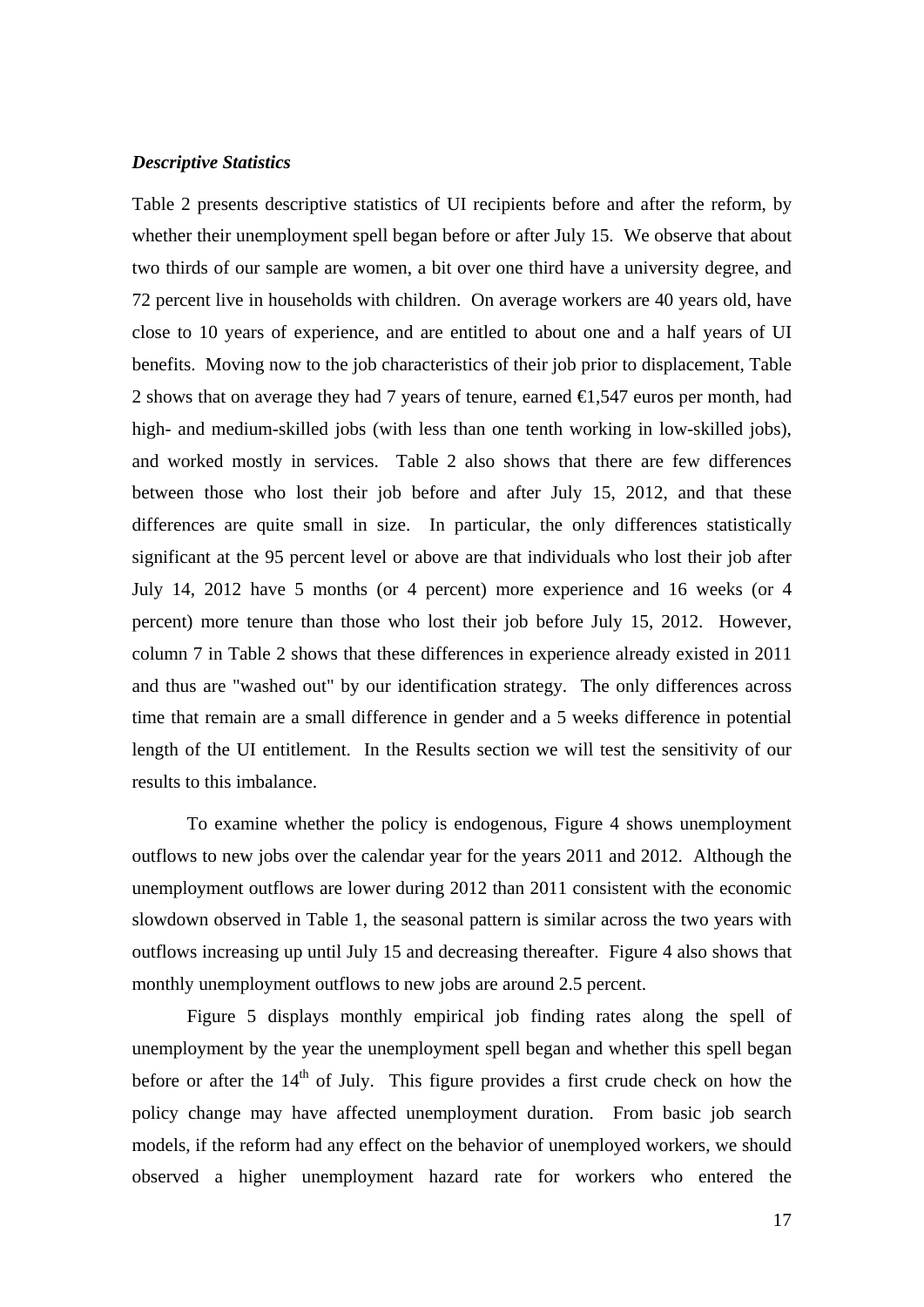unemployment spell after  $14<sup>th</sup>$  in 2012 versus those who entered the unemployment spell before the  $14<sup>th</sup>$  of July 2012. On the contrary, for workers who entered the unemployment spell one year before the reform, there should be no differences by whether they entered unemployment before or after the  $14<sup>th</sup>$  of July 2011. Panel A in Figure 5 shows that the job finding rate peaks at 1.8 percent during week 5 for UI recipients who entered unemployment after the reform and at 1.2 percent during the same week for UI recipients who entered unemployment before the reform. Thereafter, the job finding rate decreases and fluctuates around  $0.8$  percent for UI recipients who entered unemployment after the reform. For those who entered before the reform, the job finding rate smoothly declines to 0.5 percent after a year in unemployment. Panel A in Figure 5 also shows that between weeks 29 and 49, that is after the drop in the RR, the job finding rate is higher for UI recipients who entered unemployment after the reform than those who entered before the reform. Note that we do not observe such differences between UI recipients who entered unemployment before and after July 15, 2011, that is one year before the reform took place (shown in Panel B). This is suggestive evidence that the reform increased the job finding rate for affected workers.

#### **6. Results**

#### **6.1. Effects of the Reform on the Job Finding Rate**

Table 3 displays the policy effect,  $\alpha_3$ , which captures the effect of the drop in the RR on UI recipients who became unemployed after July 14, 2012 relative to their counterparts who became unemployed before July 15, 2012, net of any changes observed before and after July 15, 2011. Each column presents a different specification. Column 1 presents a proportional hazard with the post-July 14 dummy, the year 2012 dummy, and the interaction of these two dummies. Column 1 in Table 3 shows that reducing the replacement rate by 10 percentage points after 6 months of unemployment increases the job finding rate by 32.5 percent. This effect is statistically significant at the 99 percent level. Column 2 adds a set of state and monthly dummies and quarterly GDP growth to control for seasonal, regional and macroeconomic effects. Doing so decreases the effect to 14.7 percent, suggesting that omitting these variables introduces an upward bias in the estimated effect of the reform on the job finding rate. Column 3 adds the individual's UI benefits potential spell and entitlement as additional controls. Doing so,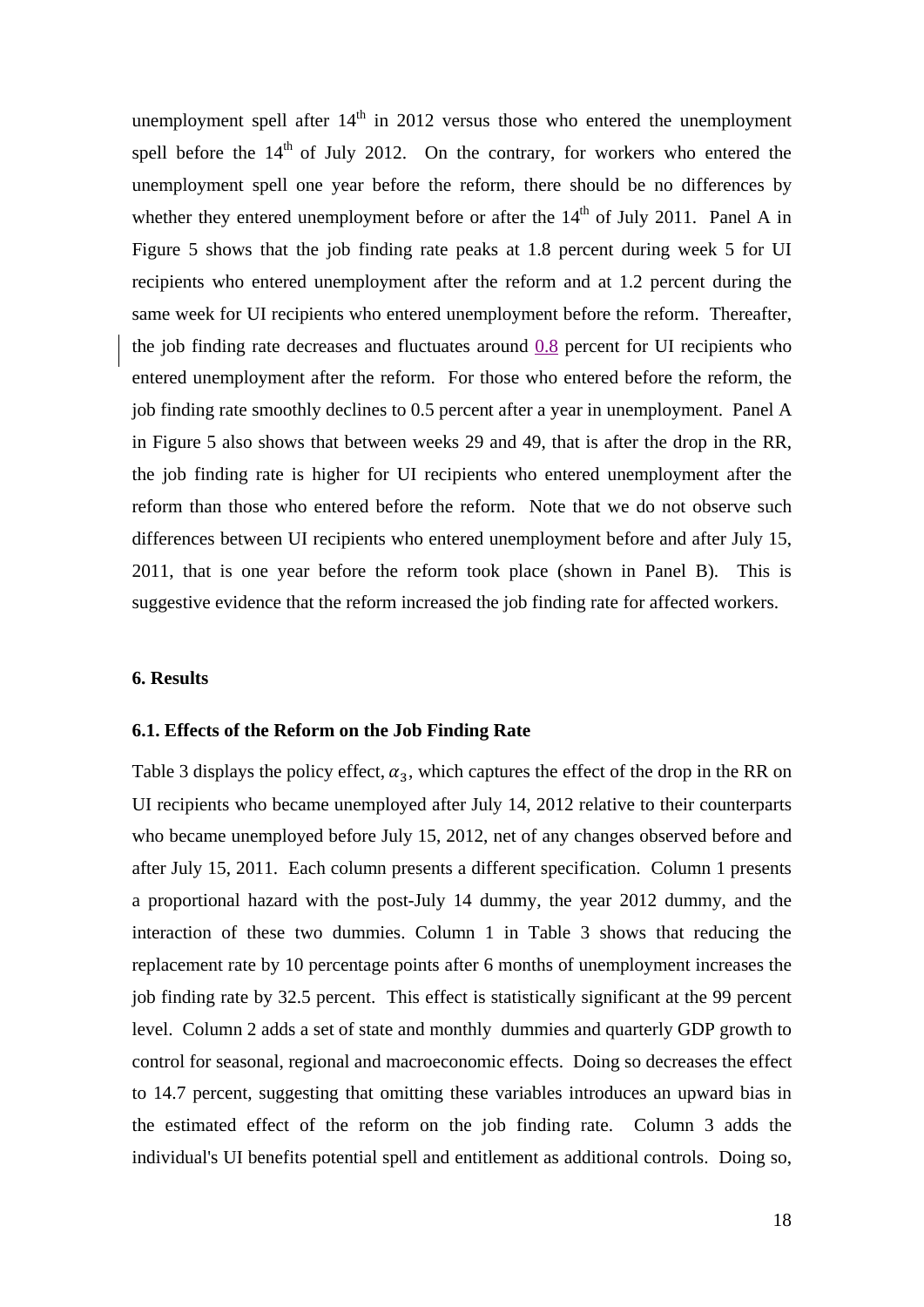increases the policy effect to 23.1 percent suggesting that not taking into account differences in the UI spell and entitlement leads to a downward bias in the estimated effect of the reform on job finding rates. Adding as additional controls the individuals' characteristics (column 4) and the pre-displacement earnings and tenure (column 5) has little effect on the policy coefficient as  $\alpha_3$  is now 24 and 25.1 percent, respectively. All of these coefficients are statistically significant at the 99 percent level. Column 6 reestimates the model in column 4 controlling for pre-displacement job characteristics and is our preferred specification. We find that the effect of reducing the RR by 10 percentage points led to an increase in the job finding rate of 23.5 percent within the first year of unemployment. This effect is statistically significant at the 99 percent level.31 Column 7 adds pre-displacement earnings and tenure to our preferred specification, changing the policy coefficient slightly to 24.8 percent.

#### **6.2. Robustness Checks and Sensitivity Analyses**

1

The DiD model may be biased if other shocks (such as changes in state labor-market conditions) coincide with policy changes and affect the behavior of the unemployed workers, leading to changes in workers' reservation wage or the arrival rate of job offers. To assess the existence of differential trends, we take several approaches. First, column 8 adds to our preferred model (shown in column 6) the interaction between the GDP growth and the  $D_i^{post_{July_14}}$  dummy to allow for a differential trend between those who lose their job in the first or second half of the year (as suggested by Meyer, 1995). This specification controls for systematic differences in the behavior between the two groups over time. As the policy effect only varies slightly from 23.5 percent (column 6) to 21.2 percent (column 8), differential trends do not seem to be affecting much our results. Second, we estimate two Differences-in-Differences-in-Differences models, shown in columns 9 and 10. In both cases for the third difference we use workers who were only entitled to four and six months of UI benefits and thus, whose RR was not affected by the reform. In column 10, we include the interaction between the GDP growth and the  $D_i^{post_{July14}}$  dummy to allow for a differential trend between those who

 $31$  All of the coefficients in the preferred specification are reported in Appendix Table A1. The estimated model contains a large number of parameters, most of which are included solely for control purposes and secondary to the topics discussed in this paper.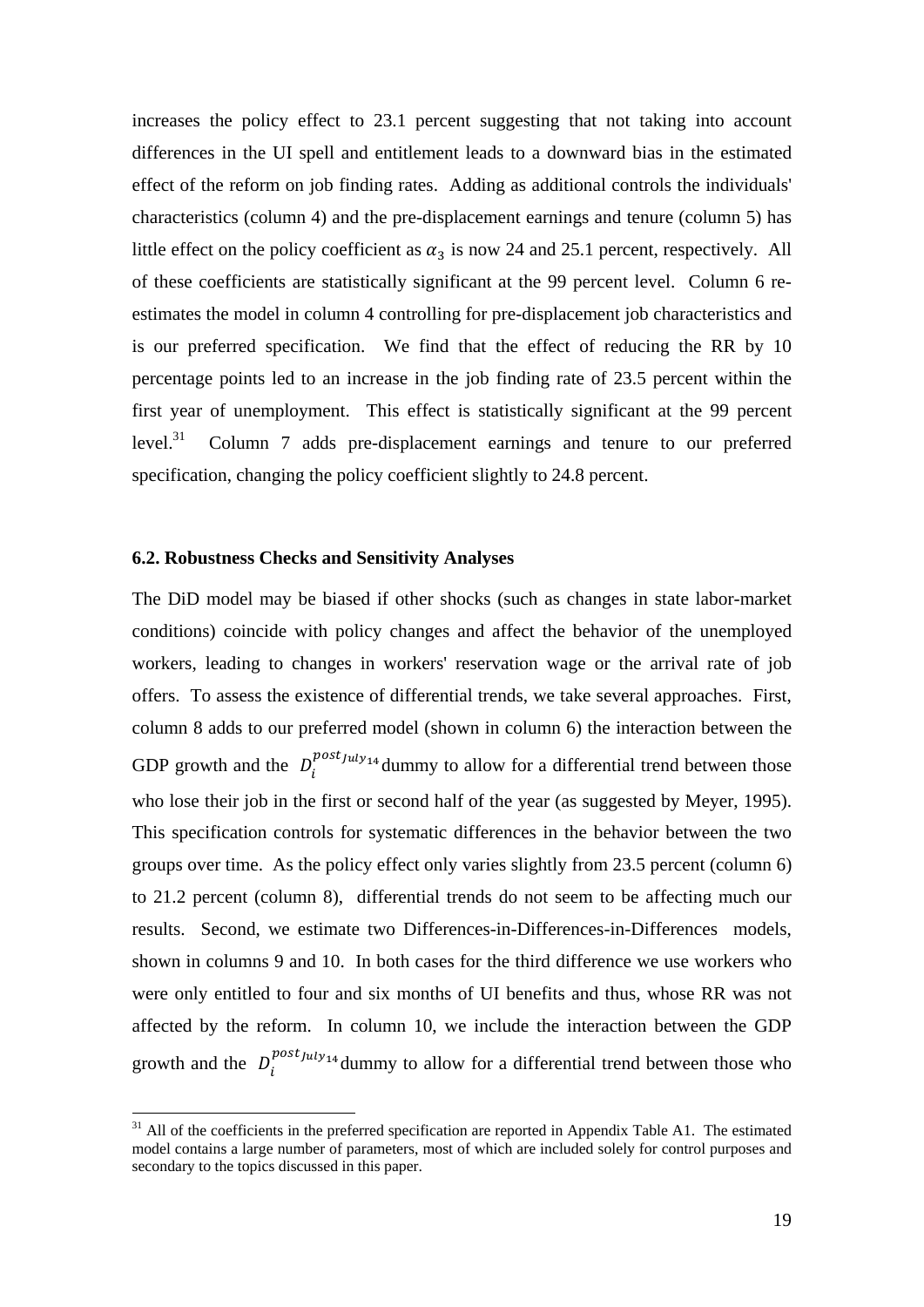lose their job in the first or second half of the year. The policy estimate in columns 9 and 10 is 23.7 and 23.3 percent, respectively.

 Since we observed in Table 2 that there was a difference of 5 weeks in potential length of the UI entitlement between our treatment and comparison groups in 2012 relative to 2011, column 11 in Table 3 reestimates our preferred specification using *only* individuals with entitlement length of at least 18 months . In addition to eliminating the imbalance, doing so has the advantage that we analyze the effect of the reform among workers who still have one year and a half of UI benefits *after* the drop in RR. The coefficient in column 11 shows that among those who have at least 18 months entitlement, the effect of the reform on their job finding rate is 28 percent. In contrast, our preferred estimate is likely to include some exhaustion effect as some workers are getting close to have their benefits expire after 52 weeks.

It is important to note that our preferred estimates cluster at the individual level. Nonetheless, since we exploit the variation in our policy across workers entering UI at different months over the year we may still be worried about correlation of the error terms within these groups (Cameron and Miller, 2013). To address this concern, Columns 12 and 13 reproduce our preferred estimates under alternative assumptions of correlation in the errors within groups. Column 12 estimates robust standard errors accounting for dependence of errors within month of entry into unemployment, and column 13 estimates robust standard errors accounting for dependence within month of entry into unemployment and state of residence. Doing so has little effect on our main results.

 Methodologically, we have relied on the assumption that, in the absence of the reform, the job finding rate differences between the treated and comparison groups would have remained constant. As this assumption is not testable, we proceed to carry out placebo estimates (shown in Table 4). In column 1 of Table 4, we estimate our preferred DiD specification using a period in which no reform was implemented. For this purpose, we only use the years 2010 and 2011. We then define a pre-reform period as the period that begins two years before Law 20/2012 was actually implemented, and as post-reform period the period that begins one year before Law 20/2012 was implemented. The placebo estimate is not statistically significant. Moreover, the coefficient is considerably smaller in size and has the wrong sign. Column 2 repeats the exercise with the DiDiD specifications in columns 9 in Table 3 but using the period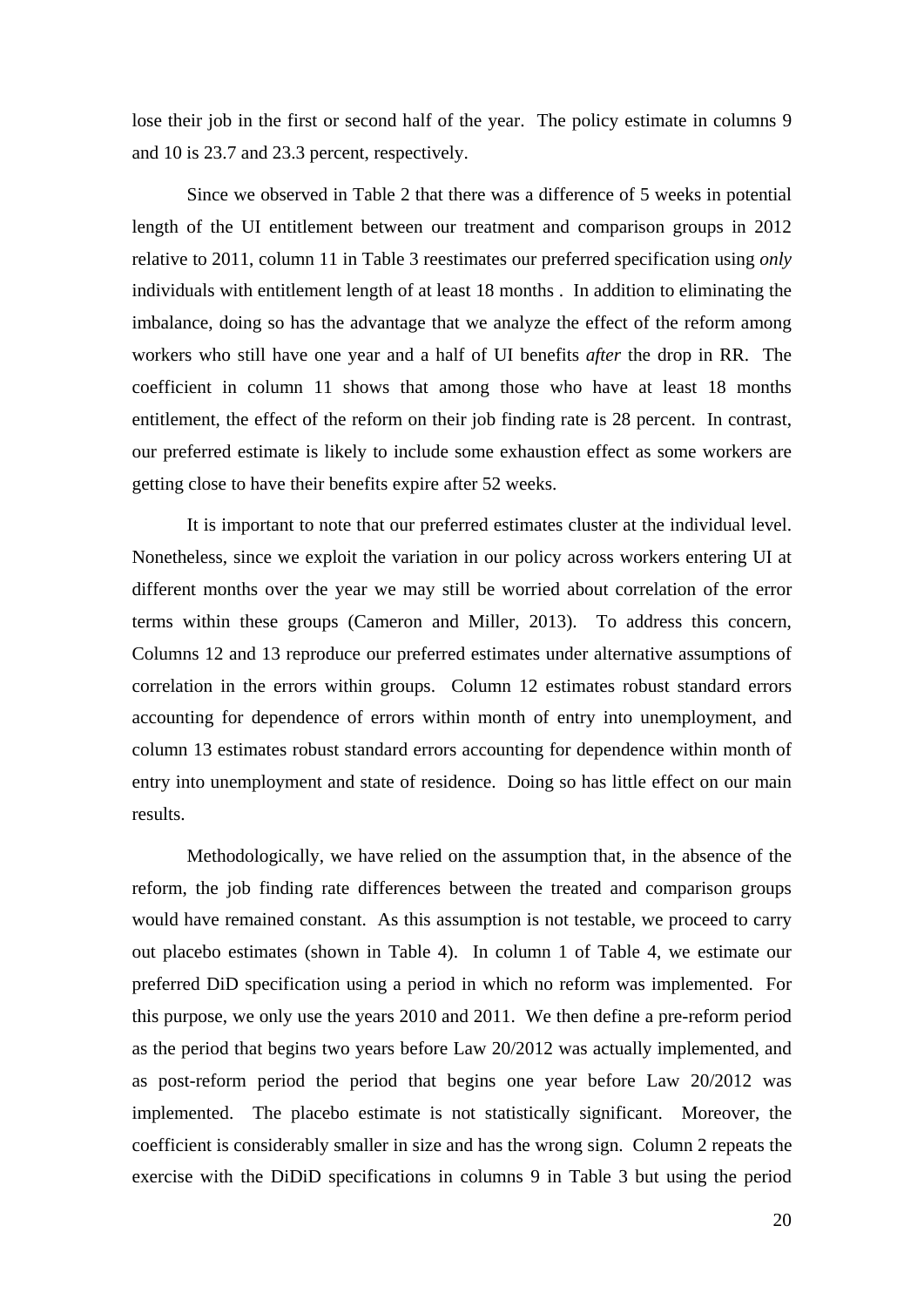2010 and 2011, before the reform was implemented. Again, the estimate is small, the wrong sign, and not statistically significant. Columns 3 and 4 in Table 4 present alternative placebo tests, estimated during the 2011-2012 period, when the reform was implemented. Column 3 shows our preferred specification with workers with only 4 or 6 months of UI entitlement as the treated group. Note that since these individuals' UI benefits expired prior to 181 days of UI receipt they were not affected by the policy. Indeed, there is no effect of the reform. Column 4 repeats the exercise with unemployed individuals who did not have any UI benefits. In both cases, we find no effect of the reform. These five placebo tests suggest that our results are not due to systematic differences in trends between the groups we study.

 Table 5 presents additional sensitivity analysis. Column 1 presents results when we estimate our preferred specification using only individuals who got displaced within 3 months (instead of 6 months) of July 2015. Here, in the spirit of regression discontinuity analysis, we adjust groups in such a way that they are close to the eligibility threshold and we confine the analysis to the inflow of three months before and after the reform. This reduces the sample size to half. Although we lose precision, the policy estimate is 21.1 percent and remains statistically significant at the 90 percent level.

 Columns 2 to 5 address potential concerns that heterogeneity of treatment and comparison groups may be affecting our results by presenting estimates by subgroups. Columns 2 and 3 present estimates by gender, and columns 4 and 5 presents estimates by whether the pre-displacement wage as below or above the median. Consistent with Roed and Zhang, 2003 and 2005, we find that the effect of the reform is larger for males (40.2 percent) than for females (19.5 percent). Both estimates are statistically significant at the 99 percent level. These results show that the elasticity of unemployment duration to RR is notably larger for males than females. From the perspective of a job search models this result informs us that search efforts or reservation wages are more sensitive to the RR for males than females in Spain, consistent with evidence showing that, in Spain, males are more strongly attached to the labor market and tend to be responsible for contributing to a larger share of the household income than females. Moving now to columns 4 and 5 in Table 5, we observe that the effect of the reform is larger for higher- versus lower-income earners (41.7 versus 17.4 percent). Moreover, the latter is only significant at the 90 percent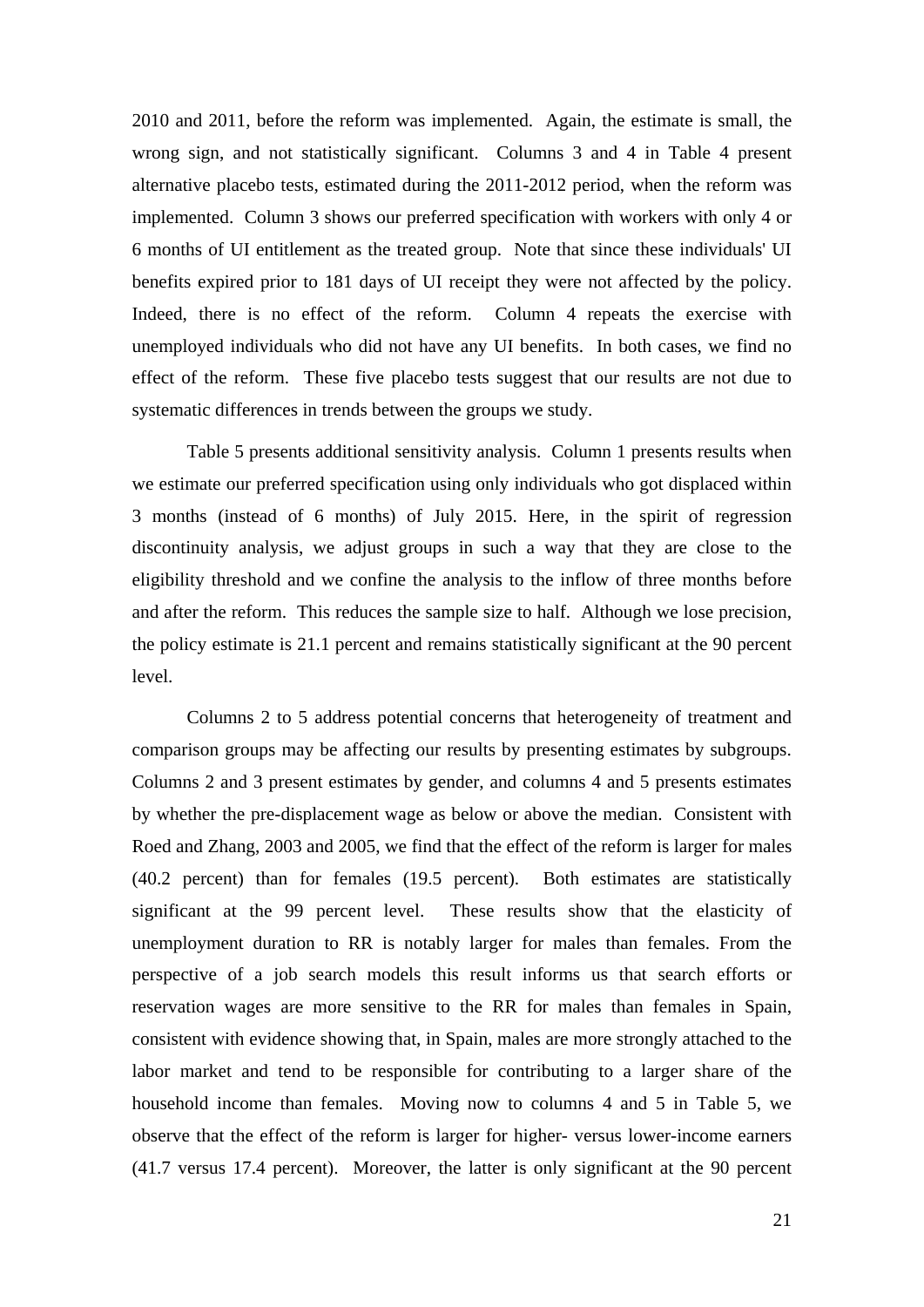level. Interestingly, our result for lower income workers is very similar to that of Lalive et al, 2006, whose reform *only* affected low-income workers.

 Finally, to address concerns that the small and transitory increase in UI inflows observed in Figure 3 may indicate compositional changes due to the reform, we have estimated whether the reform affected the outflows from employment using a competing risk hazard model in which workers can exit from employment to another job or to unemployment (results shown in Table  $6$ ).<sup>32</sup> In this case, we use the same DiD approach as for the unemployment hazard rate. In Table 6 we can see that there is no evidence that the reform affected unemployment inflows.

#### **6.3. Predicted Hazard and Survival Functions and Anticipation Effects**

While the earlier section estimated the average effect of the drop in the RR on the new job finding probability, in this section we estimate the effect of reform on the entire reemployment hazard profile. In practise this is done by allowing the effect of the reform to vary across elapsed duration of unemployment as predicted by the search theory. A similar approach has been used in Lalive et al, 2006, Bennmarker et al, 2007, and Uusitalo and Verho, 2010.

Figure 6 presents the factual employment hazard rate with treatment and the counterfactual hazard rate without treatment. To obtain the factual hazard rate with treatment, we calculate the prediction for the individual hazard rate averaging with respect to the distribution of all covariates used in the estimation in the population receiving the treatment. To obtain the counterfactual hazard rate we impose all treatment effects to be 0 to get the individual hazard rate and again average across treated individuals. As explained by Lalive et al, 2006, the difference between the two hazards is equal to the "average treatment effect on the treated".

 Figure 6 shows that decreasing the RR tends to increase the job find rate, as predicted by job search theory. Individuals with less generous benefits tend to leave unemployment faster in the covered period. Figure 7 reports the difference in the factual hazard rate with treatment to the counterfactual hazard rate without treatment, namely, "average treatment effect on the treated" (ATET). This figure shows that the ATET is around 0.2 percentage points, implying that if the hazard rate is on average 0.8

<u>.</u>

 $32$  The competing hazard model is explained in the Appendix.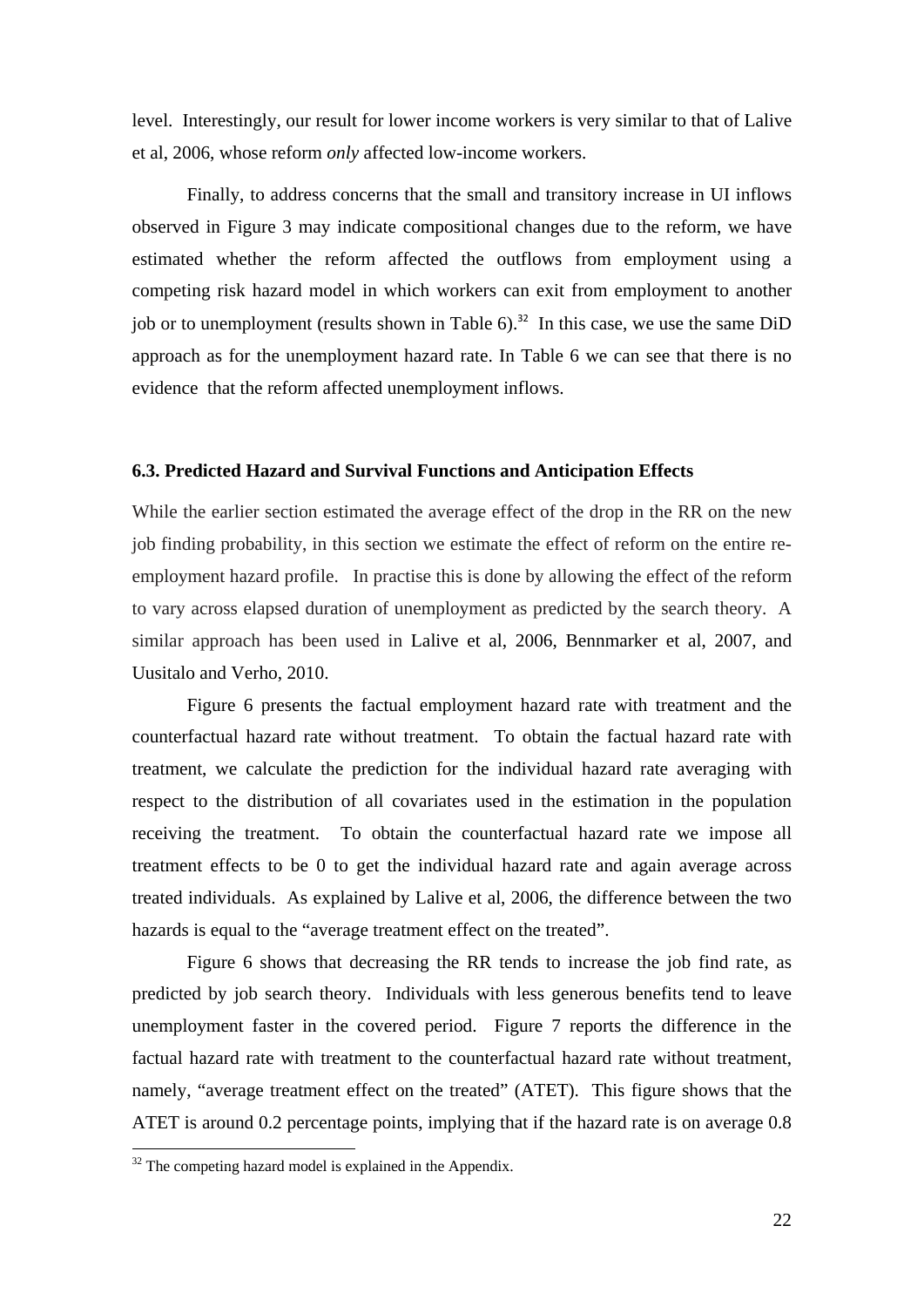percent for the counterfactual, the drop in the RR increased the hazard rate of the treatment to 1 percent, a 25 percent increase. This ATET is statistically significant at the 95 level.

 As explained earlier, job search theory would predict an anticipation effect as soon as the unemployment spell begin. To explore this, Table 7 shows policy effect before and after 180 days of UI spell as explained at the end of section 4. Columns 1 and 2 show that most of the effect of the reform is taking place during the first 180 days of UI receipt, that is prior to the actual drop in the RR, suggesting a strong anticipation effect. Column 1 shows that the reform increased the probability of finding a new job by 25.9 percent during the first 180 days of the unemployment spell. This estimate is statistically significant at the 95 percent level. However, we find no effect of the reform on treated workers after day 181, that is when the RR actually dropped. The coefficient is small in size, not statistically significant and negative.

 Figures 8 and 9 reestimate the factual and counterfactual employment hazard rates allowing for differential effect of the reform before and after 180 days of UI spell. Figures 8 and 9 show that the reform induced an increase in the job finding rates during the first 27 weeks of the unemployment spell. After the 28th week, there is no longer any difference in the job finding rates between the treated and the comparison groups. Hence, there is evidence of an anticipation effect, and this effect seems to be strong. How do these results compare to those found in the literature? They are consistent. Even though Lalive et al, 2006, are unable to estimate whether the RR led to an anticipatory effect, they do find that most of the effect takes place early in the unemployment spell, consistent with the job search theory. Carling et al, 2001, find evidence of an anticipatory effect. They find that cutting the RR increased the jobfinding rates several months before the law change even occurred -- the reform was announced 6 months before being implemented.

 While job search theory offers sharp predictions regarding the impact of unemployment insurance parameters on the exit hazard, policy makers are interested in the implied effects on unemployment duration, that is, the effects on the survivor function. Figure 10 reports the factual survivor function with treatment and the counterfactual survivor function without treatment allowing for heterogenous effects during the length of the unemployment spell. The ATET is reported in Figure 11. Interestingly, the survivor function for treated workers -- and in correspondence with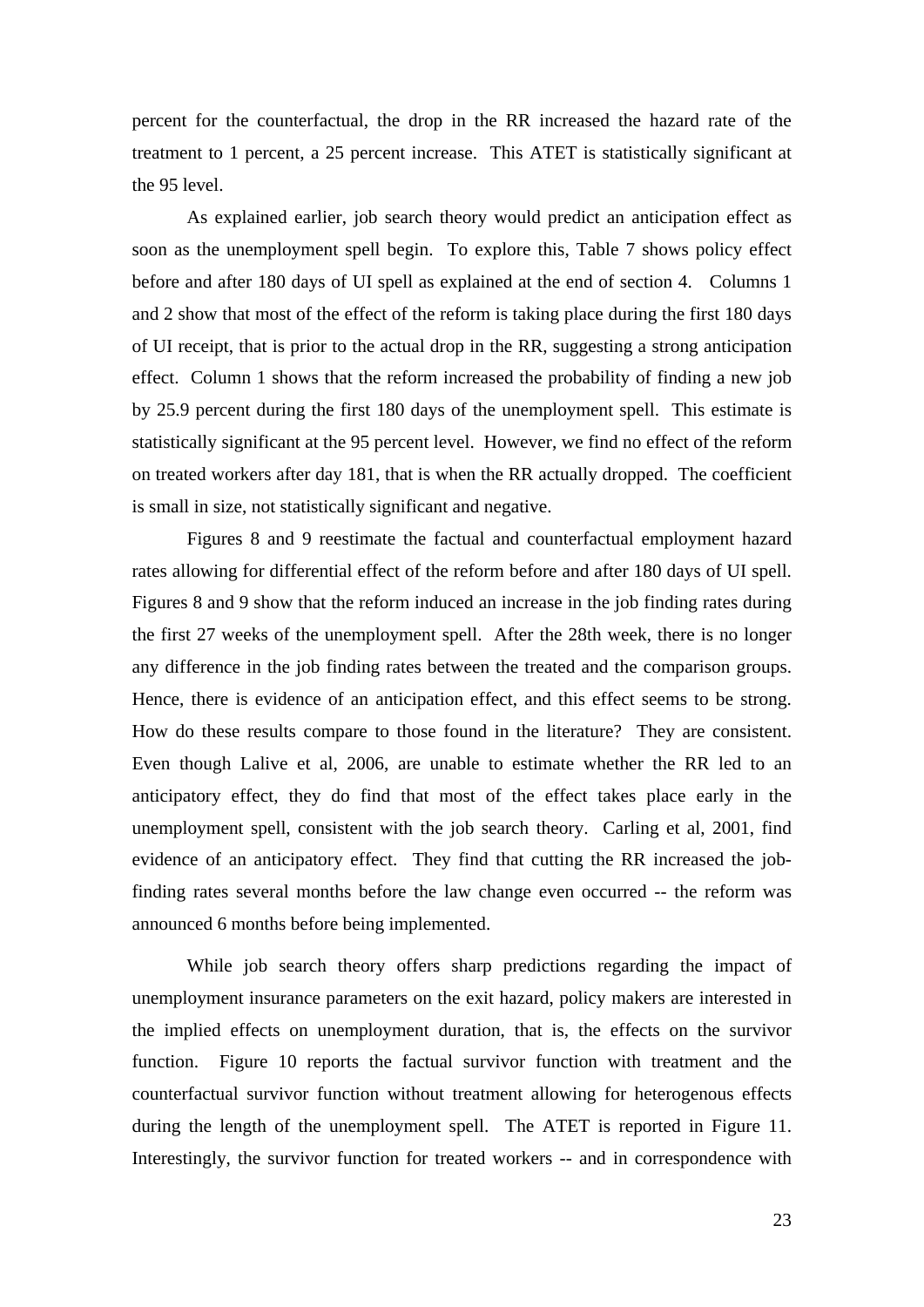the hazard function -- starts to diverge from the control ones since the beginning of the unemployment spell. Since the hazard rate for treated workers tends to be higher than the counterfactual, the differences widens during the first 6 months of unemployment. From previous Figures, we observe that the first month of unemployment clearly contributes to decrease the expected unemployment duration for treated workers relative to the counterfactual<sup>33.  $34$ </sup>..

 Table 8 reports the simulated effects on the expected unemployment duration during the first 104 weeks of the unemployment spell.<sup>35</sup> Column 1 in Table 8 reports estimates for the model restricting the effect of the policy to be the same along the spell of unemployment and column 2 reports the estimates for the model that allows heterogeneous effects along the UI spell. We find that reducing the RR by 10 percentage points (from 60 to 50 percent, representing a 17 percent drop) shortens the unemployment spell by about two weeks (around 3.6%). This implies an elasticity of unemployment duration with respect to the replacement rate of around 0.22 $36$ 

Our estimate is only about one fifth the size of the elasticity of unemployment with respect to the UI potential benefit duration measured in Spain, suggesting that a more

<sup>&</sup>lt;sup>33</sup> Note that average employment duration if the first year is given by  $E[T^{s_2}] = \int_0^{s_2} S(z) dz E[T^{s_2}] = \int_0^{s_2} S(z) dz$  and S(z) is the survivor function:  $S(z) = \exp(-\int_0^z \theta(x) dx) S(z) = \exp(-\int_0^z \theta(x) dx)$  That is the probability that unemployment

spells are longer than z weeks and where  $\theta(z)$  is the unemployment exit hazard (Lalive, 2006, and Lancaster, 1990). This says, that the decrease in the average unemployment duration in the treated group, is should be to the fact that the survivor function for the treated groups was lower than the control group. Thus analysing the effect of the policy change on the survivor function allows decomposing the total change in unemployment duration into contributions to this change as a function of duration.

<sup>34</sup> This information is important to understand the "benefits" in terms of payments (savings for the public sector) derived from this policy reform. We can identify there is a direct saving effect due to the change in the UI system. To compute this direct effect we can use the expected unemployment duration without treatment (46 weeks) as well as the drop in the replacement rate which starts at week  $25<sup>th</sup>$ . Given this drop in the RR, the UI system end up transferring 750 Euros instead of 900 Euros (for mean wages) each month. These lower transitions are from the week  $25<sup>th</sup>$  to the week  $46<sup>th</sup>$ . Moreover, the indirect effects of the policy must also be taken into account and they are related with the behavioural changes induced by the reform. That, is the survival function is lower for treated than for control group workers and consequently, new expected unemployment duration drop to 44 weeks. Hence, indirectly, the UI system will save around 375 euros per each worker due to the shortening of the unemployment spell. Summing up the direct savings sum up 750 euros (150 euros each month multiply by 5 months) whereas the indirect savings sump up 375. Hence, two thirds of the savings are due directly to the reform meanwhile one third is due to behavioural effects. This comparably small number reflects the relatively small behavioural changes we have estimated above. In Lalive et al. (2006) the direct component is estimated to be about 90% but mainly because the drop in RR takes place since the start of the spell of unemployment.

<sup>&</sup>lt;sup>35</sup> Since inference on the survivor function tends to become unreliable as we extend the duration of the unemployment spell, we arbitrarily limit our discussion to the first 104 weeks, which are quite well identified in our large data-set.

<sup>&</sup>lt;sup>36</sup> The drop in mean unemployment duration is 3.6 percent and the drop in the replacement rate is 17 percent. We divide  $3.6/17 = 0.217$ .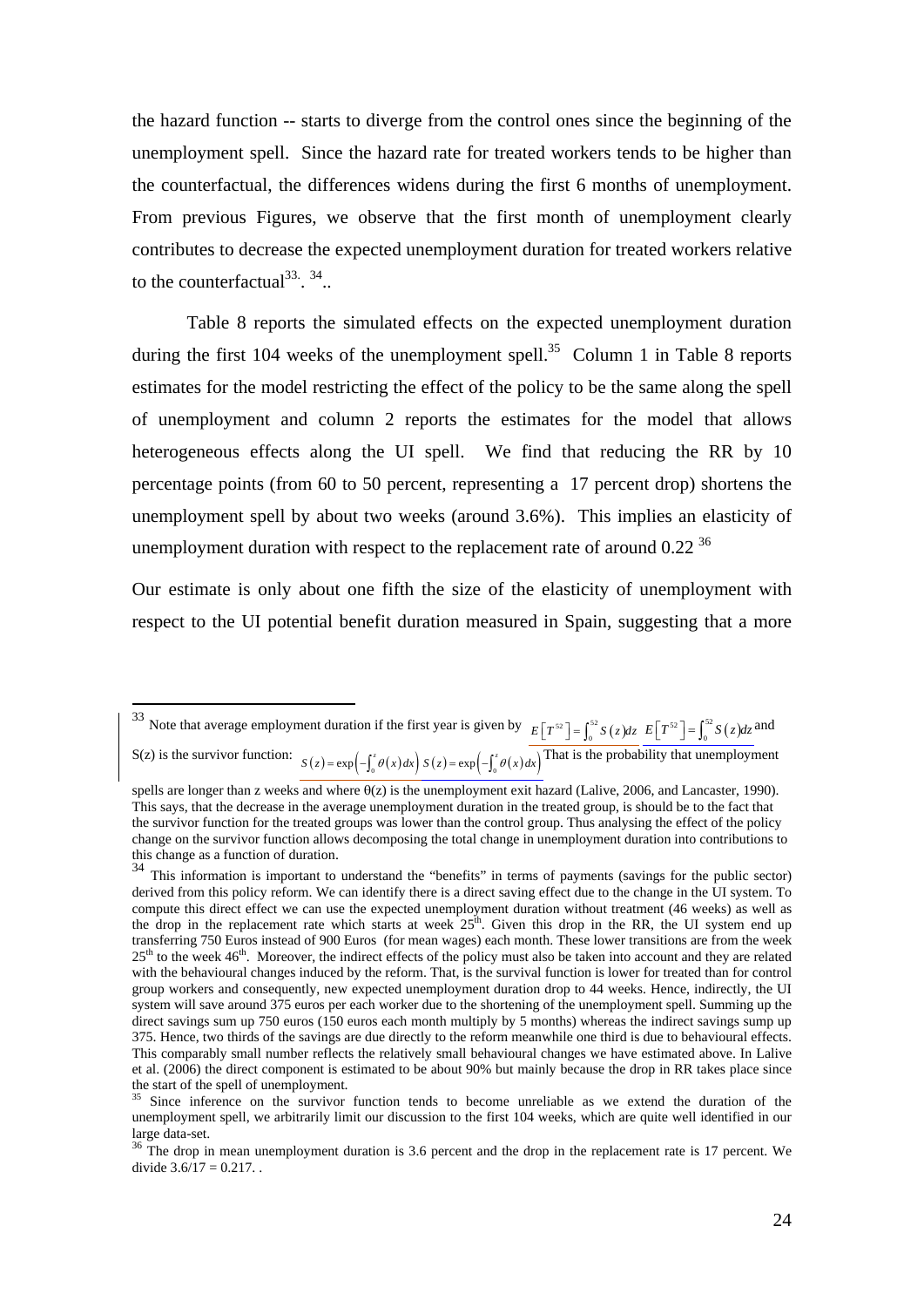effective policy to reduce the duration of unemployment would have been to reduce the UI entitlement length. $37$ 

#### **6.4. Impact on Post-Unemployment Job Characteristics**

In the previous section we estimated the effects of the change in the RR on the actual length of unemployment duration. The typical job search model predicts that unemployed workers will lower their reservation wage and accept "worse" job offers However, Dolado and Stuchi, 2013, show that, in the presence of generous benefits, individuals are more selective on which jobs to accept and the overall quality of workerjob matches may increase and this can have a positive effect on productivity. In this section, we test this hypothesis by estimating the effects of a drop in the RR on monthly wages, the likelihood of working under a permanent contract and full-time, and number of subsequent jobs. Estimates on wages and the likelihood of working under a permanent contract and full-time are evaluated at the time the workers gets a job (and are set to 0 otherwise). Estimates on the number of subsequent jobs is measured a year after entering unemployment. Table 9 shows that the drop in the RR increased the average monthly wages by 22 percent. This effect is statistically significant at the 99 percent level. Because the policy led to an increase in the likelihood of being employed, the results on monthly wages are most likely driven by the fact that workers found jobs. Indeed, when the analysis is done conditioning on having found a job, the effect is one third smaller and no longer statistically significant.

We also find that the policy increased the likelihood of working full-time by 59 percent, but had no effects on the likelihood of having a permanent contract. The effect on the likelihood of working full-time is statistically significant at the 99 percent level. This result is quite important, especially because in Spain the evidence shows that parttime jobs tend to be second-best jobs, offering limited career advances and lower wage growth (for a given level of human capital) as shown by Fernández-Kranz and Rodriguez-Planas, 2011. Finally, the lack of result on the likelihood of having a permanent contract is not surprising given that most hires take place through a fixed-

 $37$  García-Pérez and Rebollo-Sanz, 2014, estimate that the elasticity of the unemployment with respect to potential UI duration is close to one in Spain.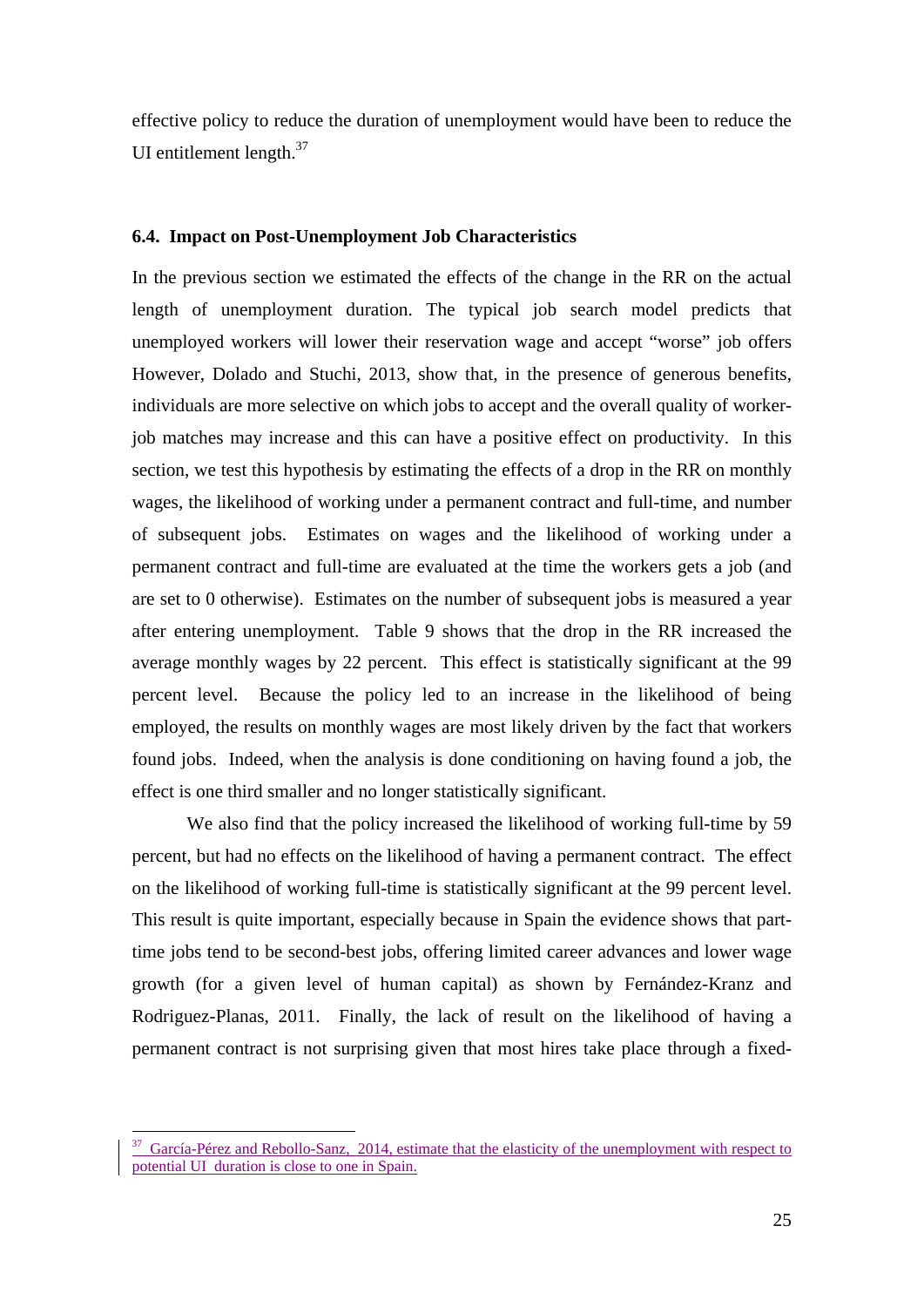term contract (Fernández-Kranz and Rodríguez-Planas, 2014, find that 84 percent of transitions into employment take place though a fixed-term contract.

#### *7. Conclusions*

With the emergence of the Great Recession many governments have passed reforms affecting the design of the UI system. This paper analyzes a July 2012 Spanish reform that led to a drop in the RR from 60 to 50 percent for workers who remained unemployed more than 180 days. Using administrative records and DiD approach we find that the 2012 decrease in unemployment benefit generosity increased the new job finding rate by 23.5 percent. Interestingly, the reform affects the job finding probability before the drop in the replacement rate actually takes place, suggesting a strong anticipatory effect. This is partially in accordance with what the job search theory would predict and results found by Lalive et al, 2006 and Carling et al, 2001. Finally, we also explore the effects of the reform on the type of job workers get after displacement. We do not find evidence indicating that workers were better off in terms of average monthly wages or permanent employment though we do find that the likelihood of working full-time is higher for workers affected the reform

Moreover, our estimate is only about one fifth the size of the elasticity of unemployment with respect to the UI potential benefit duration measured in Spain, suggesting that a more effective policy to reduce the duration of unemployment would have been to reduce the UI entitlement length.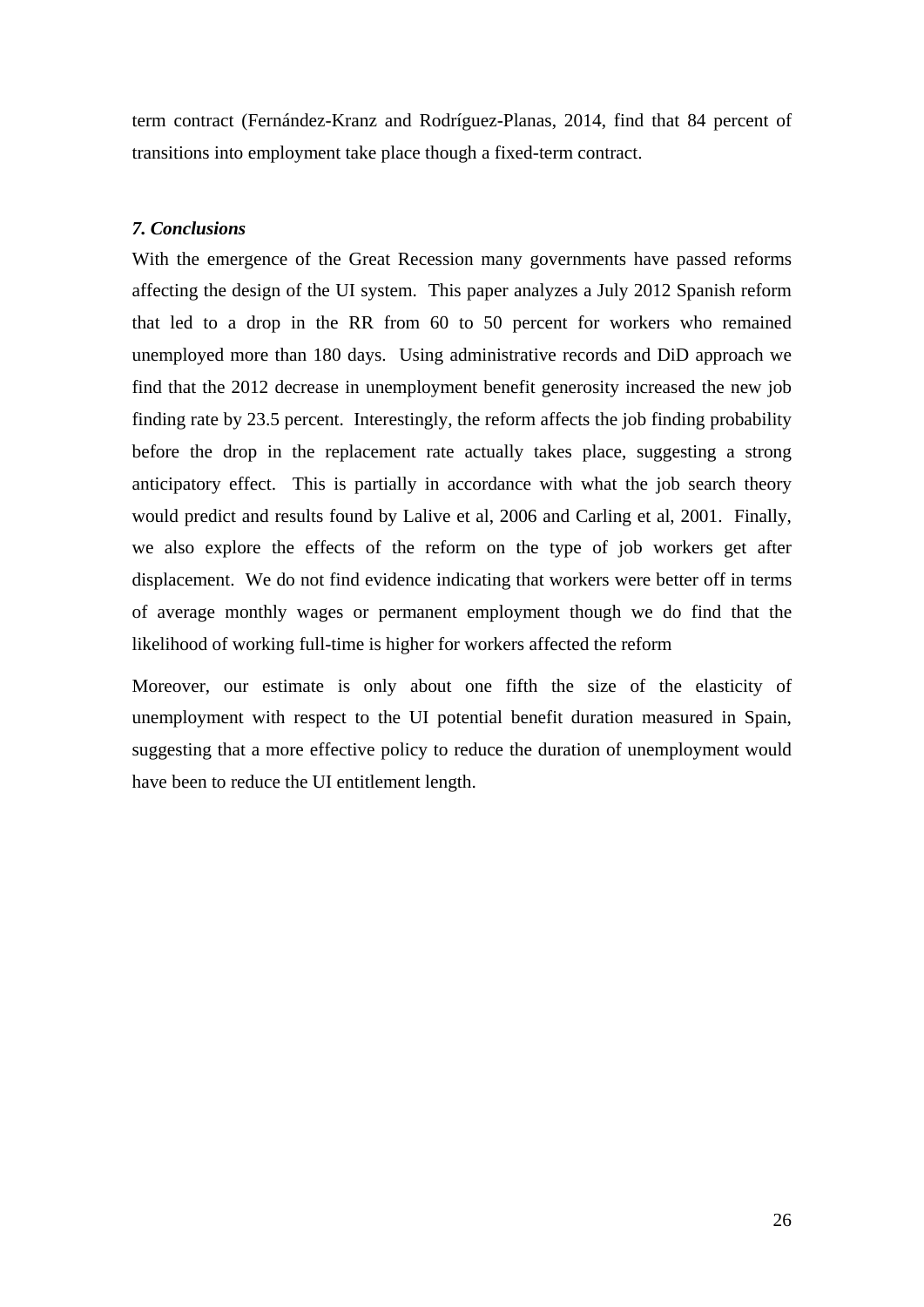#### **References**

- Abbring, J., Van den Berg, G., van Ours, J., 1998. The Effect of Unemployment Insurance Sanctions on the Transition Rate from Unemployment to Employment. Working Paper. Tinbergen Institute, Amsterdam.
- Addison, J. T. and Blackburn, M. L. (2000). The e\_ects of unemployment insurance on postunemployment earnings, Labour Economics 7: 1{33.
- Atkinson, A., Micklewright, J., 1991. Unemployment compensation and labor market transitions: a criticalreview. Journal of Economic Literature 29, 1697– 1727.
- Bover, O. and Gomez, R. (2004): "Another look at unemployment duration: exit to a permanent vs. a temporary job", *Investigaciones Económicas,* vol XXVIII (2)*,* pp. 285-314.
- Card, D.E., Levine, P.B., 2000. Extended benefits and the duration of UI spells: evidence from the New Jersey extended benefit program. Journal of Public Economics 78, 107– 138.
- Carling, K., Edin, P.-A., Harkman, A., Holmlund, B., 1996. Unemployment duration, unemployment benefits, and labor market programs in Sweden. Journal of Public Economics 59, 313–334.
- Carling, K., Holmlund, B., Vejsiu, A., 2001. Do benefit cuts boost job findings? Swedish evidence from the 1990s. Economic Journal, 766– 790.
- European Commission (2012): "Labour Market Developments in Europe 2012", European Economy 5/2012.
- Farber, Henry S., and Robert Valletta. 2013. "Do Extended Unemployment Benefits Lengthen Unemployment Spells? Evidence from Recent Cycles in the U.S. Labor Market." NBER Working Paper No. 19048.
- García-Pérez and Rebollo-Sanz, Y.F (2014): "Are Unemployment Benefits harmful to the stability of working careers? The case of Spain," Working Papers 14.02, Universidad Pablo de Olavide, Department of Economics.
- Hunt, J., 1995. The effect of unemployment compensation on unemployment duration in Germany. Journal of Labor Economics 13, 88–120.
- Katz, L., Meyer, B., 1990. The impact of the potential duration of unemployment benefits on the duration of unemployment. Journal of Public Economics 41, 45– 72.
- Laven Z. and F. Santi (2012): "The European austerity and reform: Country by Country." The European Institute, April 2012. http://www.europeaninstitute.org/April-2012/eu-austerityand-reform-a-country-by-country-table-updated-may-3.html
- Lalive R., Van Ours, J.C. and Zweim uller, J. (2006): "How changes in financial incentives affect the duration of unemployment", *Review of Economic Studies* 73: 1009-1038.
- Meyer, B. (1989). 'A quasi-experimental approach to the effects of unemployment insurance', NBER Working Paper No. 3159.
- Meyer, B. 1995. "Natural and quasi-experiments in economics", *Journal of Business and Economic Statistics*, Vol. 13: 151-161.
- Meyer, B. 2007. "A Short Review of Recent Evidence on the Disincentive Effects of Unemployment Insurance and New Evidence from New York State" (with Wallace K.C. Mok). *National Tax Journal*, March 2014, 219-252. Some additional results can be found in "Quasi-Experimental Evidence on the Effects of Unemployment Insurance from New York State" (with Wallace K. C. Mok), Harris School Working Paper #07.08, January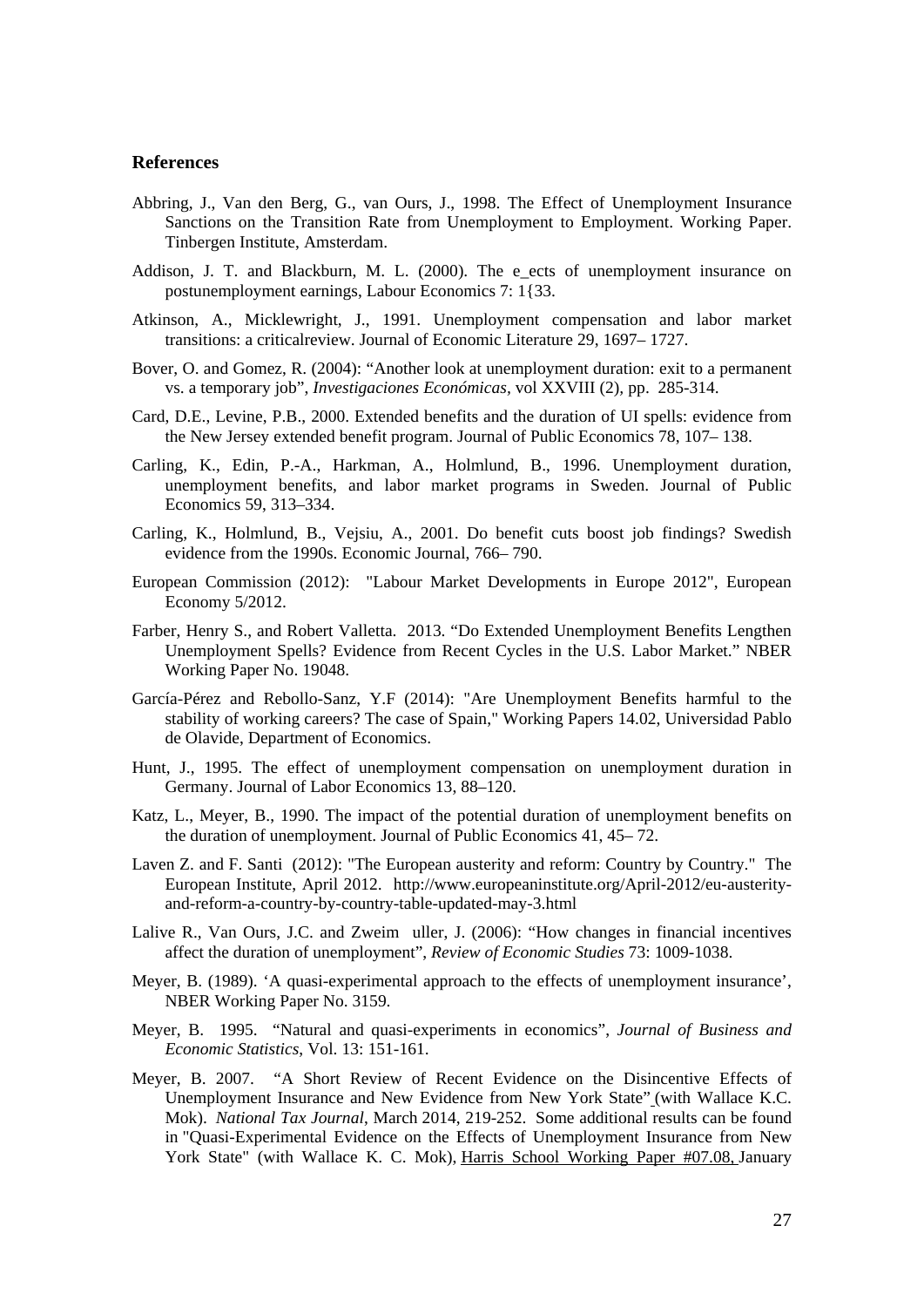2007. - See more at: http://harris.uchicago.edu/directory/faculty/bruced\_meyer#sthash.9DdYdVgE.dpuf

- Meyer, B. D. 1995. "Natural and quasi-experiments in economics", *Journal of Business and Economic Statistics*, Vol. 13: 151-161.
- Moffit, R. (2014): "Unemployment benefits and unemployment." IZA World of Labor 2014:  $13.1$
- Rebollo-Sanz, Y.F. (2012) "Unemployment insurance and job turnover in Spain," *Labour Economics*, Elsevier, vol. 19(3), pages 403-426.
- Rothstein, J. (2011): "Unemployment insurance and job search in the great recession" *Brookings Papers on Economic Activity*: Fall (2011). Online at: http://www.brookings.edu/~/media/Projects/BPEA/Fall%202011/2011b\_bpea\_rothstein.P DF
- Tatsiramos, K. and Van Ours, J.C (2012): "Labour Market Effects of Unemployment Insurance Design," CEPR Discussion Papers 9196, C.E.P.R. Discussion Papers.
- Uusitalo, R. and Verho, J. (2010). "The effect of unemployment benefits on re-employment rates: Evidence from the Finnish unemployment insurance reform," *Labour Economics*, Elsevier, vol. 17(4), pages 643-654, August.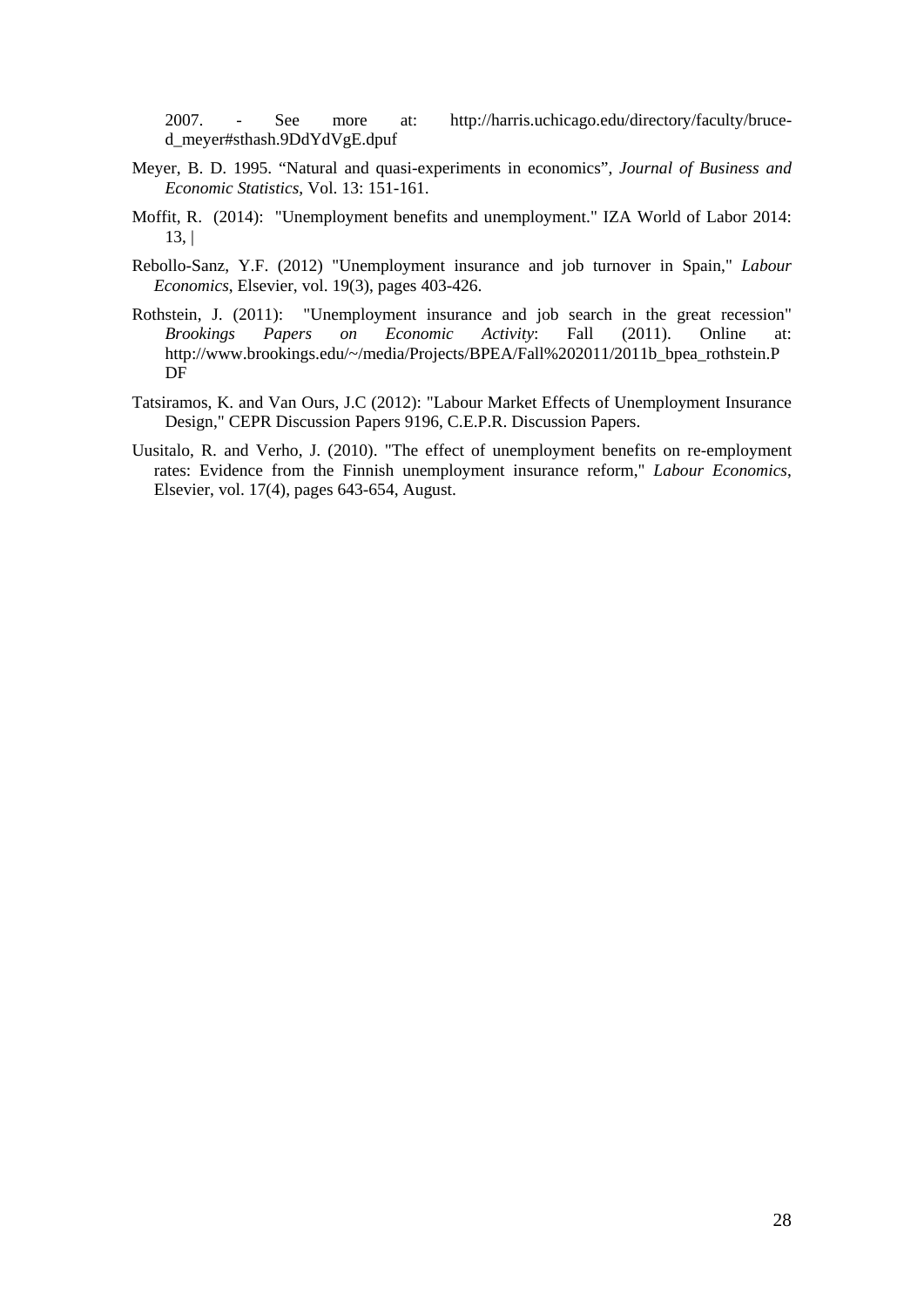### *Figures and Tables*



Figure 1: UI Net Replacement Rates in 27 EU Member States, 2010

Source: Social Policy Indicator Database (SPIN).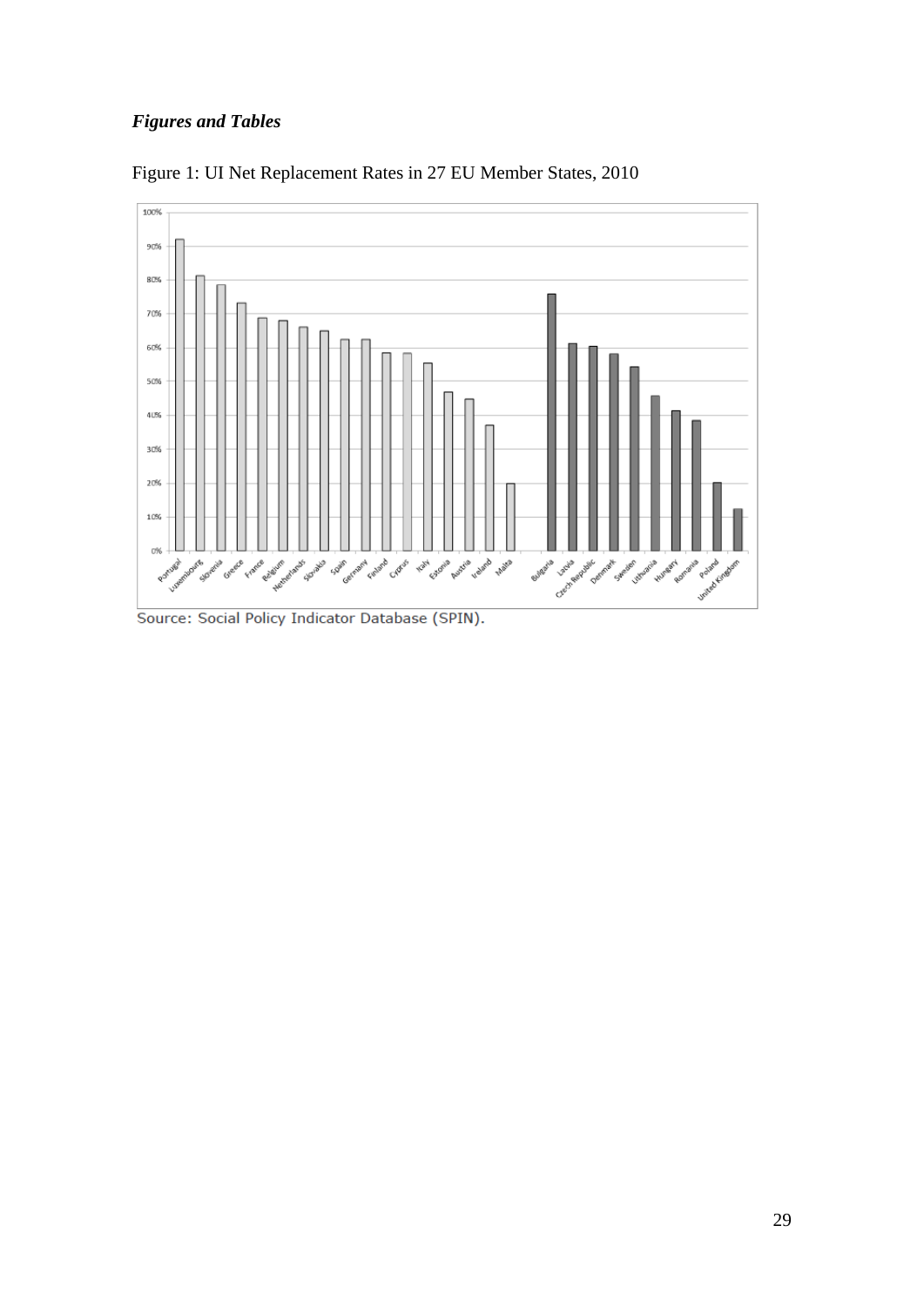## Figure 2: RR before and after the Reform by Family Composition

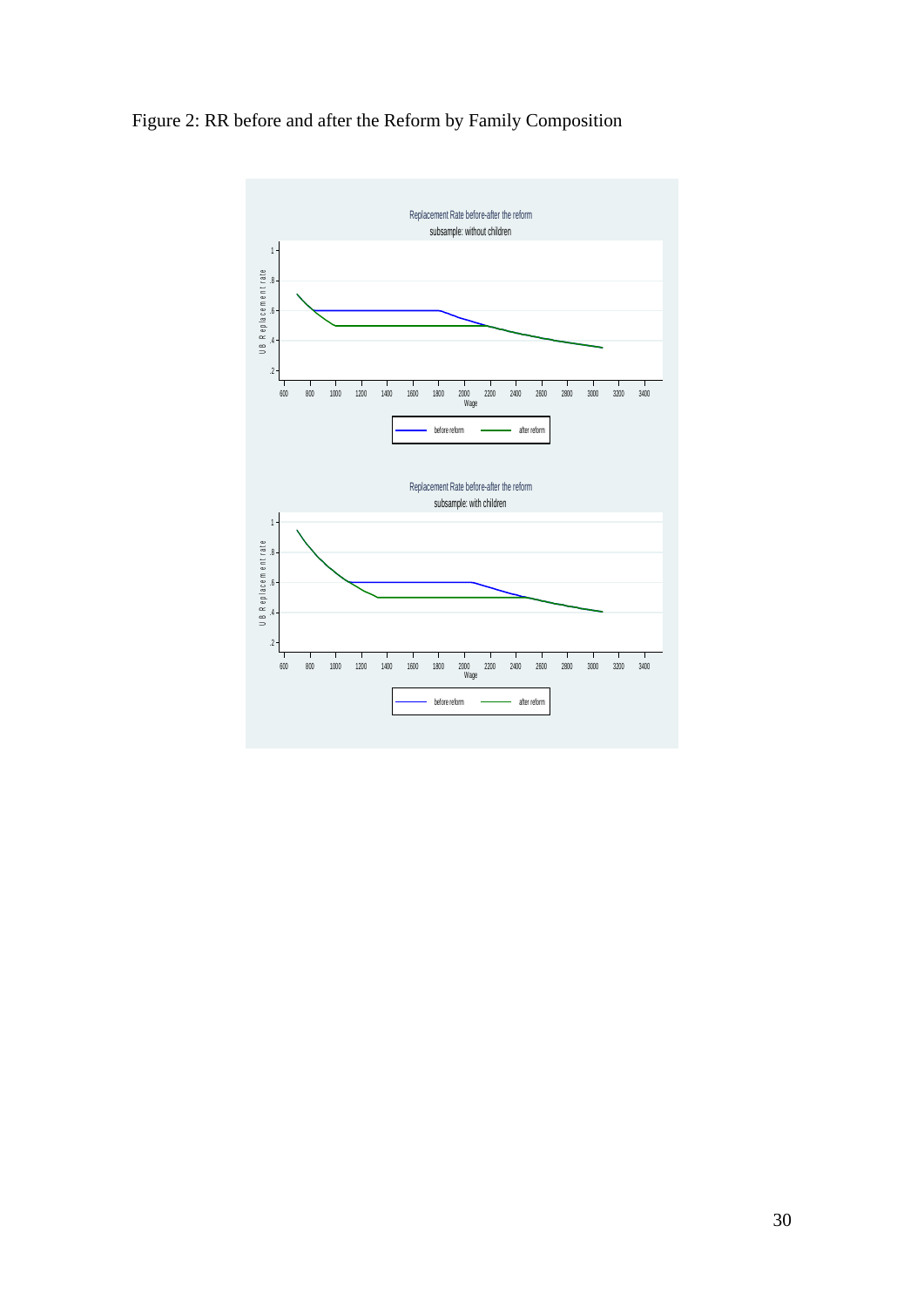|                   | 2006 | 2007 | 2008 | 2009   | $\boxed{2010}$ | $\begin{array}{c} \boxed{2011} \end{array}$ | 2012   | 2013   |
|-------------------|------|------|------|--------|----------------|---------------------------------------------|--------|--------|
| Real GDP growth   | 4.1  | 3.5  | 0.9  | $-3.8$ | $-0.2$         | 0.1                                         | $-1.6$ | $-1.2$ |
| Unemployment rate | 8.1  | 8.3  | 13.9 | 18.1   | 20             | 21.7                                        | 24.2   | 26.9   |

## Table 1. Spanish Labor Market 2006 to 2013

Note: GDP growth on an annual basis adjusted for inflation and expressed as a percent.

Source: European Commission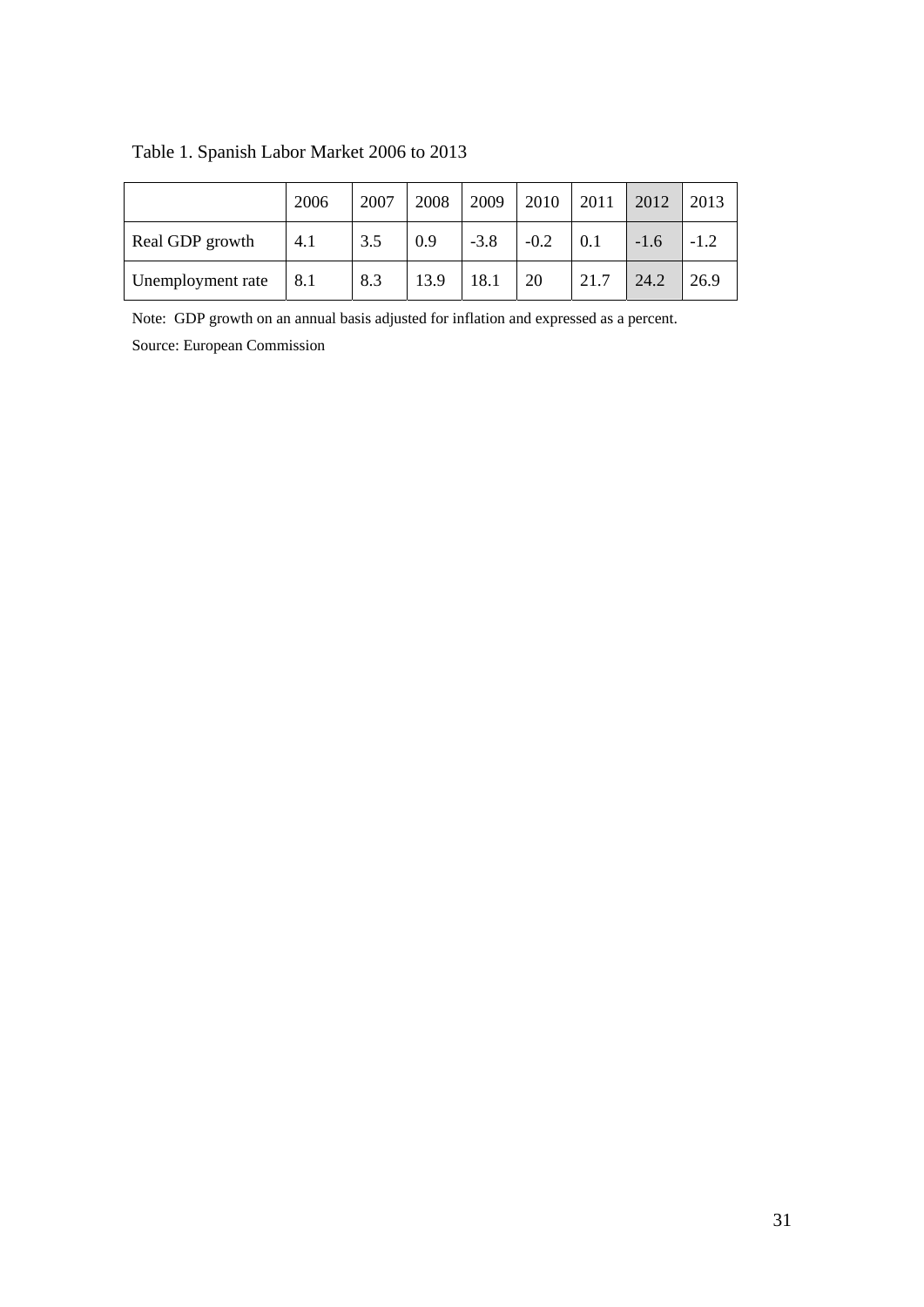

Figure 3: Unemployment Inflows from 2010 to 2013 (monthly rates)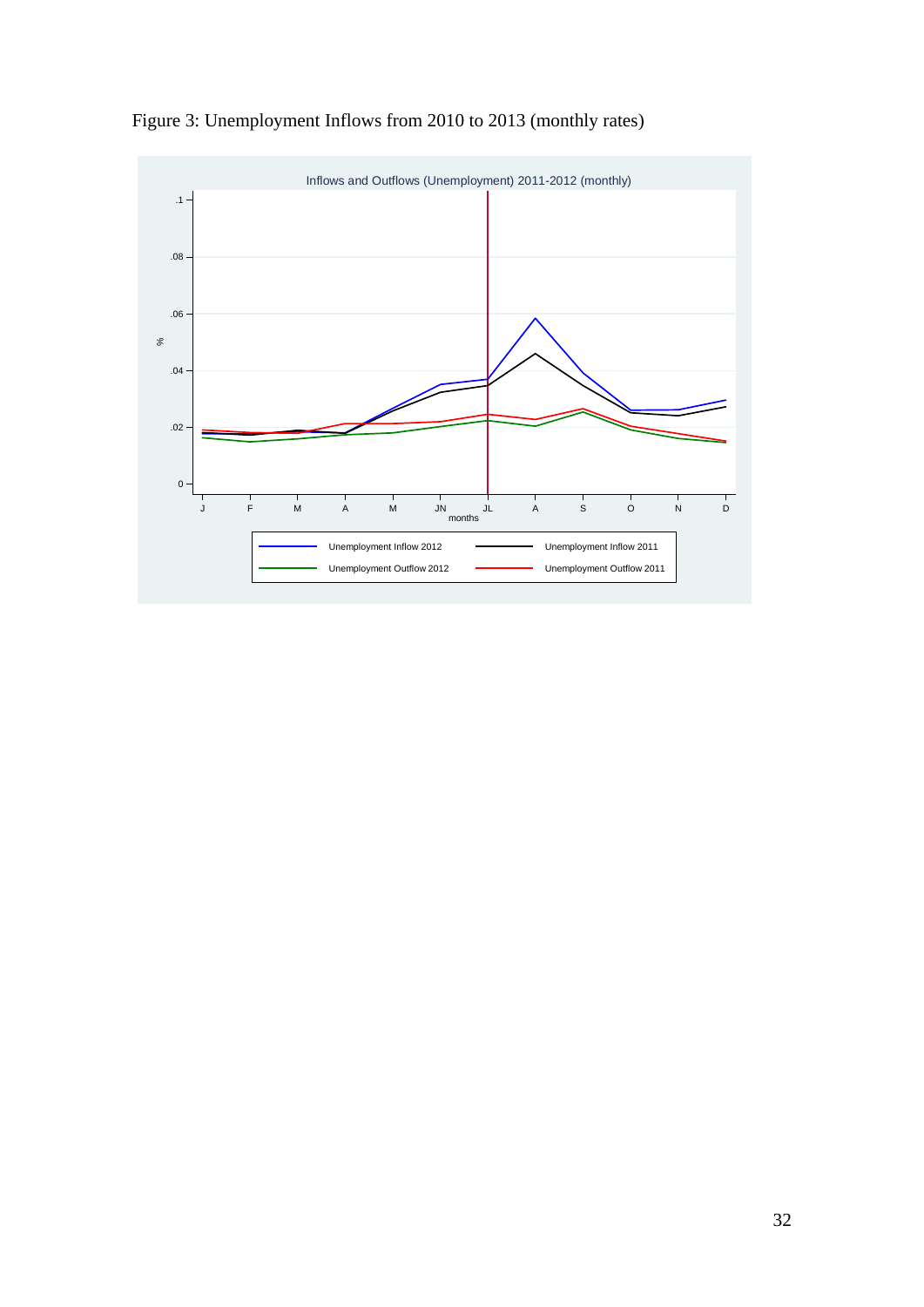|                              |            | The year of the reform: 2012 |               |            | One year before the reform: 2011 |              | DiD        |
|------------------------------|------------|------------------------------|---------------|------------|----------------------------------|--------------|------------|
|                              | Treatment  | Comparison Diff              |               | Treated    | Comparison                       | Diff         |            |
|                              | July 15 to | Jan. $15$ to                 |               | July 15 to | Jan. 15 to                       |              |            |
|                              | Jan. 14    | July 14                      |               | Jan. 14    | July 14                          |              |            |
| Female                       | 0.66       | 0.68                         | $-0.02*$      | 0.65       | 0.63                             | $0.02*$      | $-0.04**$  |
|                              |            |                              | (0.01)        |            |                                  | (0.011)      | (0.014)    |
| Inmigrant                    | 0.07       | 0.07                         | 0.002         | 0.07       | 0.07                             | 0.005        | $-0.003$   |
|                              |            |                              | (0.005)       |            |                                  | (0.005)      | (0.008)    |
| With children                | 0.73       | 0.72                         | 0.013         | 0.69       | 0.70                             | $-0.009$     | 0.023      |
|                              |            |                              | (.017)        |            |                                  | (0.018)      | (0.025)    |
| Experience in                | 124        | 118                          | 5.59***       | 112        | 107                              | $4.69**$     | 0.90       |
| months                       | [0.83]     | [0.87]                       | (1.11)        | [0.92]     | [0.89]                           | (1.18)       | (0.59)     |
| Age in years                 | 41         | 41                           | $-0.07$       | 41         | 41                               | 0.23         | $-0.30$    |
|                              | [0.11]     | [0.12]                       | (0.20)        | [0.15]     | [0.16]                           | (0.22)       | (0.15)     |
| University                   | 0.42       | 0.41                         | 0.013         | 0.40       | 0.38                             | 0.015        | $-0.002$   |
|                              |            |                              | (0.010)       |            |                                  | (0.011)      | (0.015)    |
| Length of UI                 | 88         | 92                           | $-3.95***$    | 92         | 91                               | $1.05*$      | $-5.00***$ |
| Entitlement in               | [0.23]     | [0.27]                       | (0.36)        | [0.26]     | [0.28]                           | (0.38)       | (.46)      |
| weeks                        |            |                              |               |            |                                  |              |            |
| Previous Job Characteristics |            |                              |               |            |                                  |              |            |
| Tenure in                    | 424        | 408                          | $16***$       | 387        | 377                              | 9.88         | 6.12       |
| weeks                        | [3.0]      | [3.4]                        | (5.15)        | [4.16]     | [4.13]                           | (5.99)       | (7.32)     |
| Monthly                      | 1,547      | 1,546                        | 0.55          | 1,527      | 1,508                            | $19.30**$    | $-18.03$   |
| wages in                     | [6.93]     | [6.36]                       | (8.71)        | [10.5]     | $[6.9]$                          | (9.29)       | (12.32)    |
| Euros                        |            |                              |               |            |                                  |              |            |
| Low Skill Job                | 0.14       | 0.13                         | 0.010         | 0.13       | 0.12                             | 0.005        | 0.005      |
|                              |            |                              | (0.006)       |            |                                  | (0.006)      | (0.01)     |
| Medium-Skill                 | 0.34       | 0.31                         | $0.024*$      | 0.33       | 0.34                             | $-0.003$     | 0.027      |
| job                          |            |                              | (0.005)       |            |                                  | (0.012)      | (0.014)    |
| High Skill job               | 0.51       | 0.55                         | $-0.034**$    | 0.52       | 0.52                             | $-0.001$     | $-0.033*$  |
|                              |            |                              | (0.010)       |            |                                  | (0.009)      | (0.015)    |
| Industry                     | 0.21       | 0.23                         | $-0.201$      | 0.21       | 0.21                             | $-0.008$     | $-0.012$   |
|                              |            |                              | (0.008)       |            |                                  | (0.009)      | (0.012)    |
| Construction                 | 0.16       | 0.19                         | $-0.027***$   | 0.18       | 0.19                             | $-0.011$     | $-0.016$   |
|                              |            |                              | (0.008)       |            |                                  | (0.009)      | (0.012)    |
| Services                     | 0.40       | 0.42                         | $-0.010$      | 0.42       | 0.44                             | $-.025$      | 0.015      |
| (marketable)                 |            |                              | (0.010)       |            |                                  | $(0.011)$ ** | (0.010)    |
| Services (non-               | 0.30       | 0.28                         | $-0.022$      | 0.29       | 0.27                             | $-0.021$     | $-0.001$   |
| marketable)                  |            |                              | (0.009)       |            |                                  |              | (0.014)    |
| Private                      | .49        | .53                          | $-0.038$      | 0.53       | 0.55                             | $-0.021$     | $-0.017$   |
|                              |            |                              | $(0.010)$ *** |            |                                  | $(0.011)$ ** | (0.015)    |
| ${\bf N}$                    | 4,651      | 4,075                        |               | 3,724      | 3,808                            |              |            |

### Table 2: Pre-Displacement Descriptive statistics for Treated and Control Groups (Percent unless stated otherwise)

Differences column displays a two-sample t test.

Standard deviations in brackets and standard errors in parenthesis.

\*90% \*\*95% Significance for the Two-sample t test [Mean(non-treated)-Mean(treated)]. Means are statistically different.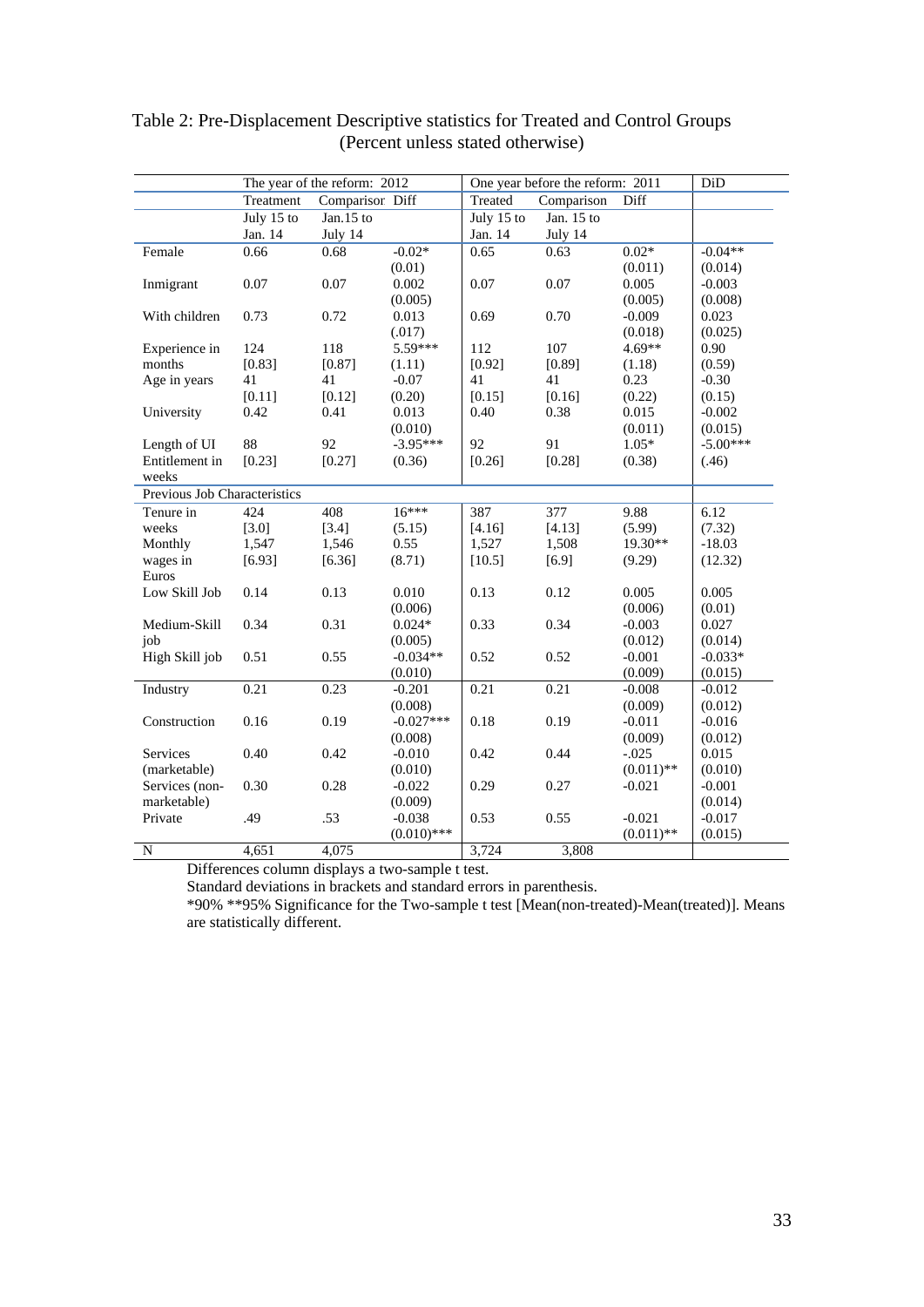Figure 4. Unemployment Outflows –to jobs (2010-2013)

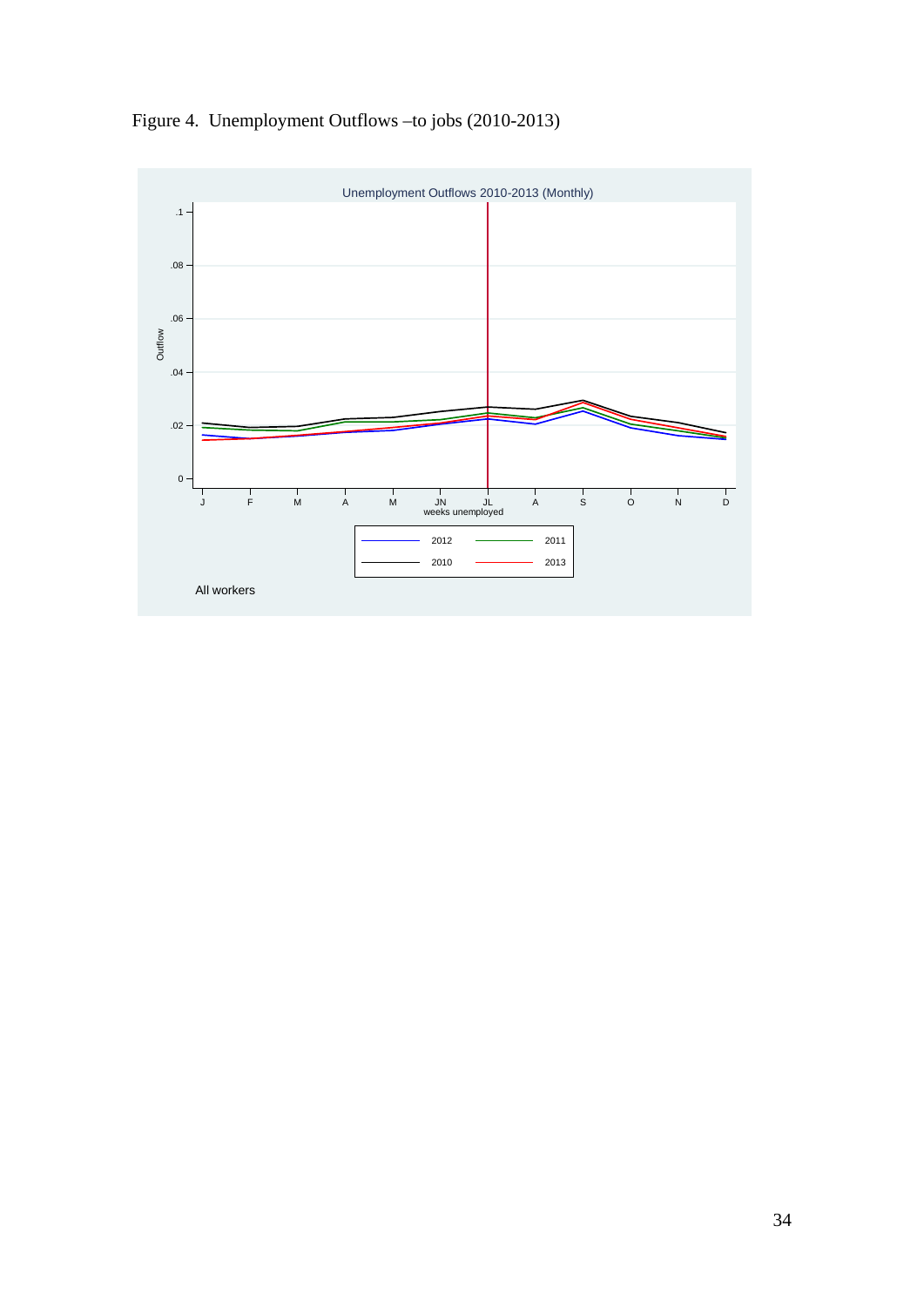Figure 5. Job Finding Hazard Rates between January 1 and December 31, before and after the Reform Panel A. 2012



Panel B. 2011

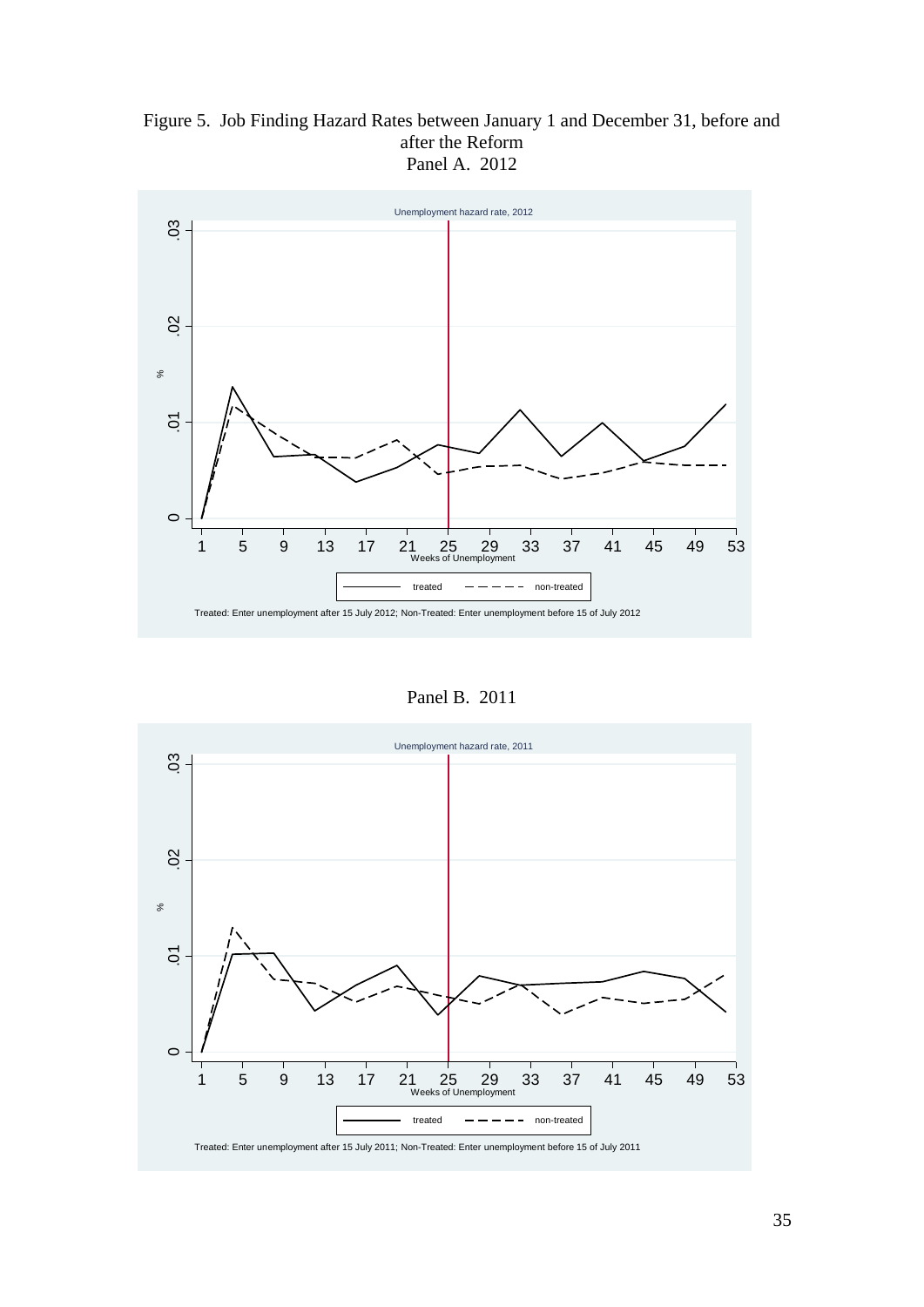|                                             | (1)       | (2)       | (3)       | (4)       | (5)       | (6)       | (7)       | (8)       | (9)<br><b>DDD</b> | $(10)$ DDD | $(11)$ DD  | $(12)$ DD-<br>cluster1 | $(13)$ DD-<br>cluster2 |
|---------------------------------------------|-----------|-----------|-----------|-----------|-----------|-----------|-----------|-----------|-------------------|------------|------------|------------------------|------------------------|
| Reform                                      | $0.325**$ | $0.147**$ | $0.231**$ | $0.240**$ | $0.251**$ | $0.235**$ | $0.248**$ | $0.212**$ | $0.237**$         | $0.233**$  | $0.283***$ | $0.235*$               | $0.235**$              |
|                                             | [0.09]    | [0.08]    | [0.09]    | [0.09]    | [0.09]    | [0.09]    | [0.09]    | [0.09]    | [0.09]            | [0.09]     | [0.11]     | [0.15]                 | [0.10]                 |
| Weekly<br>dummies                           | X         | X         | X         | X         | X         | X         | X         | X         | X                 | X          | X          | $\mathbf X$            | X                      |
| Regional,<br>Seasonal and<br>macro controls |           | X         | X         | X         | X         | X         | X         | X         | X                 | X          | X          | $\mathbf X$            | $\mathbf X$            |
| UIS covariates                              |           |           | X         | X         | X         | X         | X         | X         | X                 | X          | X          | X                      | X                      |
| Individual                                  |           |           |           | X         | X         | X         | X         | X         | X                 | X          | X          | X                      | X                      |
| Characteristics                             |           |           |           |           |           |           |           |           |                   |            |            |                        |                        |
| Job                                         |           |           |           |           |           | X         | X         | X         | X                 | X          | X          | $\mathbf X$            | X                      |
| Characteristics                             |           |           |           |           |           |           |           |           |                   |            |            |                        |                        |
| Wages and                                   |           |           |           |           | X         |           | X         |           |                   |            |            |                        |                        |
| Tenure                                      |           |           |           |           |           |           |           |           |                   |            |            |                        |                        |
| GDP*Reform                                  |           |           |           |           |           |           |           | X         |                   | X          |            |                        |                        |

Table 3: Effects of Reducing the RR (odd Ratio, %)

\*\* 95% statistical significance; \*90% statistical significance

Models 9 and 10: In both cases for the third difference, we use workers who were only entitled to four and six months of UI benefits and thus, whose RR was not affected by the reform, as an additional comparison group. In these models sample size increases to 927,811

Model 11: Same model as in 6 but we restrict the analysis to workers entitled to 104 weeks of benefits.

Models 12 and 13: Cluster1 months of entry into unemployment; Cluster 2: month of entry into unemployment interacted with regions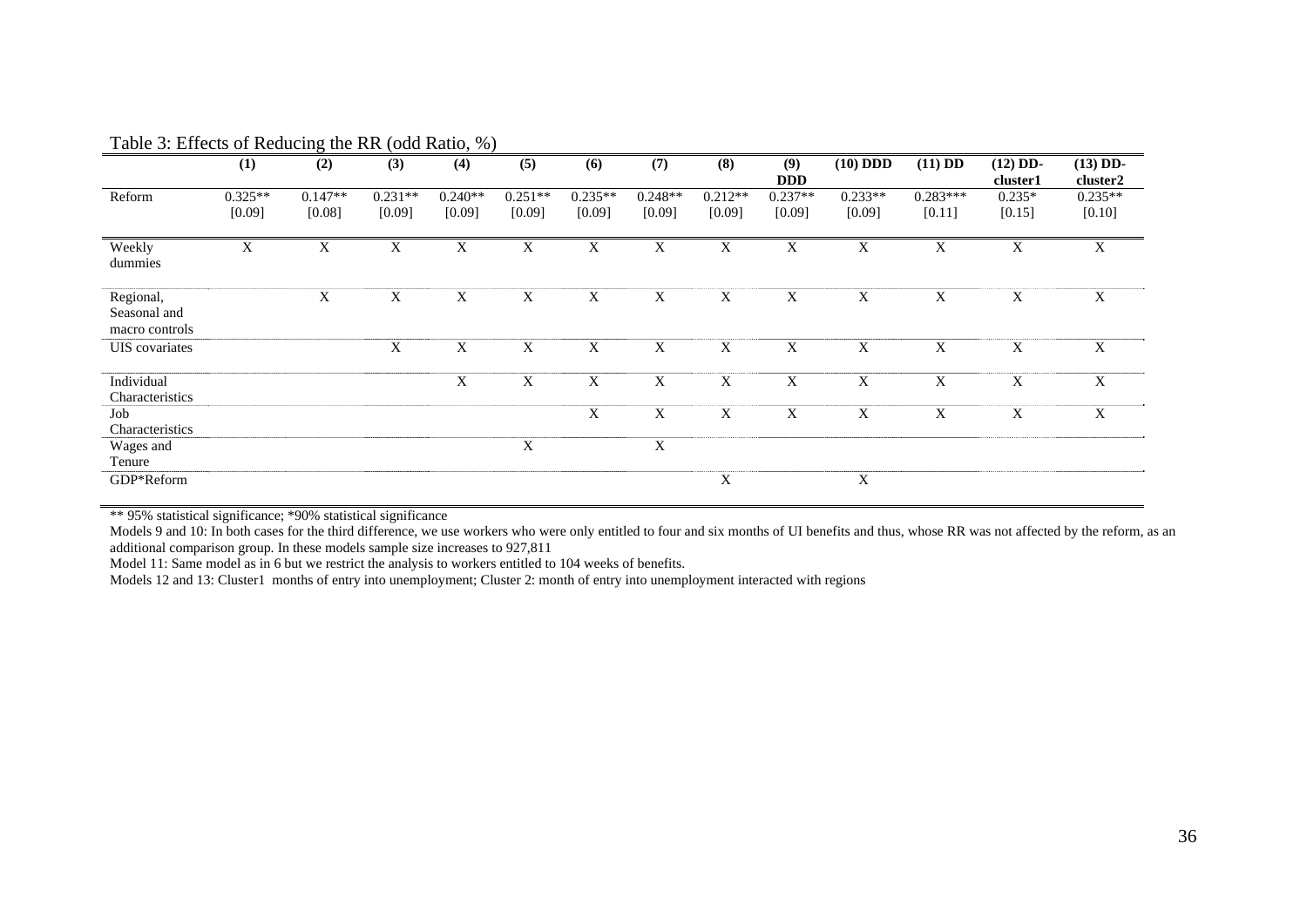| Table 4: Placebo Estimates of the Effects of Reducing the RR (odd Ratio, %) |  |  |  |
|-----------------------------------------------------------------------------|--|--|--|
|                                                                             |  |  |  |

|        | Data from 2011 to 2012<br>$r = 152012$ |                 |                  |                  |
|--------|----------------------------------------|-----------------|------------------|------------------|
|        | DD(1)                                  | DDD(2)          | DD(3)            | DD(4)            |
| Reform | $-.093$<br>0.061                       | $-.091$<br>L071 | $-.037$<br>[.12] | $-.052$<br>[.09] |

Note: In DD(1), and DDD(2) we use as placebo data from 2010-2011. That is, we assume that the reform took place in 2011 instead of 2012. T DDD models, column 2 used as the third difference workers with entitlements between 4-6 months and column 3 workers without benefit entitlements.

In models  $DD(4)$  and  $DD(5)$  we use as placebo the sample of workers who enter into unemployment in 2011-2012 but they were not affected by the reform given they previous employment paths. For these DD models, column 4 used as the third difference workers with entitlements between 4-6 months and column 5 workers without benefit entitlements.

| Table 5: Sensitivity Analysis of Effects of Reducing the RR (odd Ratio, %) |  |  |  |
|----------------------------------------------------------------------------|--|--|--|
|                                                                            |  |  |  |

|        | Three-   | Females  | Males     | <b>Below</b> | Above   |  |
|--------|----------|----------|-----------|--------------|---------|--|
|        | months   |          |           | median       | median  |  |
|        | interval |          |           | wage         | wage    |  |
|        |          | 21       |           | ΄4           |         |  |
| Reform | $.211*$  | $.195**$ | $.402***$ | $.174*$      | .417*** |  |
|        | [.12]    | [.10]    | .211      | .101         | [.20]   |  |

Note: Model presented in Column 1 restricts the sample to workers who became unemployed three months before and after the reform; Models in columns 2 and 3 are estimation by gender. Models in columns 4 and 5 are estimation results below and above the median wage (around 1500 Euros)

Table 6: Composition Effects: Employment Hazard Rate (Competing Risk Approach)

|        | Exit to Unemployment<br>(odd ratio) | Job-to-job transition<br>(odd ratio) |
|--------|-------------------------------------|--------------------------------------|
| Reform | $-.0178$                            | .0753                                |
|        | [.12]                               | [.06]                                |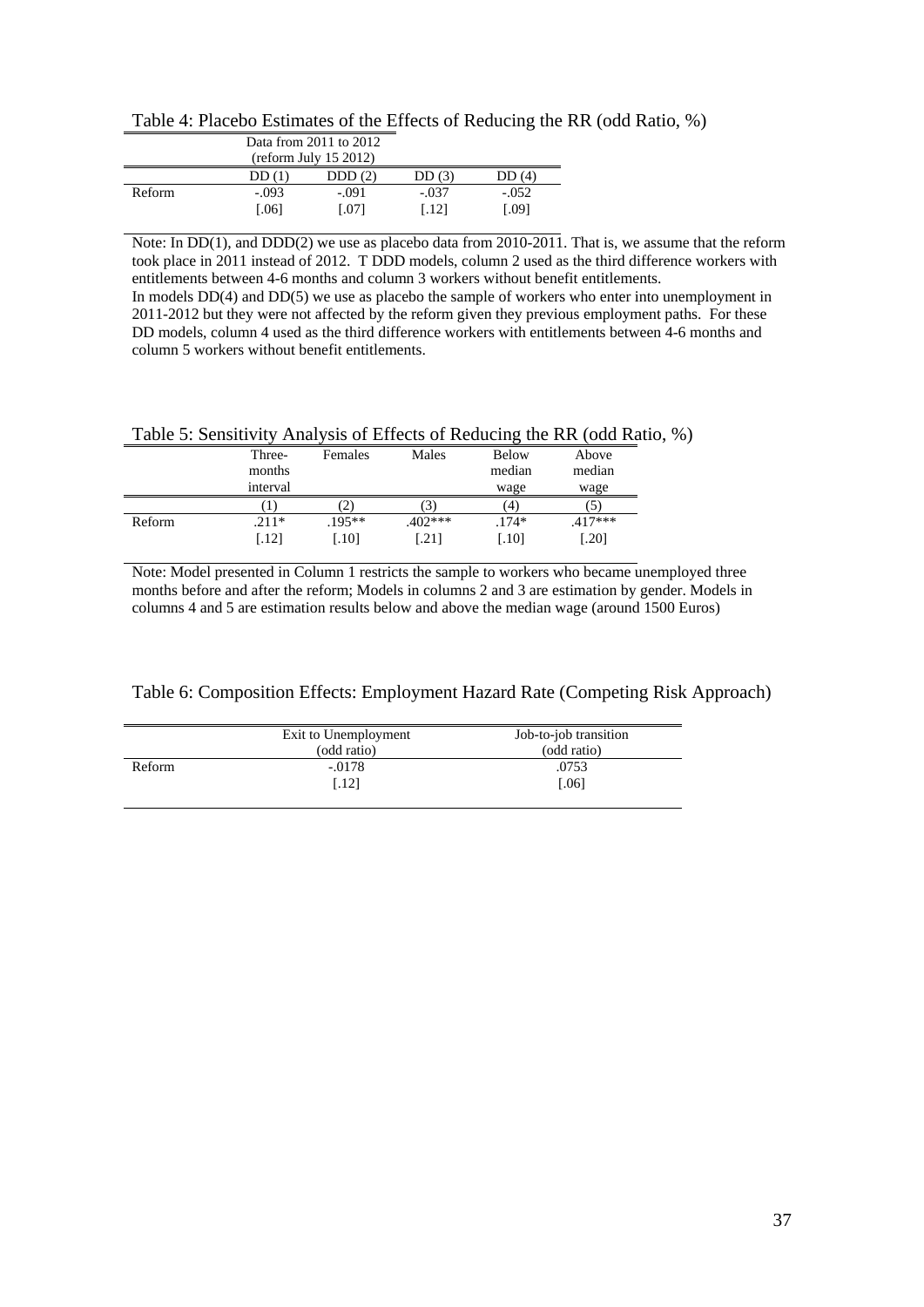Figure 6. Estimated Average Treated and Control Employment Hazard Rates (Based on Model in Column 6 in Table 4)



Figure 7. Average Treatment Effect on the Treated in Employment Hazard Rates (Based on Model in Column 6 in Table 4)

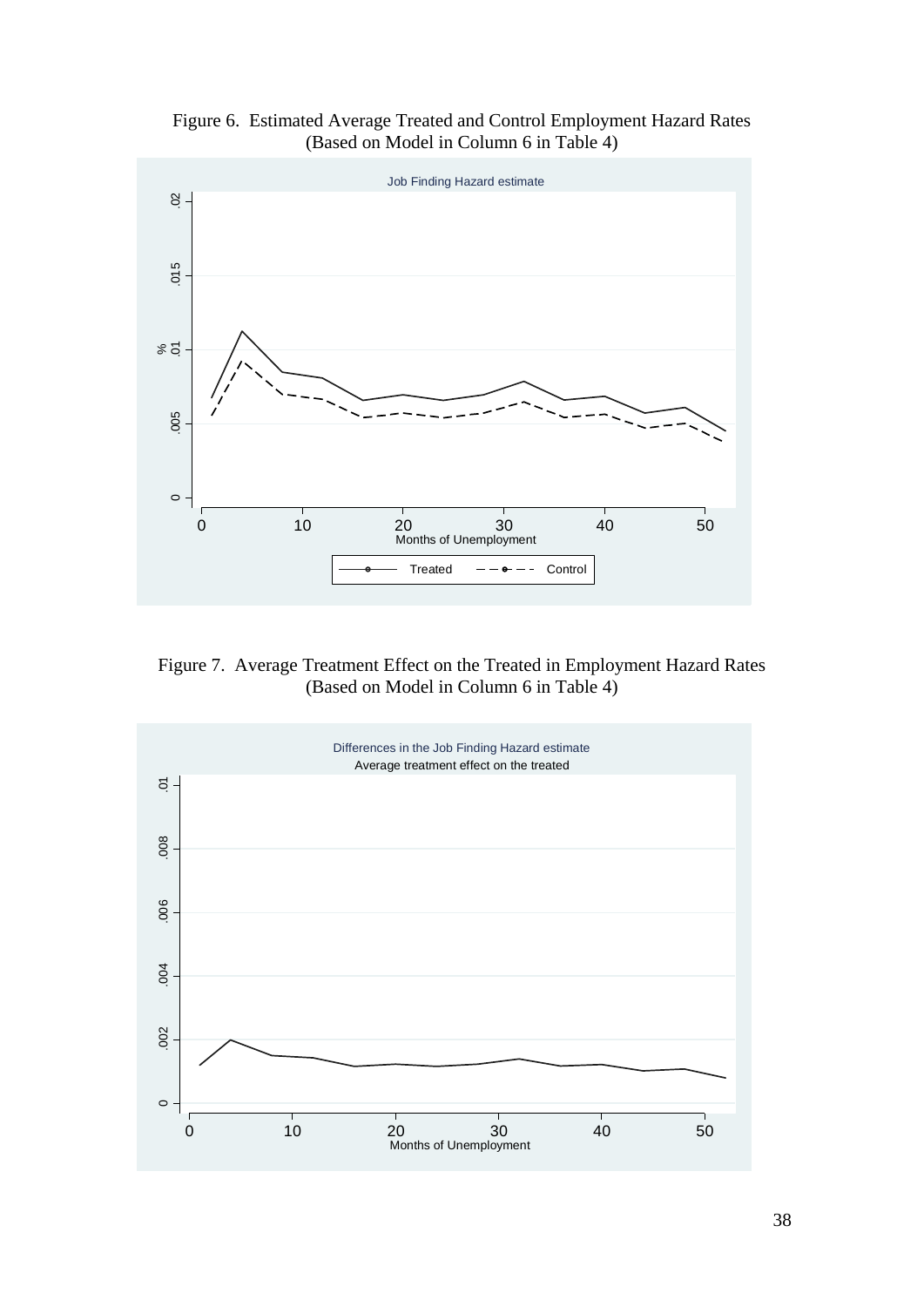|                                   | Homogeneous effect along the spell of |
|-----------------------------------|---------------------------------------|
|                                   | unemployment                          |
| Treated                           | 44.6                                  |
| Counterfactual                    | 46.3                                  |
| Effect: Change in Expected        | $-1.7(-3.6%)$                         |
| <b>Unemployment Duration</b>      |                                       |
| <b>Elasticity of Unemployment</b> | 0.22                                  |
| Duration to Changes in RR         |                                       |

### Table 7: Simulated effects on expected duration in first 104 weeks

Table 8. Heterogenous Effects of the Reform Before and After 180 days of Unemployment Spell (odd Ratio, %)

|                                                | (1)               |
|------------------------------------------------|-------------------|
| Reform <sup>*</sup> 1-6 months of unemployment | $0.259**$ [0.09]  |
|                                                |                   |
| Reform*7*12 months of unemployment             | $-0.030**$ [0.13] |

\*\* 95% statistical significance; \*90% statistical significance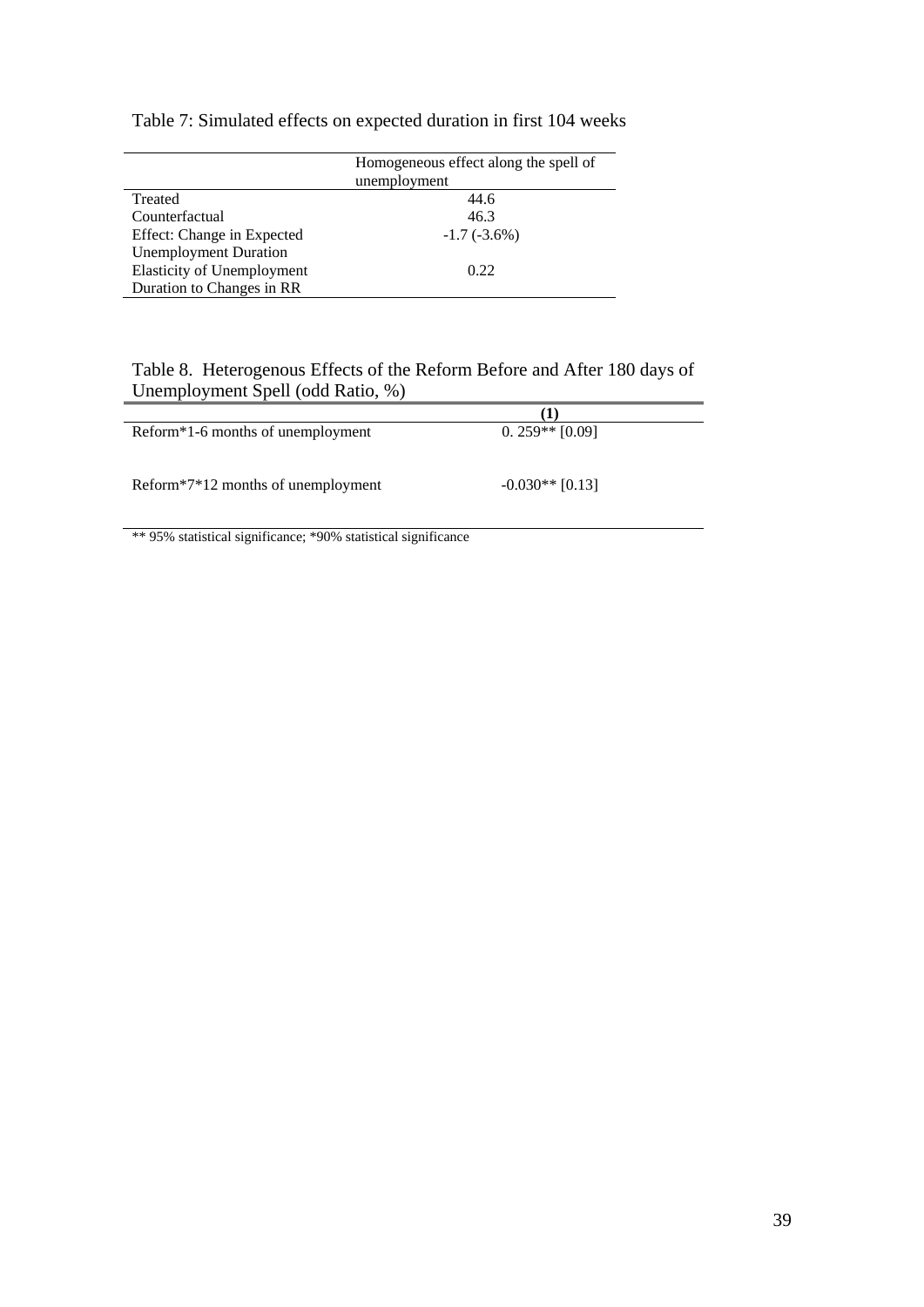Figure 8: Estimated Average Treated and Control Employment Hazard Rates (Based on Heterogenous Effects Model in Table 6)



Figure 9: Average Treatment Effect on the Treated in Employment Hazard Rates (Based on Heterogenous Model in Table 6)

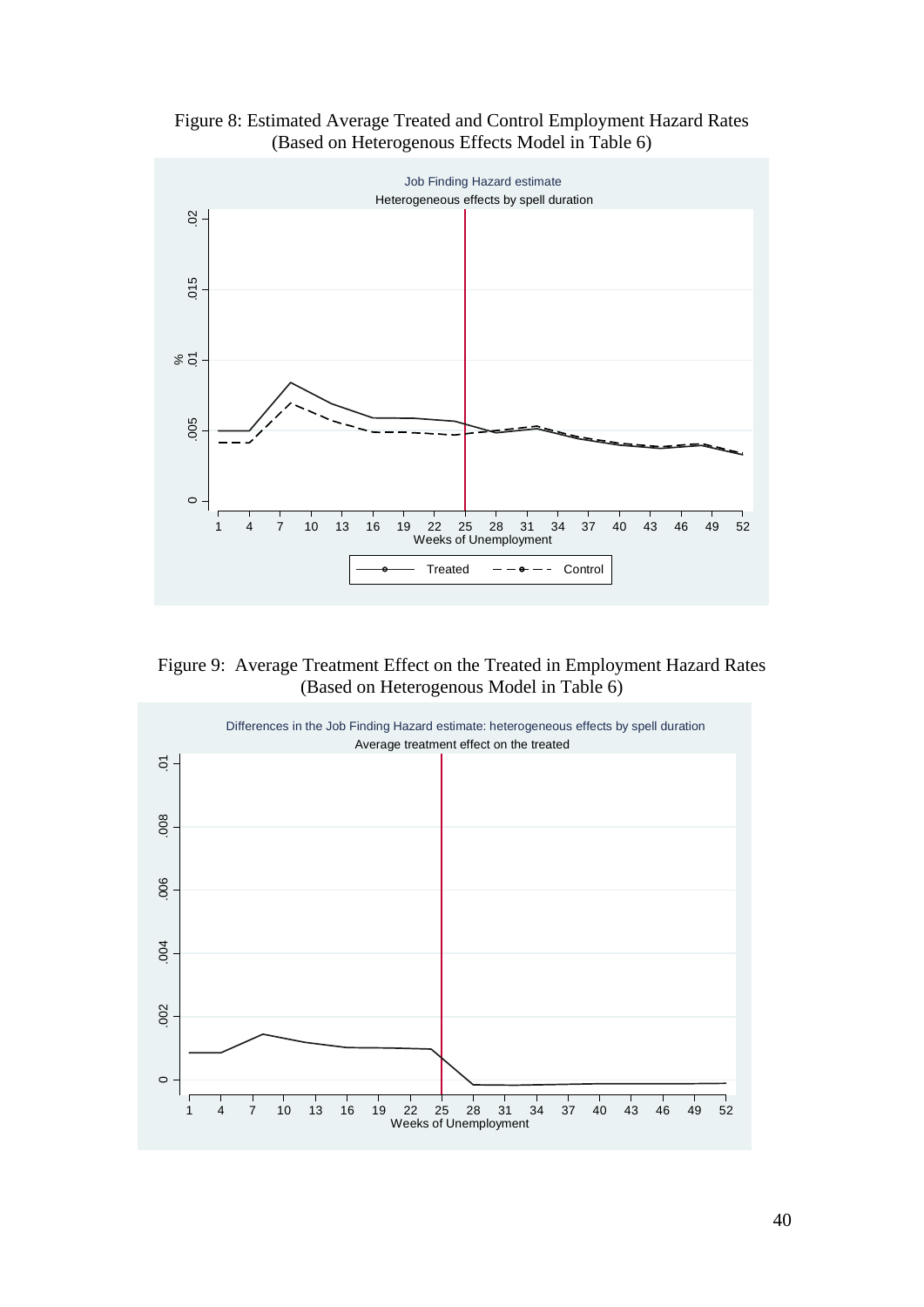

Figure 10: Survival Estimates (Based on the Heterogenous Model in Table 6)

### Figure 11 Average Treatment Effect on the Survaival Estimates (Based on Heterogenous Model in Table 6)

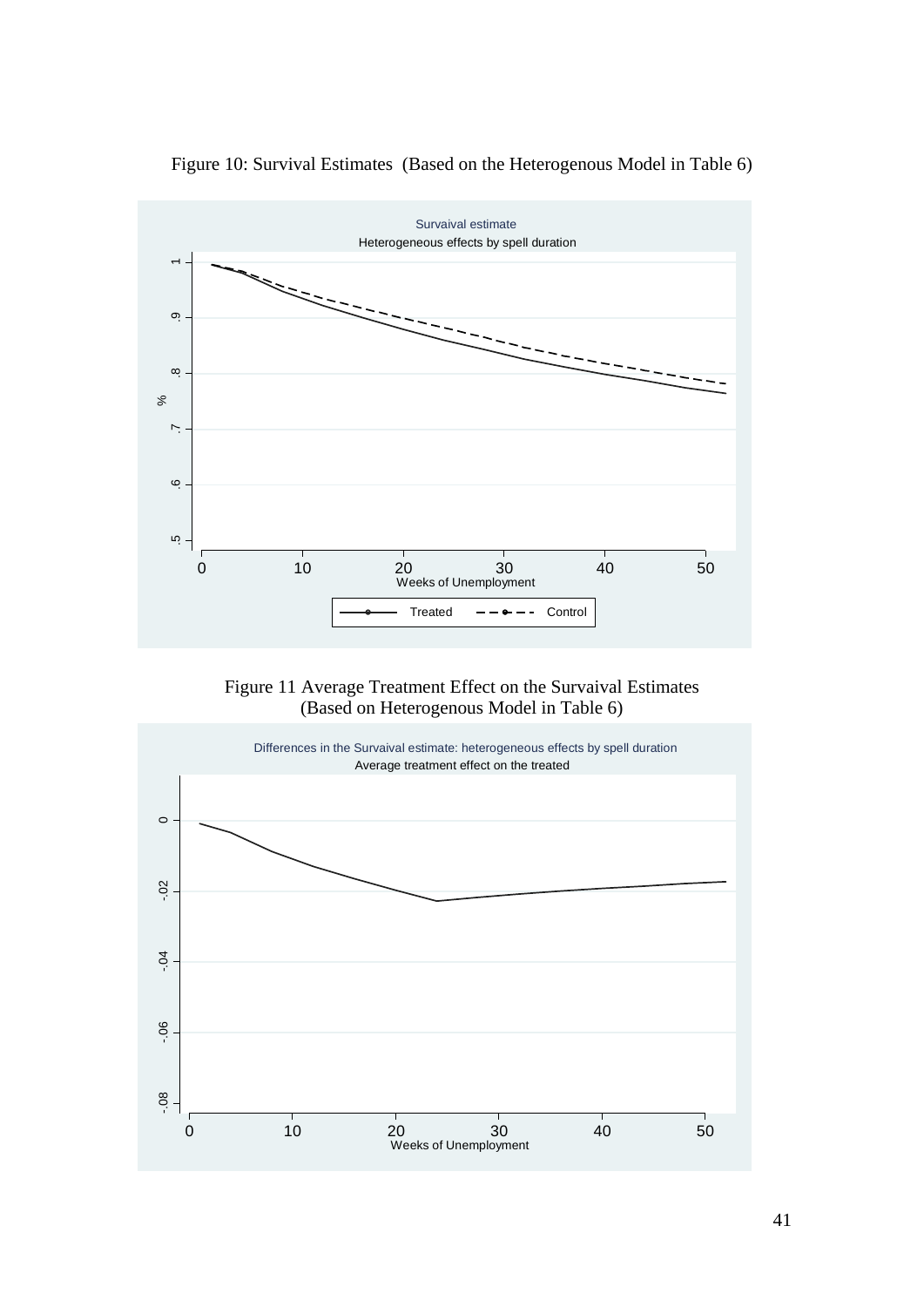|                               | Wages (log wages)<br>(coefficient) | Probability of working under a<br>permanent contract (Odd ratio) | Probability of working<br>full-time |
|-------------------------------|------------------------------------|------------------------------------------------------------------|-------------------------------------|
|                               |                                    |                                                                  | (Odd ratio)                         |
| <b>Full Sample</b>            |                                    |                                                                  |                                     |
| Reform                        | $0.22***$                          | $-0.01$                                                          | $0.59***$                           |
|                               | $[.07]$                            | $\lceil .01 \rceil$                                              | $[.10]$                             |
| Pre-average means             | 1,601 (median 1,472)               | 5.63%                                                            | 17.20%                              |
| for comparison<br>group       | 7.38 (logs)                        |                                                                  |                                     |
| Placebo                       | $-0.02$                            | 0.239                                                            | $-0.026$                            |
| $(2010-2011)$                 | $[.12]$                            | $[.23]$                                                          | $[.18]$                             |
| Conditional on job<br>finding |                                    |                                                                  |                                     |
| Reform                        | 0.009                              | $-0.126$                                                         | $0.519***$                          |
|                               | $[.09]$                            | $[.11]$                                                          | $[.33]$                             |
| <b>Pre-average means</b>      | 1586 (median 1455)                 | 27.63%                                                           | 82.36%                              |
| for comparison<br>group       | $7.36$ (logs)                      |                                                                  |                                     |
|                               |                                    |                                                                  |                                     |
| <b>Placebo</b>                | $-0.016$                           | 0.212                                                            | 0.348                               |
| $(2010-2011)$                 | $[.08]$                            | [.22]                                                            | $[.20]$                             |

## Table 9. Post-Unemployment Effects of the Reform at the Time of the First Job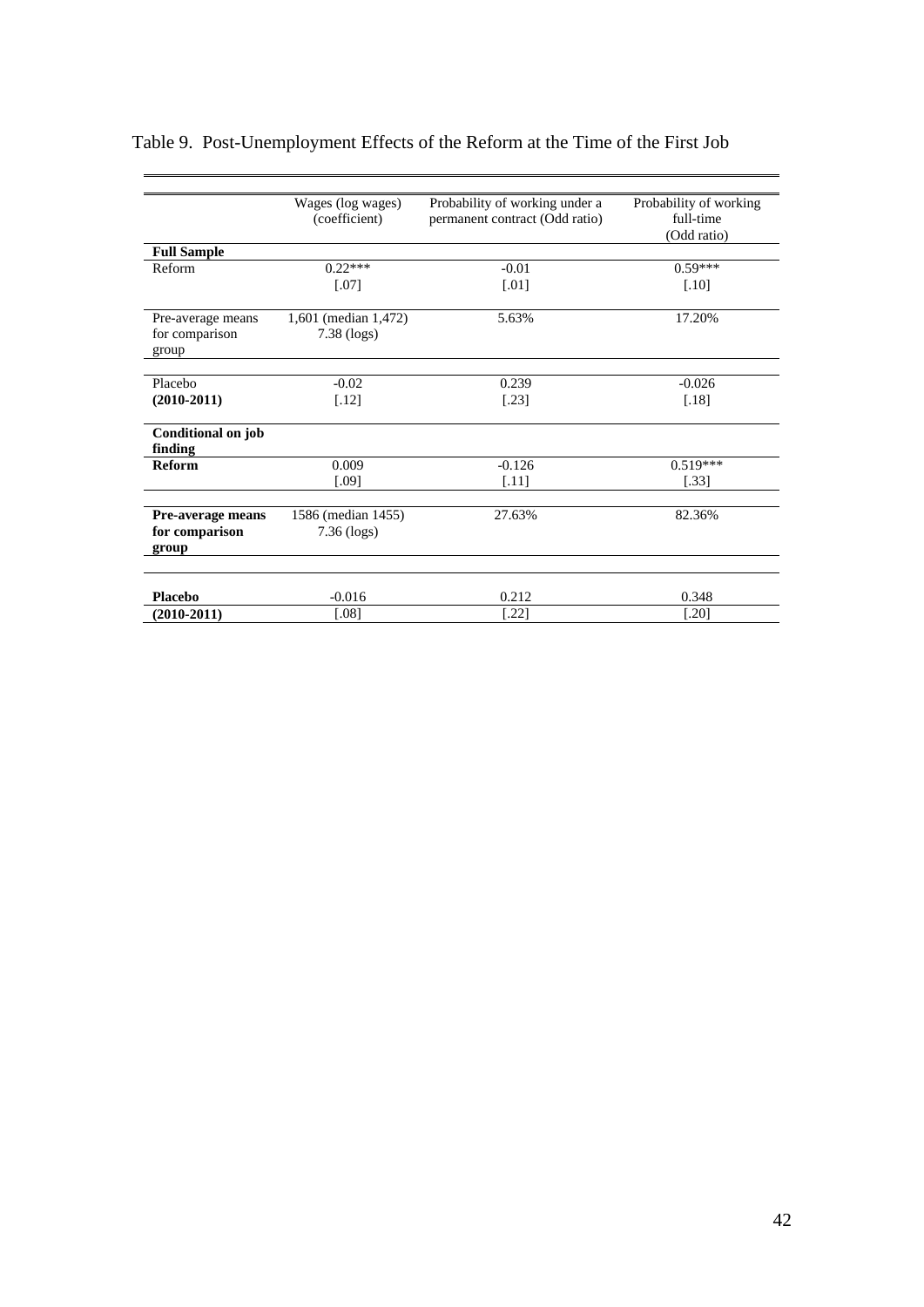## *Appendix*

|                                    | <b>Coef</b> | <b>Se</b> |
|------------------------------------|-------------|-----------|
|                                    |             |           |
| <b>Reform</b>                      | 0.244       | 0.068     |
| Unemployed after the reform        | 0.100       | 0.047     |
| Unemployed in 2012                 | $-0.037$    | 0.047     |
| <b>Duration Dependence (weeks)</b> |             |           |
| $\lambda_1$ (Week1-4)              | 0.566       | 0.058     |
| $\lambda_2$ (Week5-8)              | 0.286       | 0.067     |
| $\lambda_3$ (Week9-12)             | 0.225       | 0.070     |
| $\lambda_4$ (Week13-16)            | 0.040       | 0.077     |
| $\lambda_5$ (Week17-20)            | 0.083       | 0.077     |
| $\lambda_6$ (Week21-24)            | 0.009       | 0.081     |
| $\lambda$ <sub>7</sub> (Week25-28) | 0.030       | 0.083     |
| $\lambda_8$ (Week29-32)            | 0.063       | 0.082     |
| $\lambda_9$ (Week33-36)            | $-0.103$    | 0.090     |
| $\lambda_{10}$ (Week37-40)         | $-0.088$    | 0.090     |
| $\lambda_{11}$ (Week41-44)         | $-0.200$    | 0.096     |
| $\lambda_{12}$ (Week45-48)         | $-0.067$    | 0.091     |
| $\lambda_{13}$ (Week49-52)         | $-0.484$    | 0.112     |
| <b>Individual Characteristics</b>  |             |           |
| Females                            | 0.487       | 0.038     |
| Experience                         | 0.166       | 0.050     |
| Age (in logs)                      | $-1.329$    | 0.082     |
| University                         | 0.064       | 0.036     |
| Children                           | 0.060       | 0.020     |
| Immigrant                          | $-0.394$    | 0.070     |
| UI covariates                      |             |           |
| <b>UI</b> Entitlement Length       | $-1.278$    | 0.101     |
| <b>Replacement Rate</b>            | $-1.040$    | 0.275     |
| Previous Job Characteristics       |             |           |
| Industry                           | $-0.167$    | 0.045     |
| Construction                       | $-0.080$    | 0.048     |
| Commerce and Hotels                | $-0.052$    | 0.043     |
| Firm Size (in logs)                | $-0.109$    | 0.009     |
| High Skill                         | 0.115       | 0.056     |
| Medium Skill                       | $-0.154$    | 0.041     |
| Private Firm                       | $-0.097$    | 0.039     |
| GDP growth rate (quarterly)        | 0.385       | 0.080     |
| Constant                           | $-7.437$    | 0.508     |
|                                    |             |           |

*Table A.1 Results from a the duration model for the Unemployment* 

*Note: Dummy variables for regions and monthly dummies are omitted.*